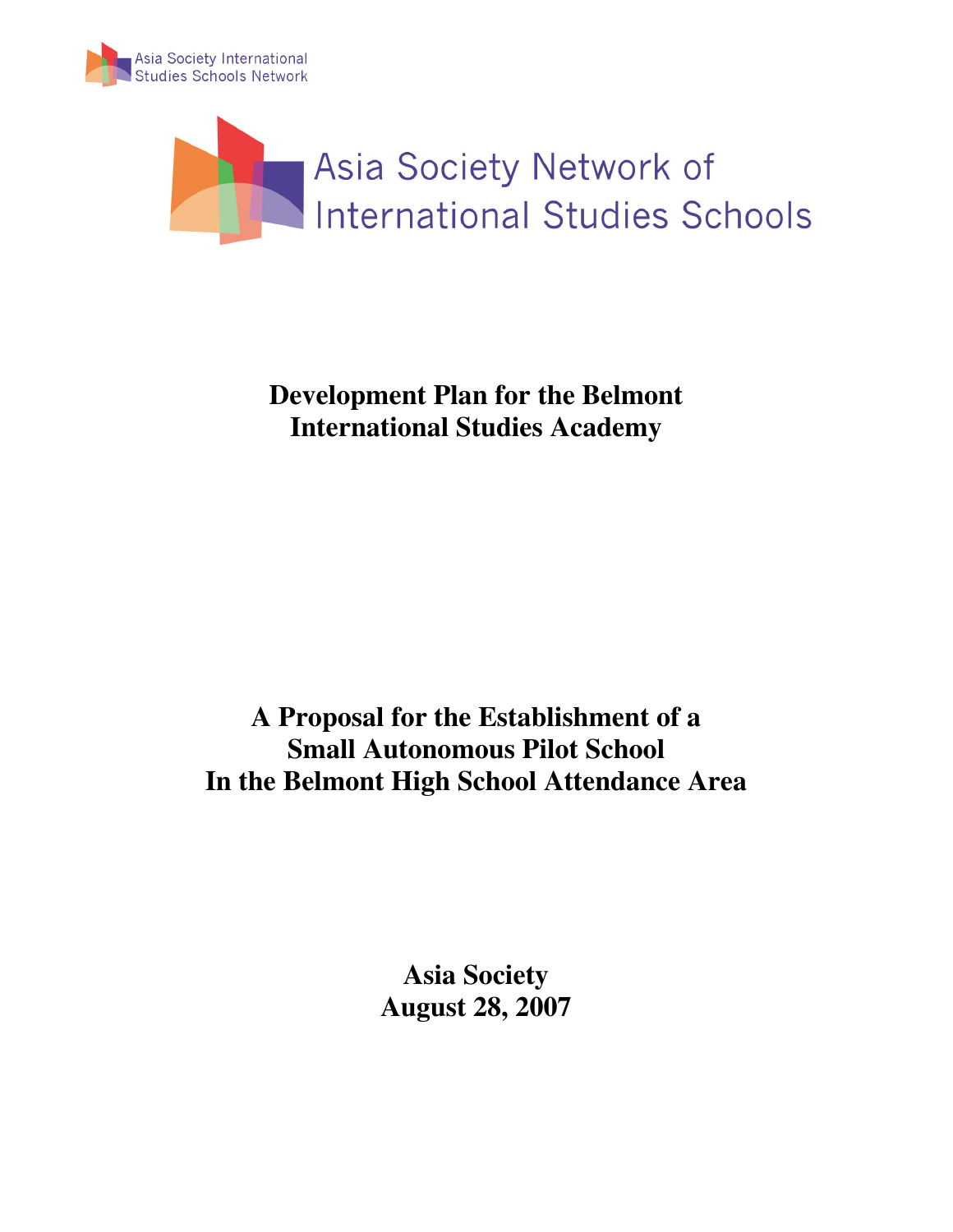# **1. OVERVIEW OF THE PILOT SCHOOL**

### **1a. Name of the School**

Belmont International Studies Academy

#### **1b. Type of School**

Start-Up Span School serving students in grades 6-12

### **1c. Preferred Location within the Belmont Zone**

The Belmont International Studies Academy (BISA) intends to be located in the Belmont Zone of Choice. Our preferred location is Building # 12 where we would propose sharing the school facility with the Los Angeles International High School if the facility can accommodate both schools at full capacity. We both have expertise sharing a school building with other small schools and recognize the benefit to partnering with an organization that shares a similar culture and values. If Building # 12 cannot support both schools, we would propose exploring other options for sharing/co-locating within a single facility that can provide the benefit of sharing while allowing the development of autonomous school cultures.

We see this as an opportunity to bring additional resources to our students, faculty, and school community that would otherwise be difficult to do, especially during our first years of existence. The potential benefits include: sharing staff (Social Worker, Special Education Coordinator), developing a College Bound program, coordinating after school activities, and offering other student driven electives. A partnership between the two schools would also facilitate connections with local hospitals and health care providers to create comprehensive school based health and wellness services.

### **1d. What will make the school unique?**

In this space, we are tempted to provide a summary of the "highlights" of our school design that will be described in detail in the pages that follow. To be sure, BISA students will be engaged in a rigorous college preparatory program of instruction that includes college course work opportunities. BISA students will learn within a highly personalized supportive school environment. BISA students will know what it takes to succeed in college and be prepared to do so. And so on. But in all candor, these are not the qualities that make BISA unique. Instead, we choose to respond to this question as it is stated, or rather in the manner we have restated it, as a way to sharpen our response. The question becomes, "what will students know from attending BISA that is unique or different than what they might come to know at another school, and what will they be able to do having attended BISA that is unique or different than what they might learn to do at another school?

What students learn that is unique to their BISA experience is a vastly deeper knowledge of the histories, cultures and languages of the world's people than they would learn in virtually any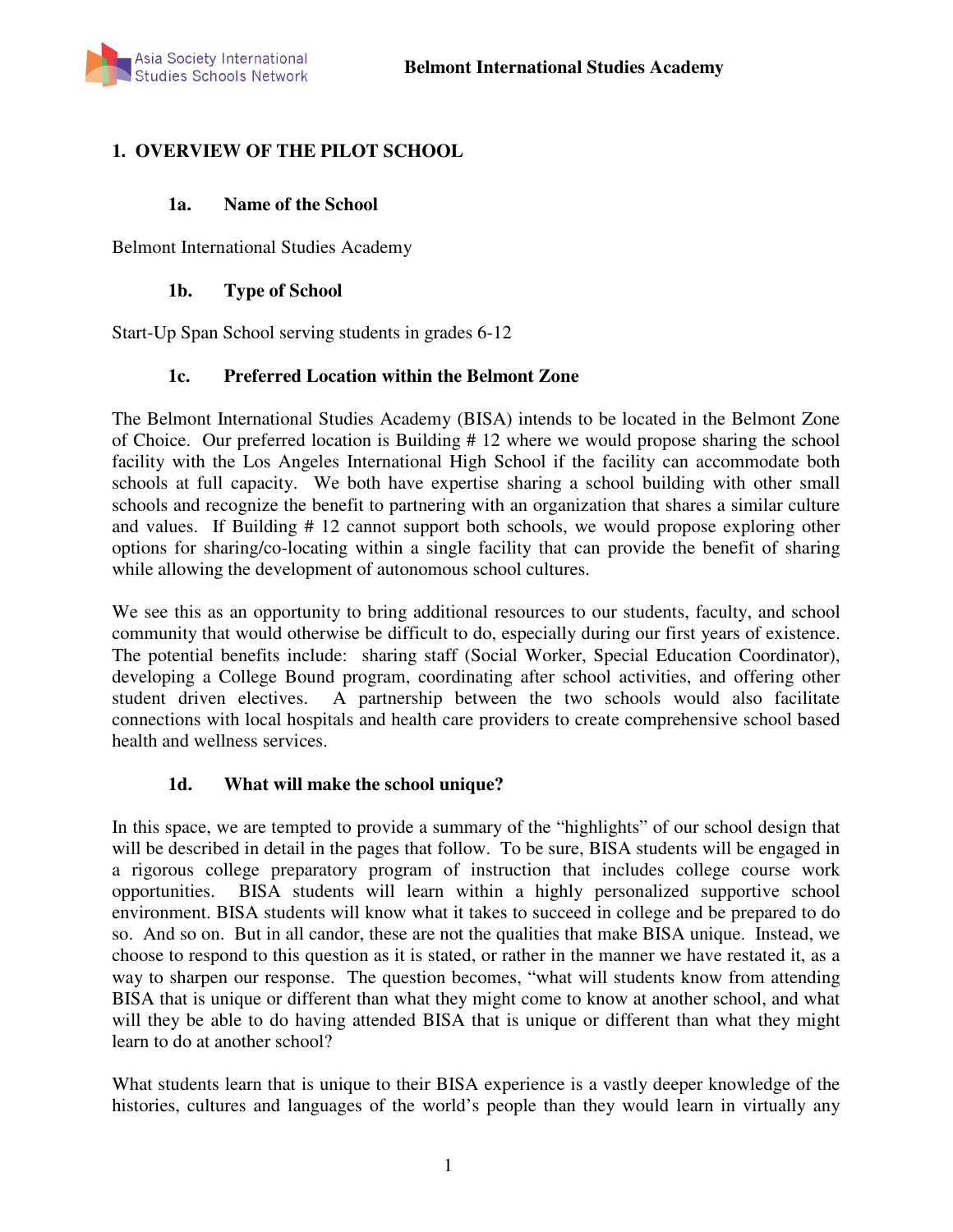

other secondary school in the United States. Developed over the past five years, Asia Society's international studies school design that will be implemented at BISA, and creatively adapted to the specific assets of the Belmont community, integrates content from and about international cultures in every aspect of the school culture and curriculum. And with that, the difference in our school design that makes a difference in students' experience is the consistency and depth of the integration of international knowledge and skills within the instructional program. With no offense intended, there are many other schools that have labeled themselves international schools. But rare among them are schools like those within our network that have systematically uncovered how to "internationalize" the school's program in ways that that go beyond ad hoc connections to world events and places, as interesting as these may be. We have, for example, developed detailed course frameworks for American History, Biology, and World Literature that enable students to meet California state content and performance standards but completely shift the frame of reference in each of these courses to encompass a broader international perspective. When BISA opens, we will have these course frameworks for all core high school courses. At the middle school level, we will implement an internationally focused, interdisciplinary curriculum that has been enormously successful helping students achieve at high levels on state assessments while dramatically increasing their "global competencies" as defined in Asia Society's Graduate Profile (see below).

BISA students will know about world cultures, and they will know how world cultures are interdependent with each other. In a phrase, they will know "how the world works". They will learn how social, technological, environmental, economic and political systems operate internationally, including an understanding of how the distribution of power and influence affect how these systems function. And especially because BISA will require all students beginning in the  $6<sup>th</sup>$  grade to study a world language other than English, BISA students will graduate knowing how to communicate well within a global environment.

What students will be able to do that is uncommon among American secondary schools is related to what they will uniquely know. That is, BISA students will be able to act effectively and confidently with people and institutions from around the world. As noted, they will be proficient in one or more world languages. They will have developed and practiced problem defining and problem solving skills within a global context. They will have had the opportunity to develop indepth knowledge and expertise about one or more world cultures or pressing international issues and will be able to transfer the skills of becoming expert at something to other world cultures or problems. They will have learned how to use the world's intellectual resources to develop and support their own intellectual endeavors. They will have engaged with children and adults from around the world via technology, travel and exchange so that they are adept at culture shifting, and open to enlarging their own persona to include influences from other cultures. They will be able to recognize the relationship between local and world issues. And very important, they will be able to view world events, historical and contemporary, from the perspective of cultures very different than their own.

Perhaps the easiest way to explain what we will intentionally design BISA to provide for Belmont students is to imagine the sense of agency, scope, and self-efficacy that students from the most advantaged private or suburban schools have upon graduation from high school. The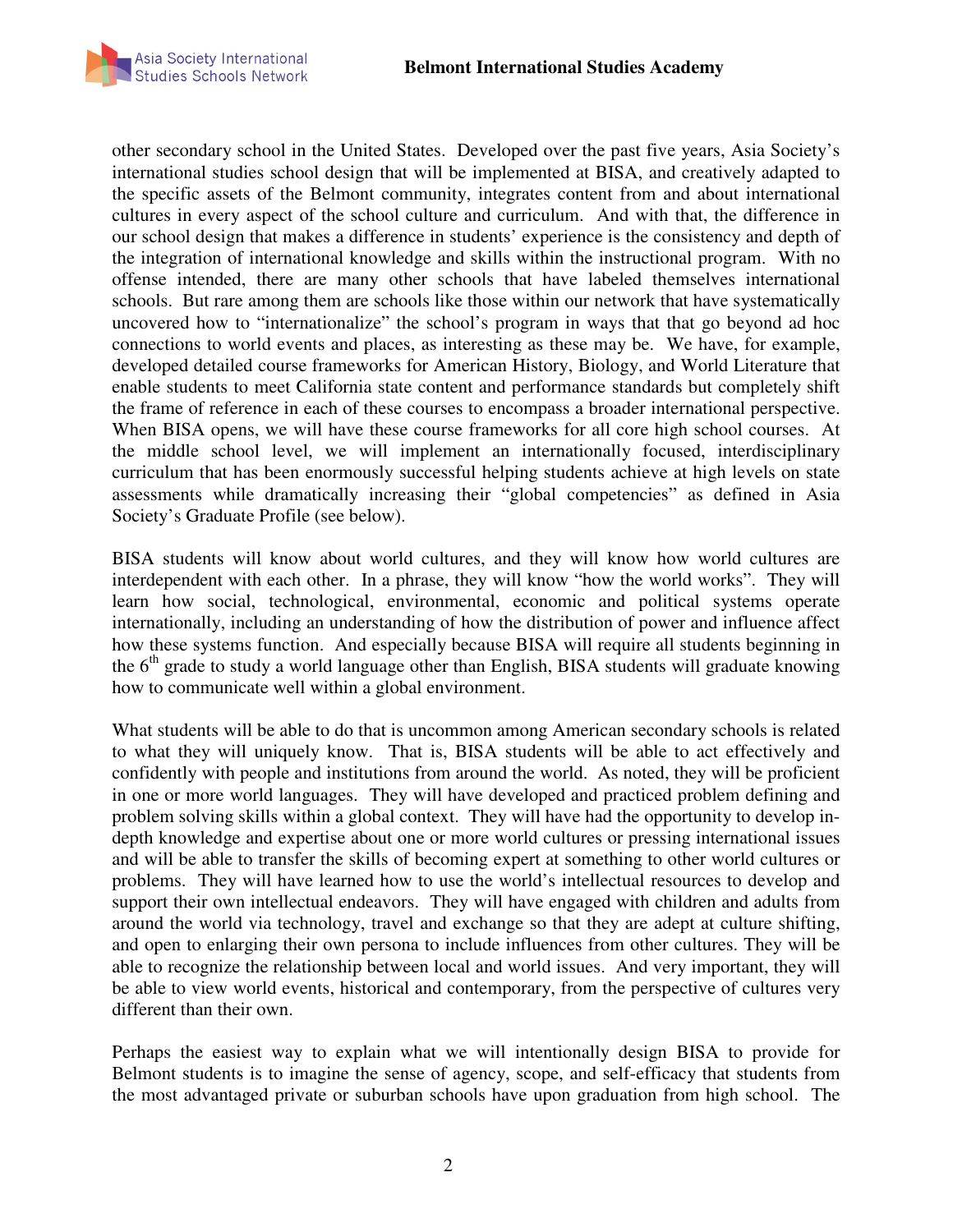world view of these students, and their place within it, is dramatically different than that of most students coming out of the typical American inner city high school. They have been told, and it is true, that the world is the stage upon which they will act and prosper. BISA will tell its students the very same thing, and provide the knowledge, skills and habits of mind they need to succeed at that level. This is what we believe is most unique about BISA.

# **1e. A Student's Day**

Eduardo is a  $9<sup>th</sup>$  grade student who entered BISA when it opened in 2009. The following is a typical day for Eduardo at BISA

8:30 – Arrives at school early to meet with his Algebra teacher along with 3 other students who have requested additional help to master the concept they are studying that week.

9:00 – 9:30 School assembly. Today is an "A" day, however the faculty chose to modify the schedule today by reducing class time by 10 minutes in the first and second period and advisory to allow for a special morning assembly. From 9:00 to 9:30, students gather in the common room (shared with the other school on campus) for a brief presentation and question and answer with the Director of Information from the Iranian Consulate. The Director has been invited to present a point-counter point discussion which will later involve an official from the Israeli Consulate on the origins of unrest in the Middle East.

9:35 – 10:20 1<sup>st</sup> period (World Literature). Today, Eduardo will continue developing an essay jointly assigned by his World Literature and American History teachers. Among the suggested options, Eduardo elected to write a comparative analysis that compares historical and cultural perspectives on the use of child labor in the United States and China. Much of today's work will involve receiving and providing suggestions for improving their work with the three other students in his Critical Friends Group using a "warm and cool feedback" tuning protocol.

10:25 – 11:05 Advisory. During the first part of advisory, students participate in Council during which their advisor asks them to express their thoughts and feelings about what he calls "microaggressions" against people of color – unintended "put downs" by people who mean well but don't realize that what they say reflects racial bias. What are examples we see in the media and in everyday life in Los Angeles? Is it best to say something or to just take it in stride? In the remainder of Advisory, Eduardo spends time one-on-one with his advisor going over his student work portfolio that he will use during his Student Led Conference to help his parents understand his progress on his Individual Learning Plan toward the ISSN/BISA Graduate Profile.

 $11:10 - 12:50$   $2<sup>nd</sup>$  period (Biology). Eduardo's class is focusing on genetics, and he has selected as his current project to develop a journey map of his own family's genetic origins. To do so, Eduardo is able to purchase from the National Geographic Society a geographic profile of both his mother's and his father's genetic history through a special grant provided by the Hughes Medical Foundation that BISA's development director was able to secure. Eduardo will present his findings in a written and multi-media presentation next week.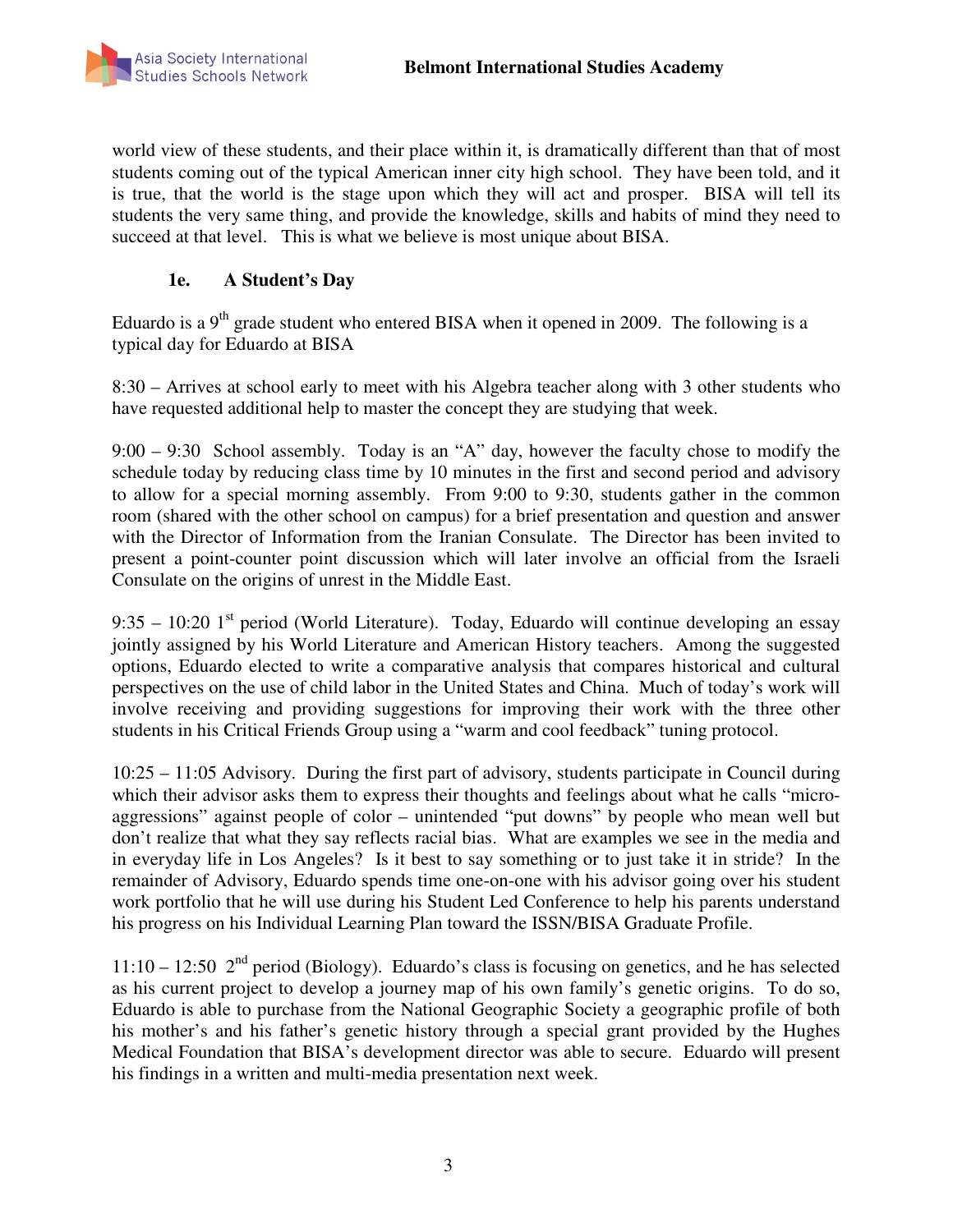

12:50 – 1:30 Lunch. At lunch, Eduardo chats with his aunt who lives nearby and is employed to help with the lunch line and food serving. He also talks with the school principal about the trip to Concordia Language Village in Minnesota he will be making in the summer to develop his Mandarin Chinese language skills. The trip is provided at no cost to students and families through a grant arranged by Asia Society.

1:30 – 3:00  $4<sup>th</sup>$  period (World Language). Eduardo's Chinese (Mandarin) language class is staffed by a credentialed Chinese language teacher, and supported by 2 Chinese visiting scholars. In addition to the normal curriculum, the class is preparing for a Friday field trip to nearby Chinatown. The class will visit a nursing home for primarily elderly Chinese immigrants and will practice their conversational skills with the residents. These visits occur once a month but Eduardo spends additional afternoons here as part of a service learning project that involves working with a Chinese-American youth group to develop oral histories of the residents' experience before and after immigrating to the United States.

 $3:05 - 4:35$  5<sup>th</sup> period (Physical Education). The current block is Tai Chi. Eduardo enjoys the graceful movements of this ancient Chinese physical art form but is looking forward to next week when his class will participate in something a bit more active. Reflecting discussion and consensus reached with the physical education teachers at the beginning of the school year, next week: lacrosse!

4:40 – 5:10 Afternoon snacks at school.

5:15 – 6:25 Los Angeles City College class housed at BISA, staffed by LACC instructors. The specially designed class focuses on the development of technology skills in a global context. It meets on Mondays and Wednesdays, and fulfills students' Applied Technology A-G requirement.

### **2. SCHOOL VISION**

The Mission of the Belmont International Studies Academy (BISA) is to create an environment for learning and development in which every student is prepared to succeed in college or other post secondary education and to compete, communicate, and cooperate within an interconnected global community.

BISA responds to two intertwined imperatives facing American education in general and particularly within the Belmont district of Los Angeles. The first is the chronic problem of persistently poor academic performance among low income and minority secondary school students. Currently, only 35 percent of students at Belmont High School, the vast majority of who are students of color from low income families, graduate within four years of entering high school. Ensuring that every student graduates college-ready requires the dramatically different approach to their education and development that BISA provides before and during their high school years.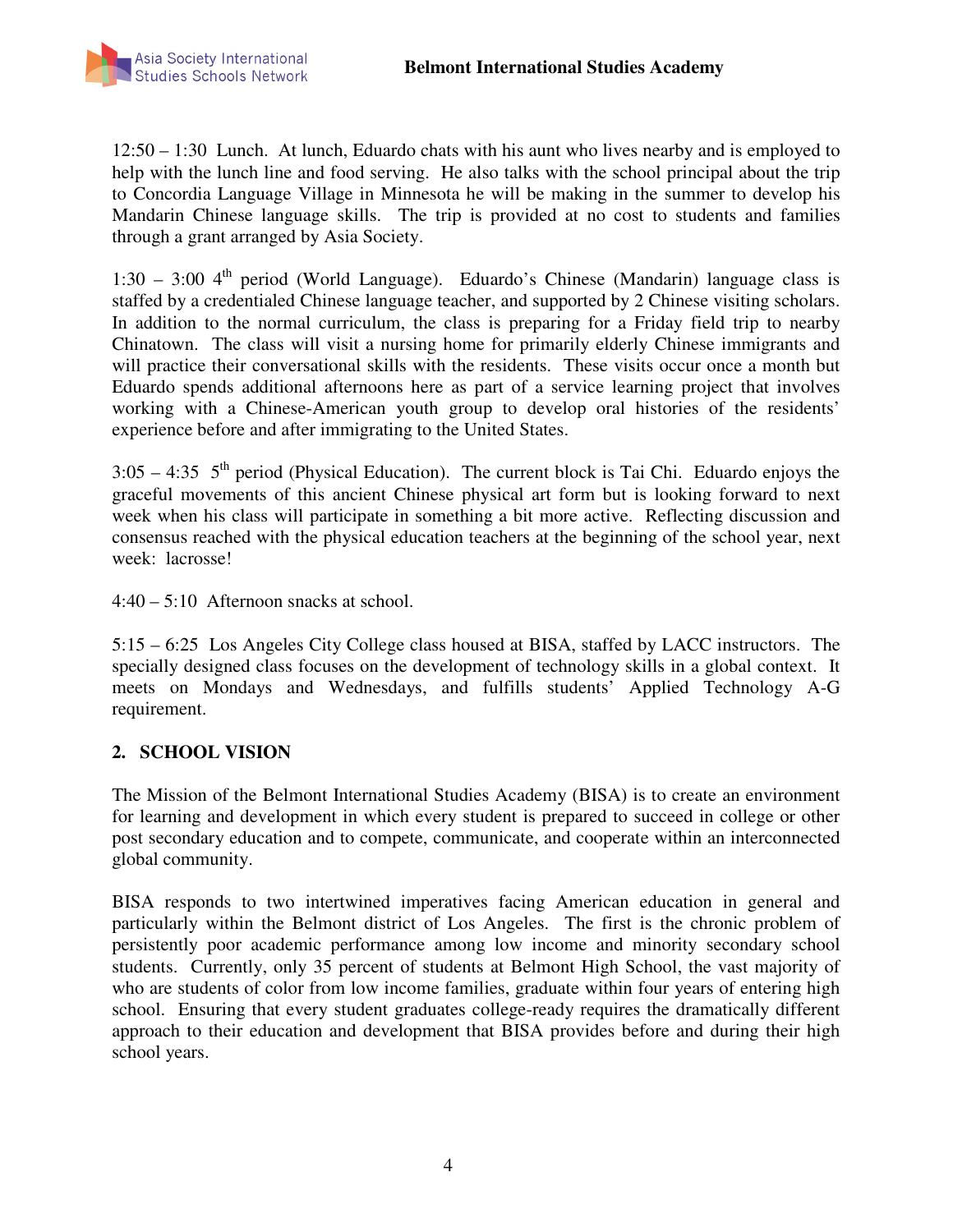

A second imperative is to prepare students for a world where the challenges and opportunities for success increasingly require the ability to compete, connect and collaborate on a global scale. Unlike any previous period in human history, the barriers of time and space are being minimized and even overcome by new technologies. The flow of diverse ideas, resources, and people across the world is reshaping the economic, social, and political dimensions of everyday life. New knowledge, skills, and dispositions are needed to participate in the emerging global economy and to contribute positively to the health and civic life of communities locally and across the globe. In addition to a rigorous academic course of study, students today require knowledge of world cultures and religions, the ability to communicate in the world's languages, understanding of global dynamics, an ability to unpack complex problems and a willingness to collaborate with others from different cultures in a search for solutions.

The core philosophy of BISA is that closing the achievement gap between college-ready levels of proficiency and the current performance of students within the Belmont community is an absolutely necessary but fundamentally insufficient goal for our students. Through close, caring relationships and powerful, engaging instruction, BISA faculty will relentlessly push students toward high levels of achievement on what we call the "coin of the realm" state achievement tests, as well as school-developed performance assessments, so that they have the knowledge and credentials needed for success in a four-year college, including any within the UC system. But this is the floor of our ambition for BISA students, not the ceiling.

Our guiding vision of equity for BISA students goes beyond test-score equality to a goal of equal opportunity to succeed in life within a global age. Our mission for each of them is to have the same opportunity to be a confident actor on the world stage that their peers from more privileged backgrounds have through academic achievement and through the awareness of "how the world works" borne of broad exposure and participation in networks of influence. To realize this vision, BISA faculty members make the commitment to continuously enhance their own individual and collective capacity to develop their students' full potential, and to create a school that on a daily basis brings the world into a world class education.

The ISSN Graduate Profile defines the capacities and skills that are the hallmark of a BISA graduate and represents the set of criteria that encompasses and exceeds the California State and Los Angeles USD graduation expectations for graduation from an ISSN school.

#### *The ISSN Graduate Profile states:*

The goal of the International Studies Schools Network (ISSN) is that every student who graduates from an ISSN school possesses the knowledge, skills, and habits of mind necessary to succeed and contribute in the 21st century global environment. The following is a profile of the attributes we strive to produce in each ISSN graduate.

ISSN graduates are **academically prepared to engage in post-secondary education and lifelong learning in a rapidly changing global environment.** Upon leaving school, each ISSN student: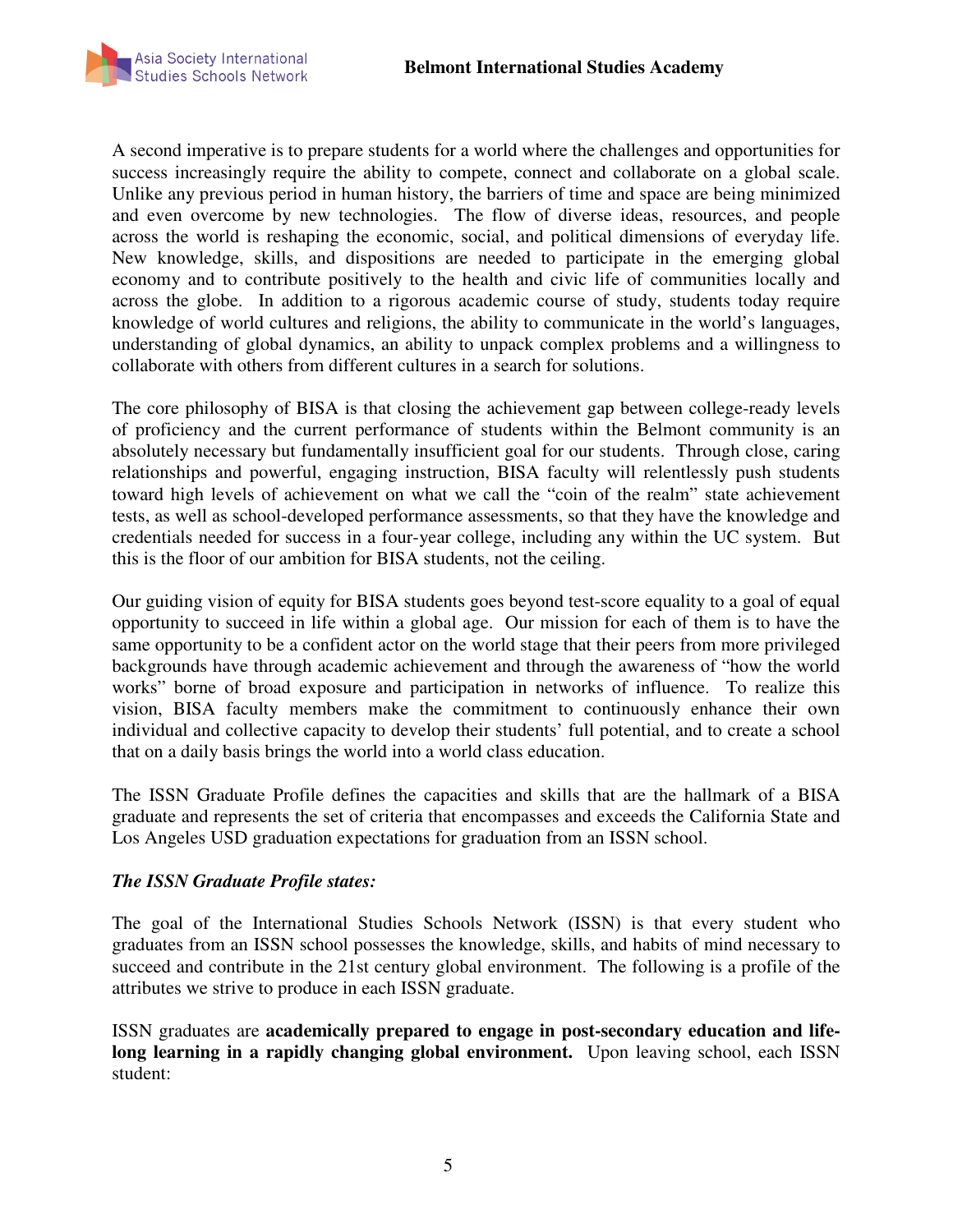

- Has expanded his/her natural intellectual curiosity and knows how to navigate, evaluate and organize learning opportunities to support his/her life-long leaning
- Plans to go to college or other post-secondary education and is prepared for the requirements of matriculation
- Has earned a high school diploma with course credits sufficient for entry into any state's university system
- Has mastered the content and skills necessary to successfully engage in college-level coursework and complete a college degree or other post-secondary certification
- Has had the experience of achieving expertise of researching, understanding and developing new knowledge about a world culture or a pressing internationally relevant issue or problem and can transfer these skills as future demands require

ISSN graduates have a **deep foundation of knowledge and understanding about the world through mastery of content within and spanning across academic disciplines**. They:

- Have mastered essential principles of mathematics and science and how they can be applied to understand the world around them
- Have developed an understanding and appreciation of the natural world and human experience through broad exposure to literature and media from around the world
- Are proficient in a language other than English
- Know world geography sufficiently to understand how the location of natural and manmade phenomena influences cultural development and historical and contemporary world events
- Understand the history of world events and the development of major world cultures sufficiently to critically examine and understand contemporary world issues
- Understand global dynamics how world economic, political, technological, environmental and social systems work and are interdependent across nations and regions
- Understand and use the arts and literature as lenses through which to view society and culture, as well as to express ideas and emotions

#### ISSN graduates have **skills to engage successfully in the life-long acquisition and development of knowledge and understanding in an increasingly interconnected world**. They:

- Are proficient thinkers and problem solvers able to understand and engage complex problems, collect, analyze and synthesize information from a range of sources, tolerate ambiguity and uncertainty, apply knowledge across domains and to novel situations, and produce potentially viable solutions
- Are literate for the global age having the skills essential to comprehend, analyze, evaluate, develop and present information in an articulate, persuasive, and appropriate manner – orally, visually, in writing, and through digital communication tools in a manner that demonstrates awareness of diverse points of reference
- Are technologically proficient able to use essential computer and technological tools for communication, presentation and data analysis and to adapt such skills to new technologies as they emerge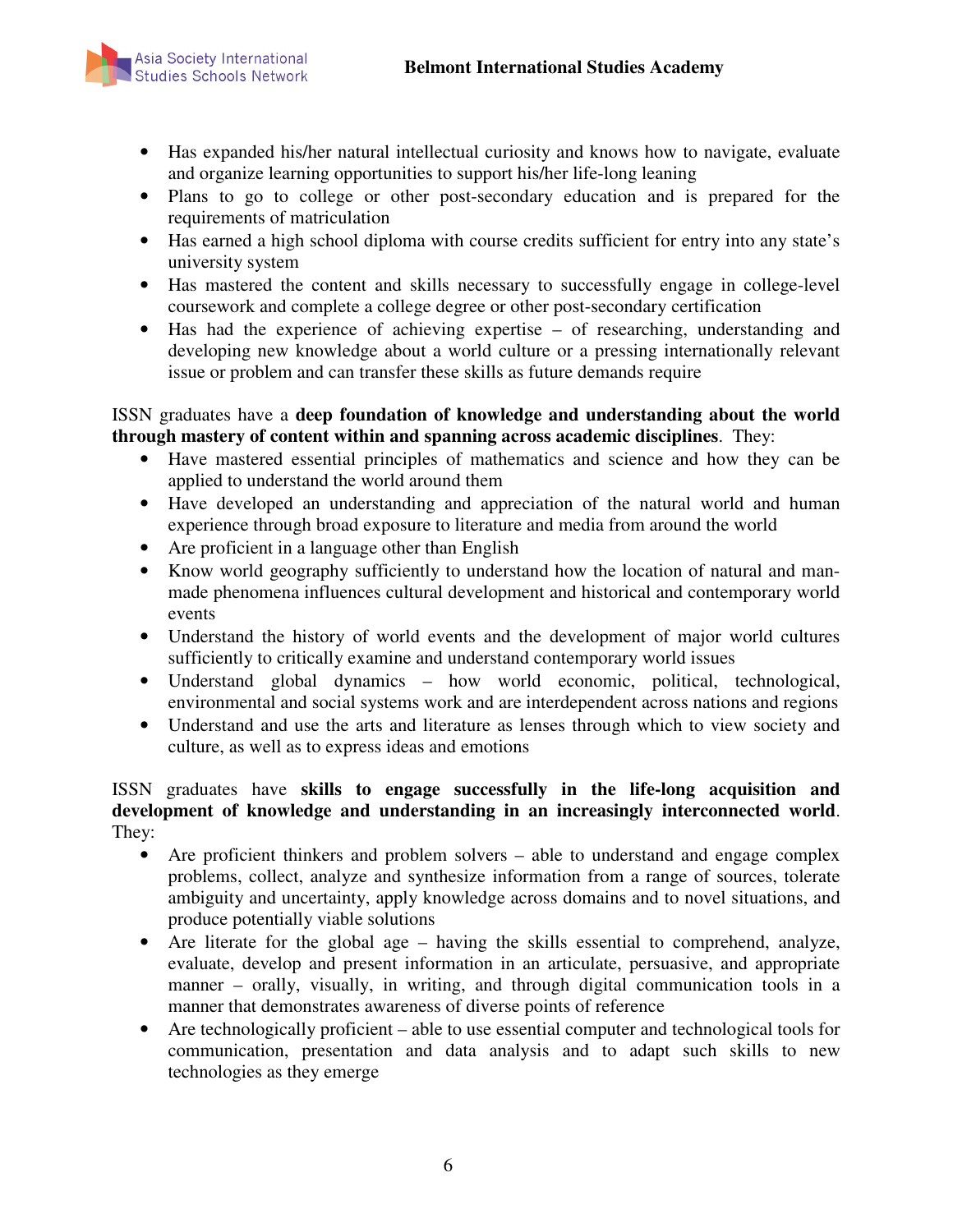

• Are critical consumers of media and technology – able to evaluate sources of bias, validity and scholarly integrity

#### ISSN graduates have the **attitudes and habits of mind to work, live and learn with a diverse range of people**. They:

- Are collaborative team members understanding how and welcome opportunities to work and learn with individuals from other cultures and with those who hold varied points of view
- Are able to take and value cultural perspectives other than their own to construct a multidimensional understanding of the natural world and human experience
- Comfortably shift between cultures by choosing appropriate language, behaviors, and strategies of interaction
- Make healthy lifestyle decisions including personal wellness, fitness, and relationships that enhance their physical, mental, and emotional health
- Understand that decisions and actions taken locally may have international consequences and that global issues have local implications
- Demonstrate ethical decision-making skills and the ability to make responsible choices for the benefit of themselves, others and the development of a more just and peaceful world

Students will not only develop these capacities within the curricular experiences of the school, but will be supported in their development through globally-focused internships, community service and service learning opportunities, capstone research projects, and international travel opportunities for each student. The curriculum combined with co-curricular and extra-curricular support will develop the abilities, capacities, and dispositions of the students as outlined in the ISSN Graduate Profile and students' growth and development over time will be documented in students' annual portfolios.

Through utilizing the autonomies provided by the Belmont Zone, the school will be able to offer customized, internationally-focused coursework, extracurricular experiences, teacher professional planning and development, and shared international experiences that would not be expected within the existing structure of LAUSD or its graduation requirements. The autonomies in curricular design, external partnerships to support learning, and creative use of time within the school day facilitate this deep infusion of international experience into the fabric of the school, assuring that they are part of the essential learning and capacity building of  $21<sup>st</sup>$ century skills and not an "added on" component within a traditional school design.

### **3. KEY CHARACTERISTICS**

### **3a. School Organization and Structure**

### *Teachers and Students*

The Belmont International Studies Academy will encompass  $6<sup>th</sup> - 12<sup>th</sup>$  grade students with 100 per grade level, graduating its first class in June 2013. Total enrollment will be 700 at full capacity. Grade levels will be phased in on a yearly basis, with both a sixth and ninth grade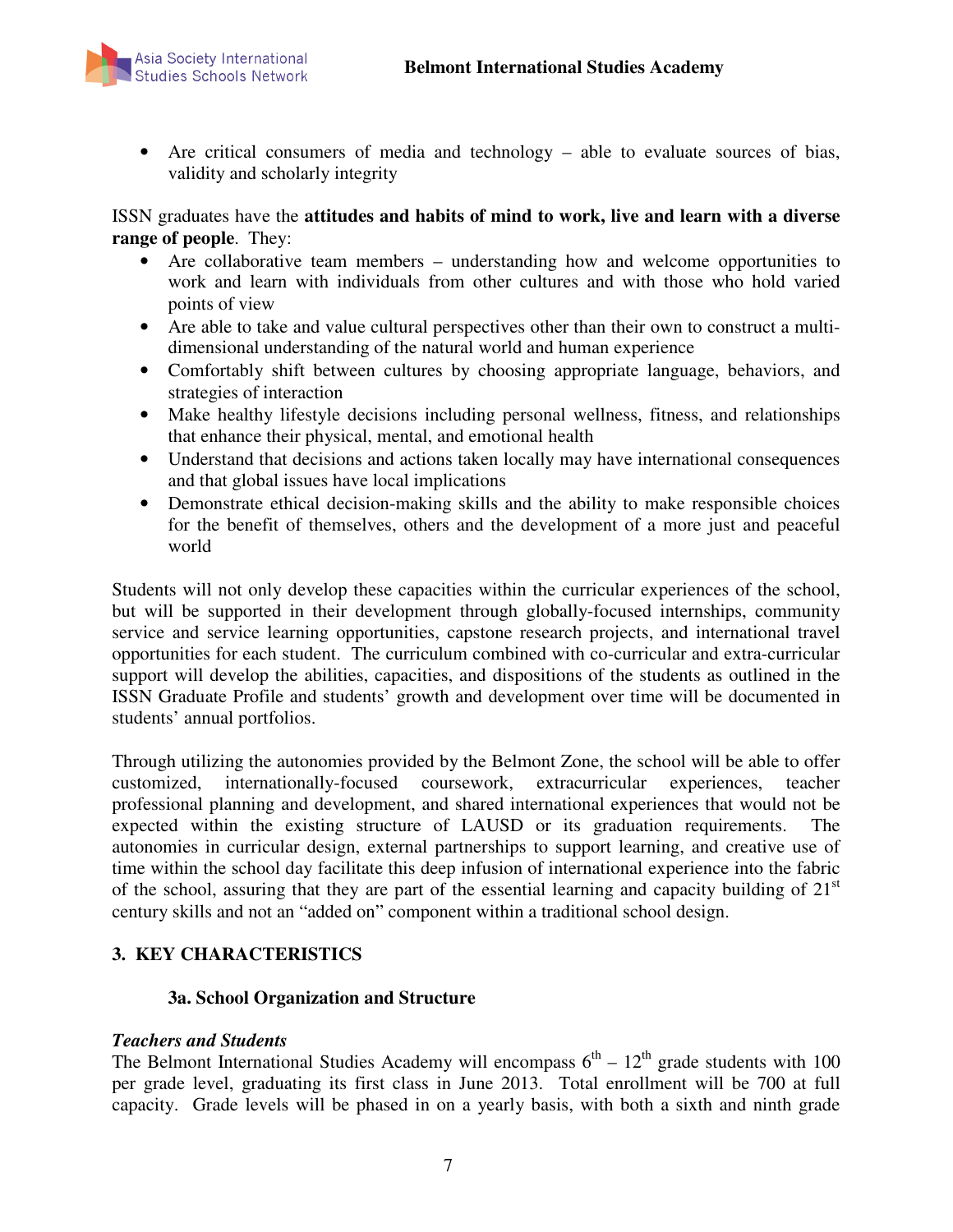

forming the initial class which will start in September 2009, adding a grade in each subsequent year until the school reaches full capacity. Although the school will be treated as a seamless whole, middle level (grade 6-8) and high school level (9-12) classes will be clustered and generally staffed by dedicated faculty in order to insure the meeting of the developmental needs of each grade grouping.

The school's student population will be diverse, reflecting the composition of the sending attendance areas. An emphasis in recruiting students will be placed on reflecting not only race, but gender, ethnicity, socio-economic and academic levels of the attendance area. Attention will also be paid to the inclusion of special education and English language learners in proportions equivalent to the sending attendance area. Students will be selected by a lottery drawing with no students excluded for prior academic achievement. Special education students will be admitted in the lottery, but will require an Admission, Review, and Dismissal (ARD) meeting for final placement to ensure appropriate academic placement.

Teachers and students will be organized into grade level teams, supporting a culture of collaborative work across disciplines by both students and teachers and providing a seamless level of support for the individual students assigned to them. Each grade level team will have a grade level leader coming from the teachers in that grade. In addition, teachers will also be members of a discipline (content area) cluster guided by one lead teacher. Special area teachers (i.e. arts, physical education, etc.) will also form a specialist cluster led by one teacher. Opportunities will exist for cross team meetings, sharing of ideas, and cross grade level connections.

In addition to the professional and support staff, the school will utilize university/college interns throughout the instructional program. Similar to the Vaughn International Studies Academy, another Los Angeles-area ISSN school, BISA will be designed to serve as a professional development school for a university with a quality teacher education program such as UCLA or California State University at Northridge. This partnership will be designed to benefit the school by reducing student / teacher ratios which will promote more individual attention in classes as well as develop a "pipeline" of new educators for the school as well as for other small schools in the LA area. The university will benefit by producing teacher graduates who understand how to prepare globally competent students for the  $21<sup>st</sup>$  century.

### *Leadership*

The school will be led by the Principal who will serve as the head of the leadership team, working directly with the Governing Board of the School. At full capacity, the Principal will be supported by two directors, one whose primary function will be the leadership of the middle grades program and one whose primary function will be the leadership of the high school program. The three leaders will have responsibility for all functions of the school and will, by their actions, serve as the instructional leaders for the school. They will be assisted by a Financial Manager/Development Director with skills in the areas of budget management, federal program policies and requirements, and development / fundraising.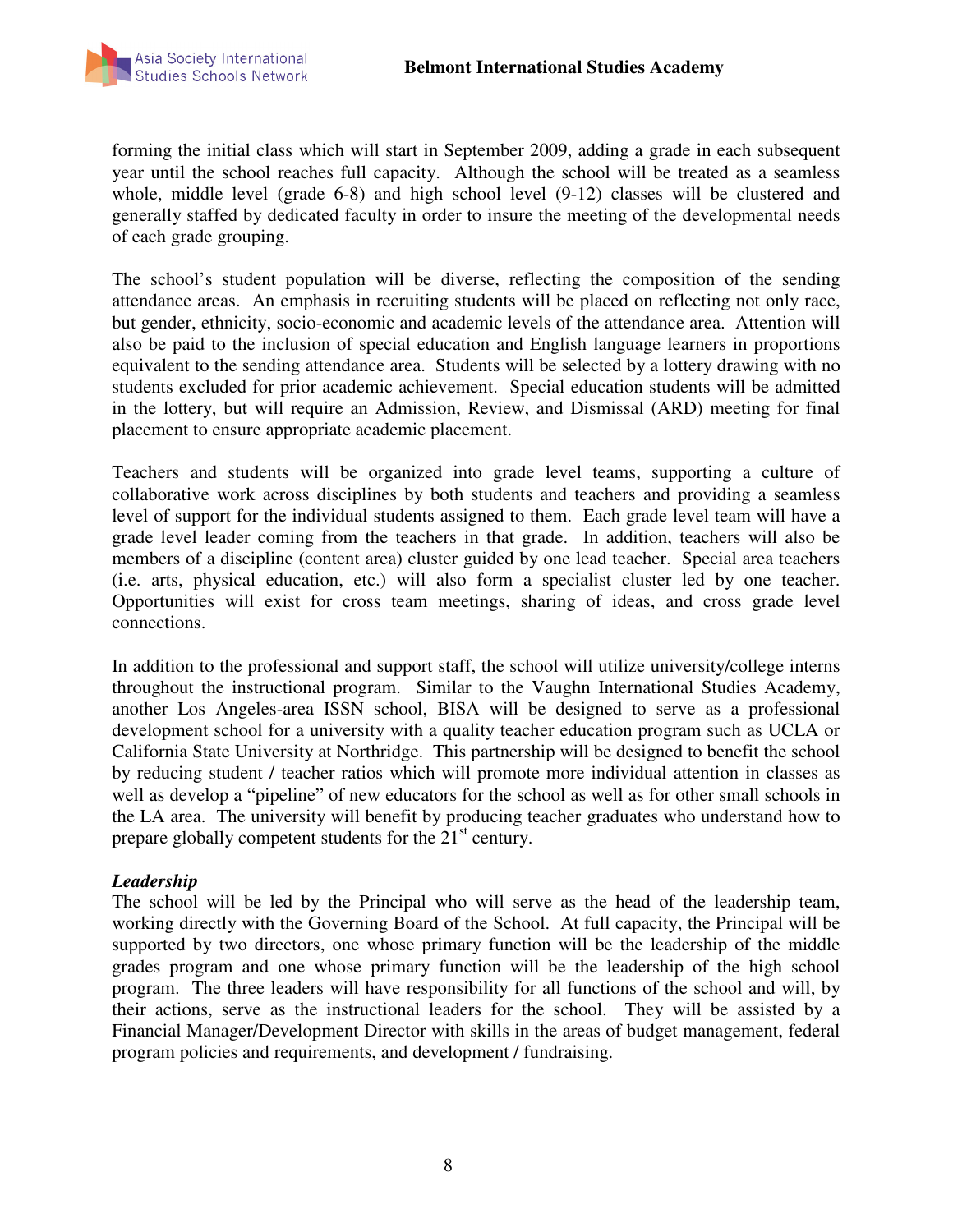

Each grade level team will have a lead teacher whose responsibilities will be to manage the meetings, create an agenda in collaboration with the other teachers on the grade level and to produce notes after the meetings. They will also attend monthly meetings with the leadership team in order to design and coordinate the efforts around the goals of the school.

Each department will also have a lead teacher. Their job will be to coordinate the efforts of the teachers of their department in a vertical articulation of curriculum and instructional strategies. They will also have the responsibility for coordinating job embedded professional development in the specific disciplines with a particular focus on infusing global understandings and connections within the curriculum. They will attend a monthly meeting with the administration to coordinate efforts across disciplines as well.

The school at full capacity will also have a full time International Studies/Service Learning/Internship Coordinator. The responsibilities for this position will include but not be limited to:

- Supporting the instructional personnel in internationalizing the curriculum
- Seeking opportunities for service learning opportunities for the students
- Seeking connections in the community for international internships for students
- Coordinating student and teacher travel opportunities for the school

The position will start out as a half-time position and will be increased as the enrollment of the school grows.

### **3b. School Calendar and Schedule**

The school will offer instruction for 185 days each year for students. Students coming to the school for the first time will participate in a two week bridge program before they start the school year in order to orient them to the thematic and instructional model of the school. Summer opportunities at the Academy will be available to students for credit recovery, extra support, acceleration, and elective international experiences.

Flexible scheduling will enable teachers to work collaboratively to develop interdisciplinary learning experiences. Longer instructional periods will make in-depth projects and experiences possible and also allow time for effective differentiation of instruction. Time will also be provided within the daily schedule for the advisory program to meet four days out of five and for students to have the opportunity to access electives and special areas such as the arts, academically-focused electives, and physical education during the regular school day.

School will begin at 9:00 am and end for students at 4:35 pm on Monday, Tuesday, Thursday and Friday. On Wednesdays, the day will start one hour later for students to provide for professional development time for teachers. All students in grades 6-12 will use the same schedule to enable course acceleration across grade levels for students. Coordination with local colleges and universities will take place to allow students to access college level courses as part of their class schedules.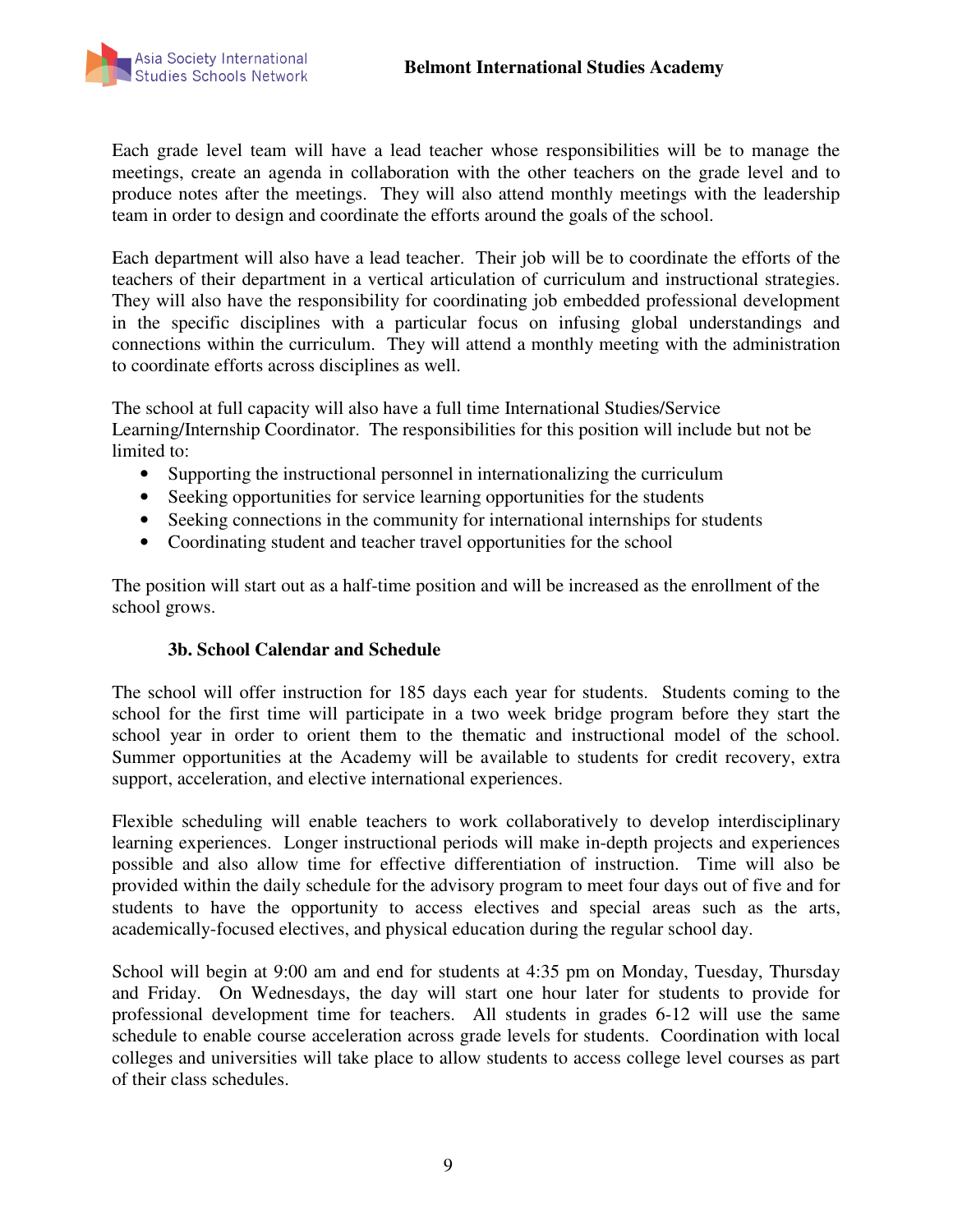

The schedule will be organized on an alternate day schedule, referred to as A/B. The A/B periods continually rotate throughout the calendar year with each semester beginning with an "A" day.

| <b>Time</b>     | " $A$ " Day | "B" Day  | <b>Time</b>     | Wednesdays   |
|-----------------|-------------|----------|-----------------|--------------|
| $9:00 - 10:30$  | Period 1    | Period 5 | Late Start      | (Prof. Dev.) |
| $10:35 - 11:15$ | Advisory    | Advisory | $10:00 - 11:25$ | Period 1/5   |
| $11:20 - 12:50$ | Period 2    | Period 6 | $11:30 - 12:55$ | Period 2/6   |
| $12:50 - 1:30$  | Lunch       | Lunch    | $12:55 - 1:35$  | Lunch        |
| $1:30 - 3:00$   | Period 3    | Period 7 | $1:35 - 3:00$   | Period 3/7   |
| $3:05 - 4:35$   | Period 4    | Period 8 | $3:05 - 4:35$   | Period 4/8   |

#### **Sample Student Schedule**

Teachers will teach six out of the eight periods over a two-day A/B block. They will report to school at 8:30 am each day and complete their contractual day at 5:00 pm to allow time for preparation and before/after school tutoring. This extended time will allow students greater access to teachers, allowing them to receive needed individual attention. Each day teachers will either have a professional planning period or a team meeting period with their grade level team for common planning time. Finally, each teacher will be expected to dedicate one Saturday morning per month (3 hours) for academic support and tutoring for students.

#### **Sample Teacher Schedule**

| <b>Time</b>     | "A" Day             | "B" Day                         | <b>Time</b>                       | Wednesdays     |
|-----------------|---------------------|---------------------------------|-----------------------------------|----------------|
| $8:30 - 9:00$   |                     | <b>Student Conferencing and</b> | <b>Professional Period - CFG,</b> |                |
|                 |                     | <b>Support</b>                  | <b>Professional Development,</b>  |                |
| $9:00 - 10:30$  | Core Course –       | Core Course –                   | <b>Departmental Meetings</b>      |                |
|                 | Period 1            | Period 5                        |                                   |                |
| $10:35 - 11:15$ | Advisory            | Advisory                        | $10:00 - 11:25$                   | Period 1/5     |
| $11:20 - 12:50$ | Core Course -       | Professional                    | $11:30 - 12:55$                   | Period 2/6     |
|                 | Period 2            | <b>Planning Period</b>          |                                   |                |
| $12:50 - 1:30$  | Lunch               | Lunch                           | $12:55 - 1:35$                    | Lunch          |
| $1:30 - 3:00$   | Grade Level         | Core Course -                   | $1:35 - 3:00$                     | Period 3/7     |
|                 | <b>Team Meeting</b> | Period 7                        |                                   |                |
| $3:05 - 4:35$   | Academic            | Core Course -                   | $3:05 - 4:35$                     | Period 4/8     |
|                 | Elective            | Period 8                        |                                   |                |
|                 | Period 4            |                                 |                                   |                |
| $4:35 - 5:00$   |                     | <b>Student Conferencing and</b> | $4:35 - 5:00$                     | <b>Student</b> |
|                 |                     | <b>Support</b>                  |                                   | Conferencing   |

Each Wednesday morning, school will begin an hour later to allow for whole faculty professional development from 8:30 am until 9:55 am. Use of this time will vary each week according to the following rotational schedule: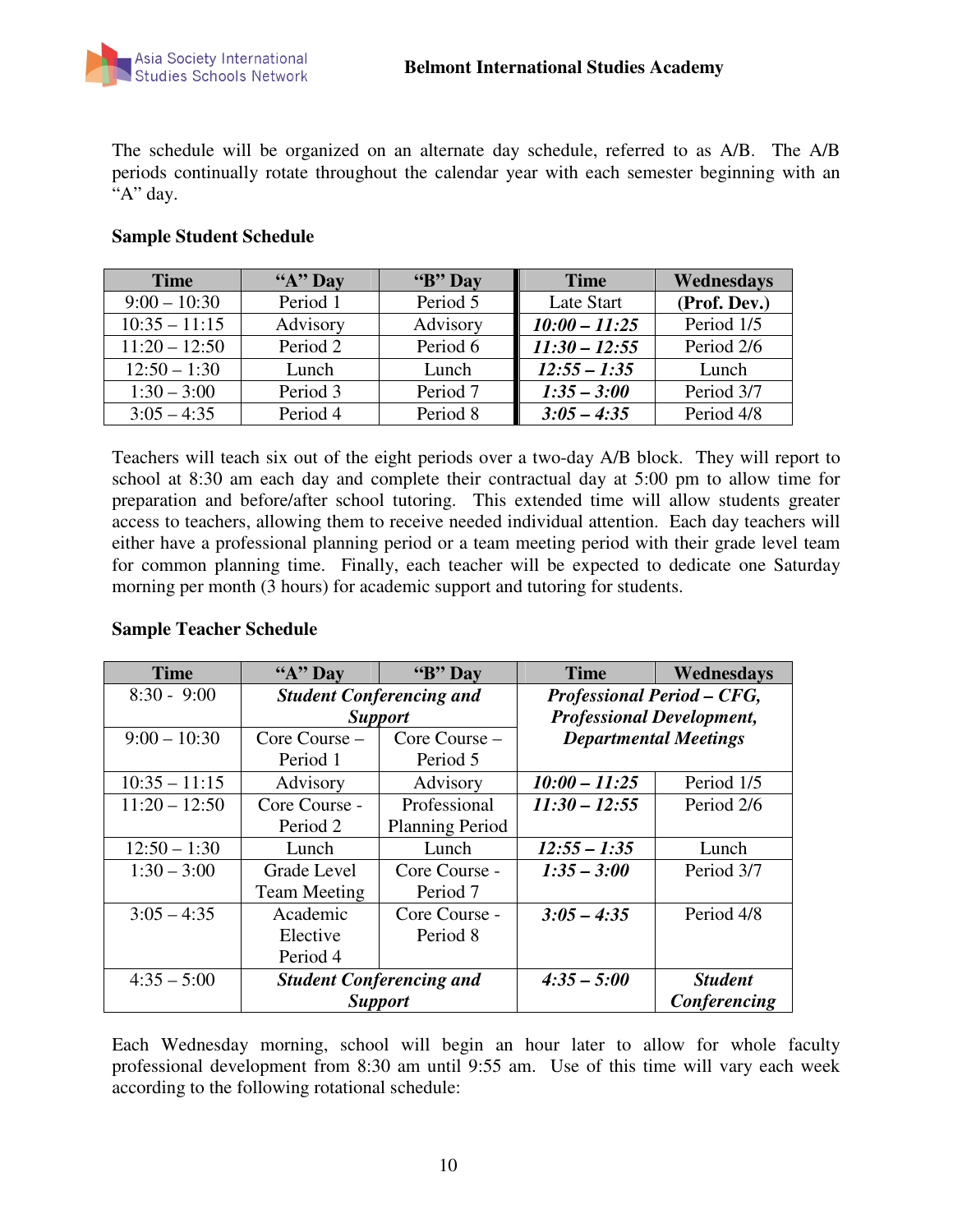| Week 1 | Departmental meetings for curricular alignment and planning                                |
|--------|--------------------------------------------------------------------------------------------|
|        | <b>Week 2 &amp; 4</b> Critical Friends Groups to promote collaborative work around student |
|        | achievement                                                                                |
| Week 3 | Whole faculty professional development                                                     |

The advisory period will be critical to the development of the culture of success and safety within the school. During this period, meeting four out of five days, students will have the opportunity to develop a close relationship with a trusted adult who will help create an environment where student voice can be supported. This adult will remain consistent across the seven / four years of the students' school experience and will know the student and their family well in order to maximize the support provided for student learning and growth. This program will be structured around the development of the students' academic, personal and global community "voice." Students will use this period to reflect and plan with their advisor for their continual success.

#### **3c. Class Size and Teacher-Student Loads**

In order to maximize the extended learning periods and to offer students deep learning with a great deal of individual attention, average class sizes will be targeted at 20 students in the core courses, including world languages. Research has shown that this target number allows for the needed differentiation for diverse students, and the relationships between student and teacher that are central to student success.

Teachers will be responsible for knowing well and serving approximately 100 students as part of a grade level team. This team will share these 100 students, allowing for consistency of approach, interdisciplinary work and student accountability for learning across subject areas. It will also target the needed support services for students and intensive individual and family support for students in need.

Special education teachers and English language learner teachers will serve as supports for identified students and all teachers to serve the learning needs of these students in both inclusion and pull-out settings as their needs dictate. These specialized teachers will attend team meetings as needed and will meet as a special needs team to help coordinate intervention strategies for all students. Special education teachers and English language learner teachers at times may serve in co-teach roles within the inclusion classroom settings to provide greater mainstreamed support to students and to model differentiated strategies for mainstreamed classroom teachers.

Teachers will also serve as advisors to a smaller group of students (less than 20.) They will be the key advocate for each of their advisees, supporting the students in their educational plans in each year of their attendance at BISA. Teacher/advisors will also serve as the main point of contact for parent/guardians as well as other teachers that interact with the student in regard to providing support and problem-solving needed for the students.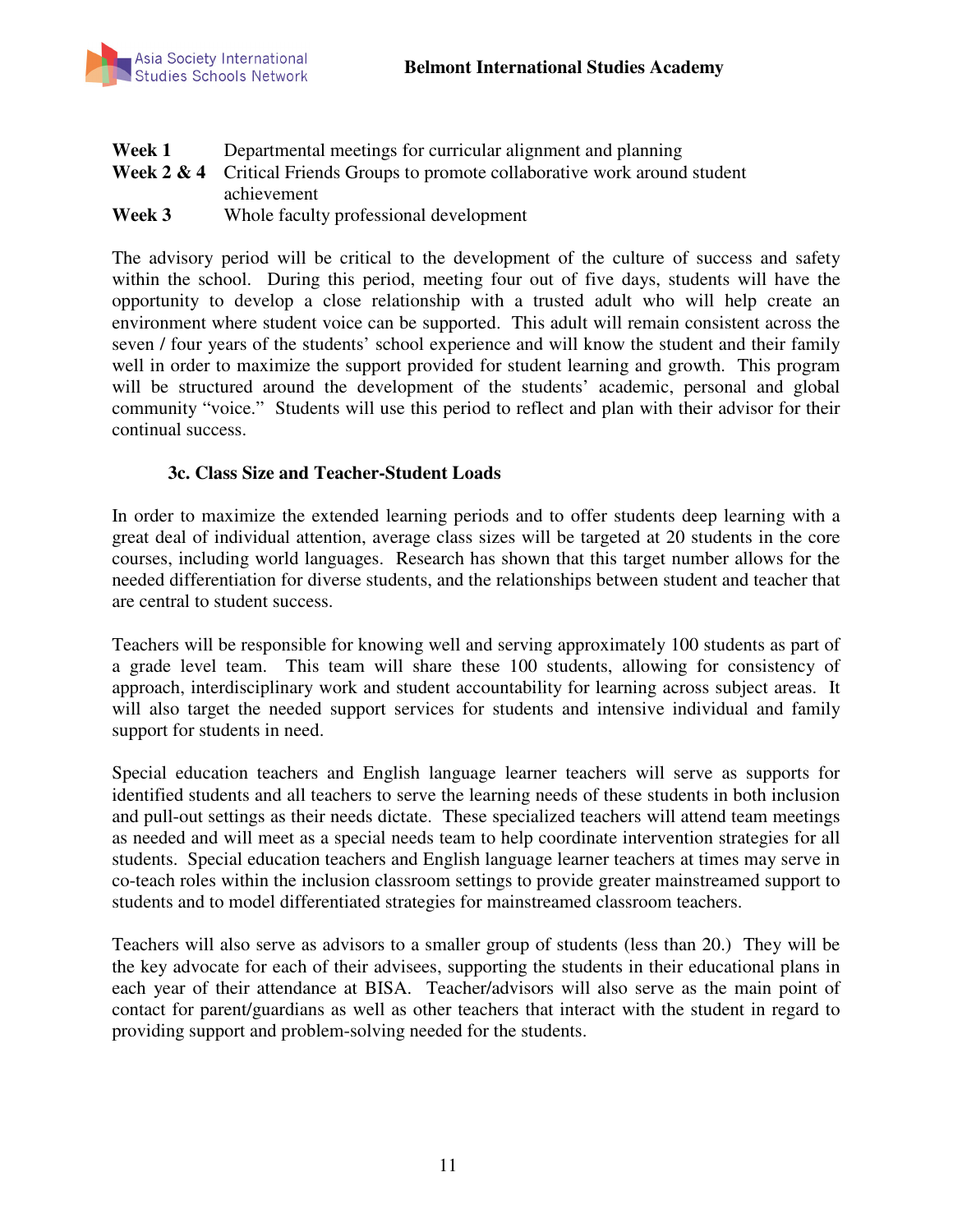

#### **3d. Grouping for Instruction**

Teachers will be grouped in order to maximize the quality of the instructional program while meeting the individual needs of the students both in their classes and in their advisories.

Faculty will be members of four distinct groups to support their development and the quality of instruction for all students. The groups are:

*Whole faculty* – Since the school is designed as a small school, it is critical that the entire faculty have time to work together to build the culture around the belief system that will help all students reach the outcomes represented in the Asia Society International Studies Schools Graduate Profile as outlined in Section 2. Monthly meetings will serve to engage the entire faculty as a unit around the important instructional issues that will accelerate the success of all students.

*Grade Level Teams* – As mentioned previously, the faculty will belong to a grade level team that is cross disciplinary and is responsible for approximately 100 students. Outlined above, this team will meet at least twice weekly to plan together, design interdisciplinary, internationalized curriculum opportunities for their students, and devise strategies to meet the needs of all the students on their team. Special area teachers (arts, technology, physical education) will also form appropriate teams and will have the opportunity to participate in grade level teams when staffing meetings regarding specific students and / or student groups are held. Special needs teachers (special education, ELL) will participate in grade level team meetings on a regular basis.

*Disciplinary Clusters* – Teachers will gather at least monthly in discipline-specific groups in order to align curriculum vertically, to align the instruction of discipline-specific skills and capacities, and to devise strategies to bring international content to their specific discipline. They will also focus on discipline based literacy strategies, including identification of discipline based vocabulary and writing structures that will assist all students in successfully accessing their discipline.

*Critical Friends Groups* – Faculty will be grouped into Critical Friends Groups that will meet twice a month. These groups will look at student work, examine teacher assignments, design opportunities for peer visitations, engage in text-based discussions and participate in student shadowing experiences using protocols which can also be used within their classrooms in order to engage students actively around the work.

Students will be grouped to maximize their learning within classrooms. To this end, whenever possible, classrooms will be heterogeneous in nature. Within each classroom, students will experience multiple experiences to work in cooperative groups that are flexible and designed to support accomplishment of the tasks at hand. When needed and based on student need at the time, students may be grouped within a flexible, short term skills group within the classroom in order to receive extra attention around a particular area of learning.

Whenever possible, special education students will be in regular classes with additional support in line with the expectations outlined in the student's Individual Educational Plan. The goal will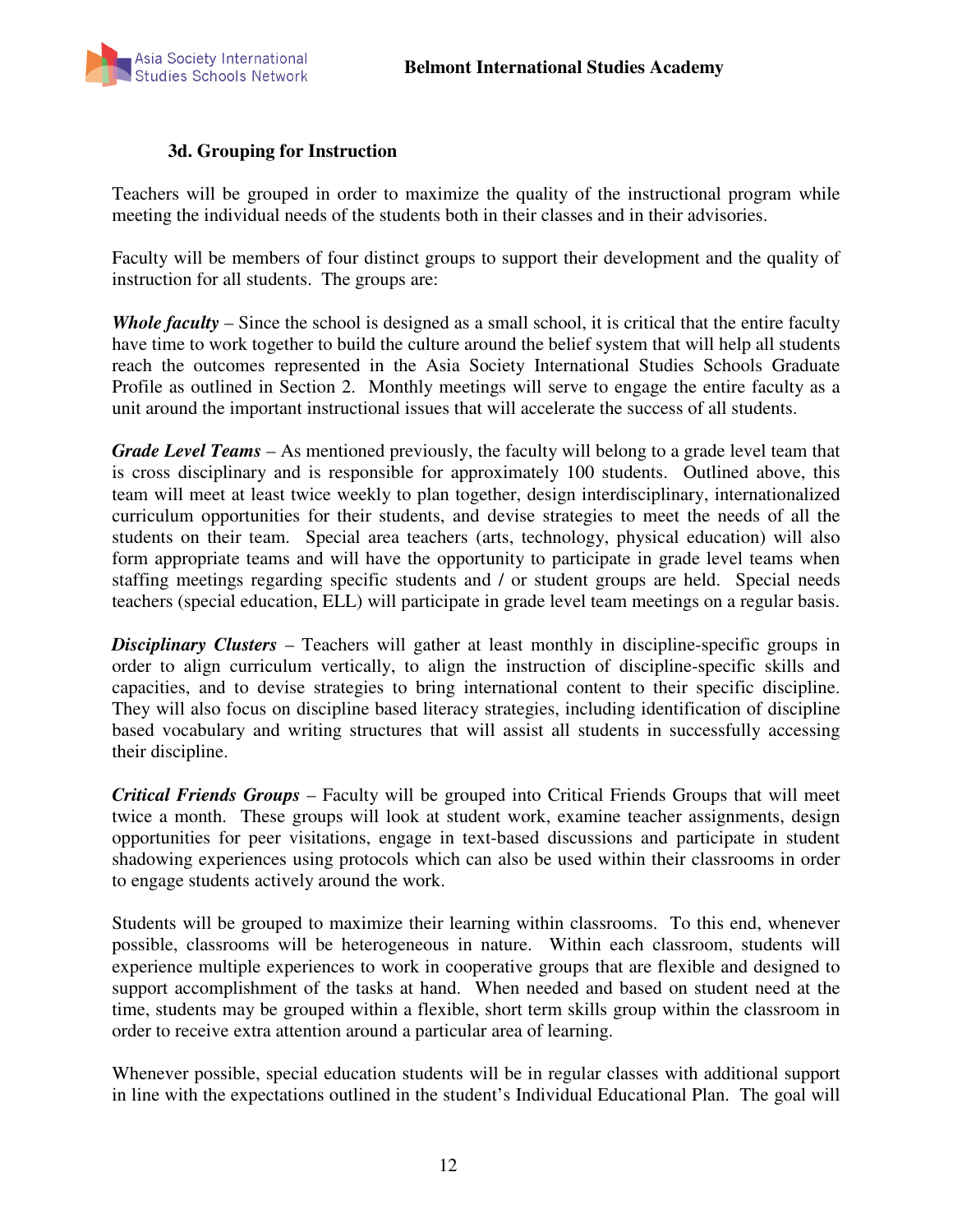

be to maximize student's experiences, making the necessary accommodations that assist the student in accessing the rigorous, developmentally appropriate content of the classroom. Accommodations may include but will not be limited to extra time, personnel that follows students into the classroom, adjusted assignments, extended timelines, technological support services, etc.

Opportunities for acceleration will be facilitated by the school's consistent schedule. Elective classes will be created around areas of interest and therefore open to a greater range of grade levels.

In certain cases, students will be pulled-out for seminars that support the acceleration of their skills, with the goal remaining for them to move back into mainstream classes as quickly as possible and access the full curriculum in the mainstream setting.

#### **3e. Student Support**

Proactive support and early intervention must be driving forces for BISA if all students are to achieve the ISSN Graduate Profile. Innovative structures that allow students to reach mastery without stigma of failure will be the hallmark of the approach taken. Through the use of Individual Learning Plans, all students will be engaged as partners in their own success. The focus of intervention plans is to layer the necessary services for students into their schedules while not stigmatizing students, and always opening the door for success where they no longer require additional support / interventions.

Literacy and numeracy are often the keys to student success in the other subjects. Proactive steps will be taken in the design of all discipline-based curriculum to provide for targeted instruction in the discipline-based literacy and numeracy skills that support student success in that classroom. Extensive professional development will focus on the research-based strategies that have been proven to accelerate student achievement as outlined by Marzano, Danielson and others.

Since literacy is a critical element, middle school students will take a literacy course in addition to their ELA course as part of their core subjects. High school and middle school students who previously have been unsuccessful will be part of a specially design course which will help them acquire the literacy skills critical to their success in other subjects, while helping them change their personal story into one of success. This will be done within the context of internationally based content and a rich curriculum of traditional and new literacies to prepare them for success in the  $21<sup>st</sup>$  century. An outline of this literacy course is included in Appendix A of this document.

Within the school, opportunities will be created for a layered approach to intervention with an emphasis on proactive steps for students requiring more intensive levels of support. As explained previously, significant teacher time will be available for individual conferencing, support, group review sessions and targeted student intervention. The culture of the faculty will include persistence in helping students succeed without "watering down" expectations with a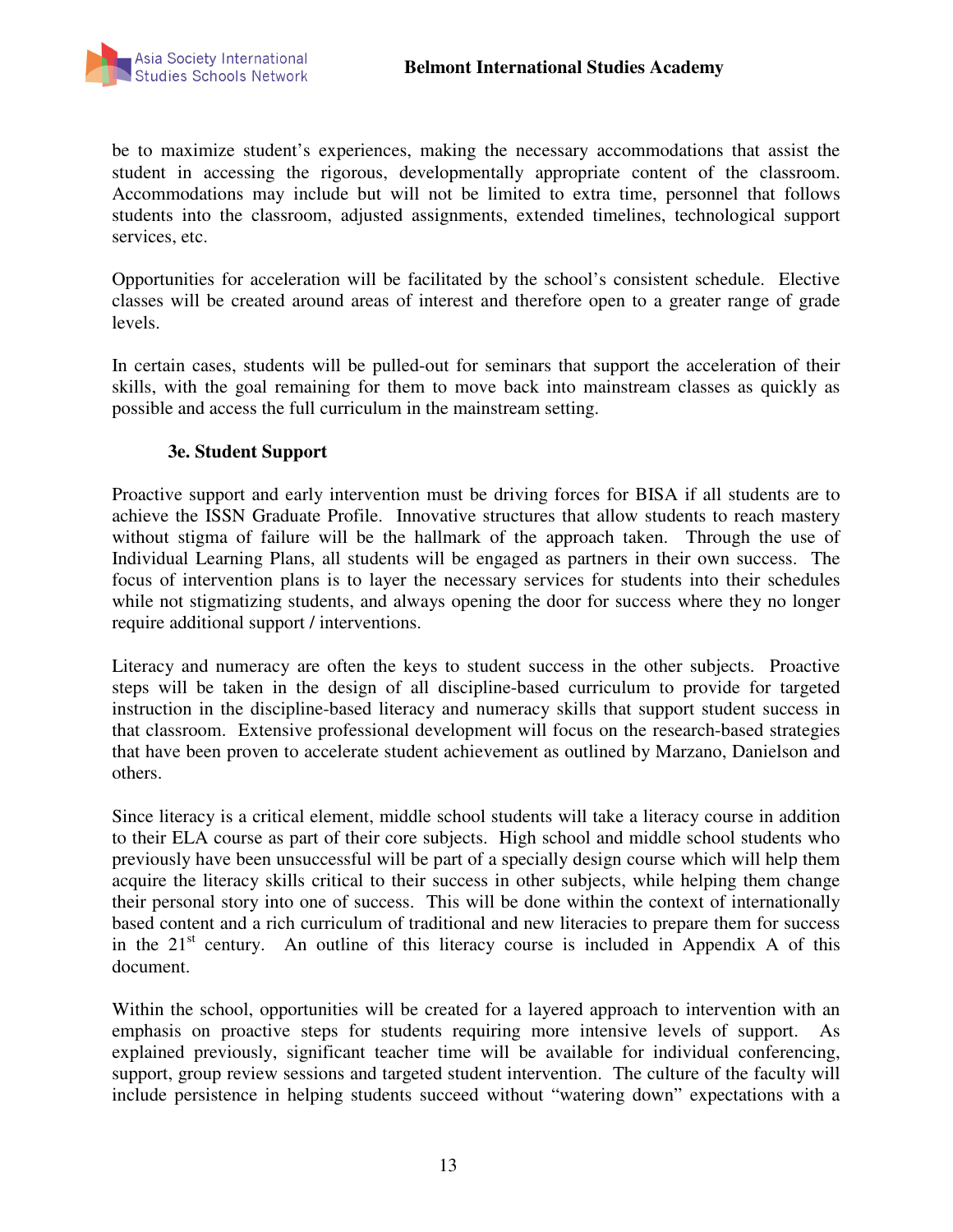belief in "revision and redemption" as defining attributes of the school culture. Parents/guardians will be enlisted as partners from the beginning to help support steps to ensure student success. As described in Section 6, a three-tiered system of support will be implemented to meet the continuum of student academic needs above and beyond tutoring support. Also in this section, specific programmatic offerings for English Learners as well as gifted students are included.

To meet the academic and non-academic support needs of students, a **Student Support Team** will be created consisting of specialists in English Language Learners, Special Education, and Literacy, as well as a guidance counselor, social worker, and members of leadership. Their role will be to help problem-solve and assist teachers with action oriented strategies that support individual student success inside and outside of the classroom. Whenever possible, and when this team is "staffing" about an individual student, members of the teaching team, the advisor and a special area teacher where the individual student is having success will be incorporated at the team meeting in order to implement changes necessary to help increase the probability of the individual student's success. This team will also examine school wide or grade level trends in order to suggest to the leadership team possible next steps in professional development or school policy formation.

A team of community health, mental health, and social services will be engaged as partners with the school, not just when a situation becomes acute, but to create a proactive safety net for students and families. Based on the principles of Comer's School Development Program model regarding comprehensive intervention systems, BISA will partner with the school that it is collocated with (hopefully the International High School) to offer a system of "one stop" support for students and families. The Student Support Team will support the counselors, social worker, and principal of each school in assembling the network of community agencies that will provide information, education, and services to the families of the school that are above and beyond the counseling and support services provided by school staff. They will also have as a primary focus the education of the staff and school community as to the services available.

Some agencies will be provided facilities on the school campus to provide direct services, as space allows. Other agencies will have contractual relationships with the school for family referrals and service provision.

An essential part of providing this type of support will be the creation of an Inquiry Team composed of parents and community members. It will be focused on assessing community needs, identifying necessary interventions, and canvassing the school community for their input in order to create programs that address their most pressing needs. Its goal will be to advise the School Support Team in order to build a proactive system that prevents problems for students and families within the specific context of the community.

#### **3f. School Implementation Schedule**

It has been our experience that a year by year phase in of the school is the best method for ensuring the building of the capacity of the school for success. To that end, BISA will open with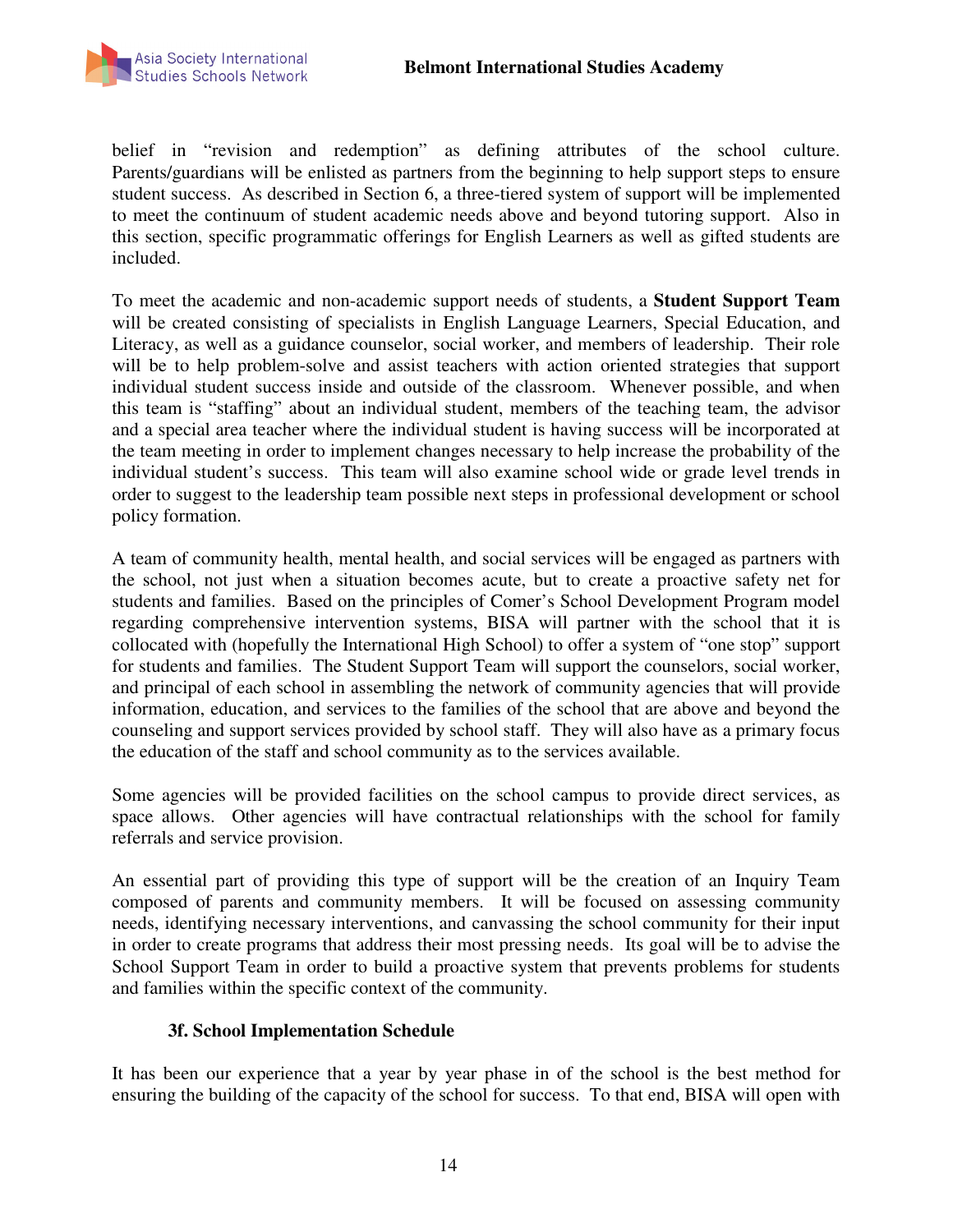a  $6<sup>th</sup>$  and  $9<sup>th</sup>$  grade in its first year, and will add a grade level each year as the students matriculate toward graduation.

| Year    | $-100$ | $\overline{r}$ u         | oш | $\mathbf{u}$ | $10^{\text{III}}$ | l ull | 1 ј ш |
|---------|--------|--------------------------|----|--------------|-------------------|-------|-------|
| 2009-10 |        |                          |    |              |                   |       |       |
| 2010-11 |        | $\overline{\phantom{a}}$ |    | ∡≖           | - - -             |       |       |
| 2011-12 |        |                          | ◢  |              |                   | ◢     |       |
| 2012-13 |        |                          | ∡∍ |              |                   |       | - -   |

The implementation model will look like this:

The Principal for the school will be hired one year ahead of its opening for planning, hiring and development of the school, its staff, and the instructional program. The first graduating class from the school will be in the spring of 2013.

# **4. PILOT SCHOOL GOVERNANCE STRUCTURE**

The school will have a democratic governance system with structures and processes that are inclusive, collaborative and relentlessly focused on improving student learning and achievement. We conceive of this system as not only a means for decision-making, but as the infrastructure of a learning organization. It is a system for communication, planning, evaluation and accountability that continually draws on the experience of all stakeholders in the school – teachers, administrators, parents, teachers, and community members – to enable the organization to behave more intelligently and produce ever-increasing levels of student academic performance.

### **4a. Development and Composition of the Governing School Council:**

The Governing School Council will consist of 15 voting members, as follows:

- Administrators (4) the Principal, the Directors of the Middle Grades (grades 6-8) and High School (grades 9-12) clusters, and the Financial Manager/Development Director
- Faculty Representatives (5); two each from the Lower and Upper Schools and the International Studies Coordinator
- Parent Representatives (2); 1 each from the Lower and Upper Schools
- Community Representatives (2); including a representative from Asia Society\*
- Student Representatives (2); one each from the Lower and Upper Schools

School administrators are automatically on the Council. Faculty representatives are elected by the full faculty in the middle grades and high school programs; student representatives are selected by the Student Council; parent and community representatives are selected by the Governing School Council. In the first year, one-half of the representatives (apart from school administrators and the International Studies Coordinator) will be elected for one-year terms, and the other half will be elected to two-year terms. Thereafter, all representatives will be elected to two-year terms.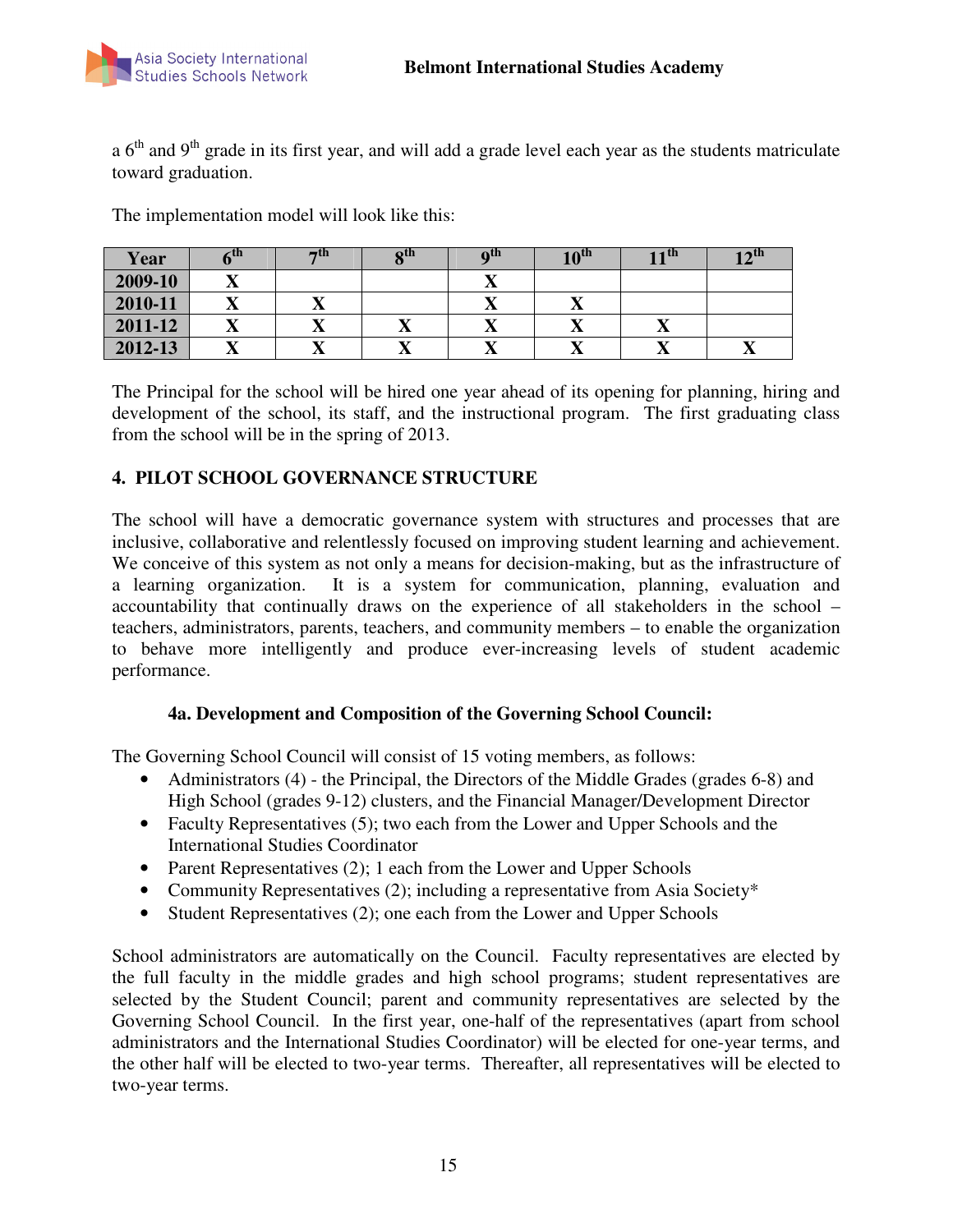

The Council will annually elect or re-elect a chair or co-chairs, who will be responsible for establishing the annual calendar of 11 monthly Council meetings (August – June), preparing meeting agendas, and conducting Council meetings in a democratic manner where all voices are heard but no one voice is allowed to dominate. The chair(s) may call emergency meetings of the Council, if needed. Council decisions will be made by consensus, or where consensus cannot be reached, by majority vote. Council meetings are open to all to attend; however, the Council has the right to go into closed session on matters that fall into areas governed by privacy issues or FERPA and will publicly explain areas best discussed confidentially. All decisions of the Council are made public, whether reached in open or closed session, and become a matter of written record that are publicly reviewable at the school site.

Council members are expected to confer with and represent the views of the constituencies they are selected to represent on Council decisions. Teachers on the Council, for example, are expected to raise, based on discussions within grade level and subject area team meetings, important issues on the Council's agenda to ensure that teachers' views are well represented within Council discussions.

#### **4b. Authority and Responsibilities of the Governing School Council**

The overarching responsibility of the Governing School Council is stewardship of the mission of the school. It is the conscience of the school, as well as the final authority on all financial and policy matters concerning the school. The specific responsibilities of the Governing School Council include:

- Development of a clear statement of the school's mission and objectives through a collaborative process involving staff, students, and community and the ongoing stewardship of the mission in the school
- Preparation and monitoring of a long-range strategic plan for the school's development
- Advocacy and promotion of the school and its mission locally, nationally and internationally
- Accountability for the financial well-being of the school, including approval of an annual budget, periodic budgetary benchmark review, effective financial management and external fundraising
- Selection, support and nurturance of the school principal
- Conduct an annual (written) evaluation of the performance of the school principal, establish the principal's annual salary, and provide input to the Superintendent of LAUSD who has final authority over hiring and firing
- Review and approve the annual election-to-work agreement
- Manage the Internal Appeals Process
- Review and maintain bylaws, and establish all major policies (e.g. attendance, promotion, discipline, graduation requirements) consistent with the school's mission and LAUSD / California State Board of Education policies and guidelines
- Keep accurate records of its meetings, including rationale for and decisions on key issues, and provide timely communication of its proceedings through written and digital communication in English, Spanish and other languages as needed to ensure universal access to the information within the school community.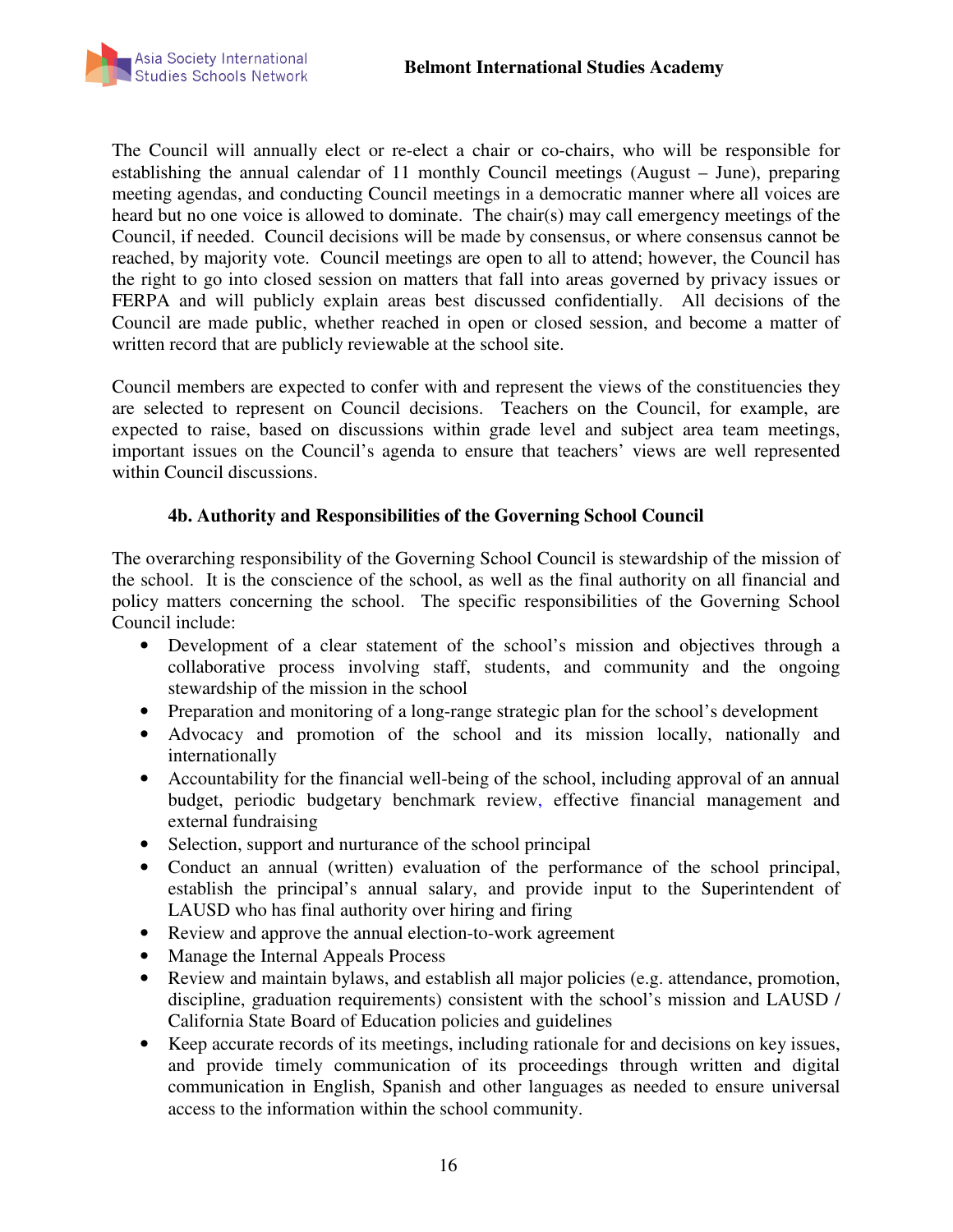

- Ensure that the Council's composition reflects a balance of expertise, perspectives and the demographic make up of the school community
- Develop itself through new member orientation, ongoing education, leadership development, succession planning, and evaluation of itself annually
- Provide strategic advice on curriculum, instruction, assessment, school culture and organization, parental involvement and other important decisions affecting the instructional program made by the school principal and leadership team
- Assures compliance with applicable local, state, and federal laws and regulations

### **4c. Leadership Team and School Decision-Making**

In addition to the Governing School Council, there will be a Leadership Team (LT) that consists of the president of the student council; each grade level team leader; the content area leader from each discipline including a specialist teacher; a representative of the student support (intervention) team, the school directors, the International Studies Coordinator, and the school principal. It is supported and informed by the Student Support Team described in section 3 of the proposal.

The main purpose of the Leadership Team (LT) is to coordinate communication, plan, and develop initiatives aimed at improving student learning. A primary function of the LT is to annually create a comprehensive School Development Plan, based on the ISSN school design. In brief, steps that the LT takes in the development of the plan are 1) gather a broad range of data about student's work, teacher's instructional practices, the school's organizational dynamics and its interpersonal culture (to include data from the annual ISSN school design surveys and/or school design site visit); 2) analyze the differences between the school's current status on these indicators and previous indicators of progress (where the school was) and its vision of the future (where it wants to go); 3) establish priorities for action to change aspects of the school that will lead to improved student learning; 4) develop action plans for addressing each priority that includes an understanding of the causes of the "problem", strategies for improvement, and benchmarks for assessing progress; 5) periodically monitor progress against benchmarks and adjust strategies as needed; 6) conduct a year end assessment of progress that feeds into the next year's annual plan.

To support and implement the initiatives of the Leadership Team, the Core Team composed of the principal, the two directors, the International Studies Coordinator the Financial Manager/Development Director, and the Student Support Team liaisons meet regularly each week to coordinate the day-to-day operations of the school.

Informing the Leadership Team are standing Inquiry Teams that are responsible for providing information and options for action to the LT as well as to the faculty, as a whole, on specific aspects of the school. In order to maximize input from throughout the school community and to build distributed leadership capacity, all teachers will serve on Inquiry Teams, such that every teacher serves on at least one such team each year. Parents, students and community members will also serve on Inquiry Teams as needed or appropriate. One such Inquiry Team will be the Data Team that is charged with continuously gathering and analyzing a broad range of data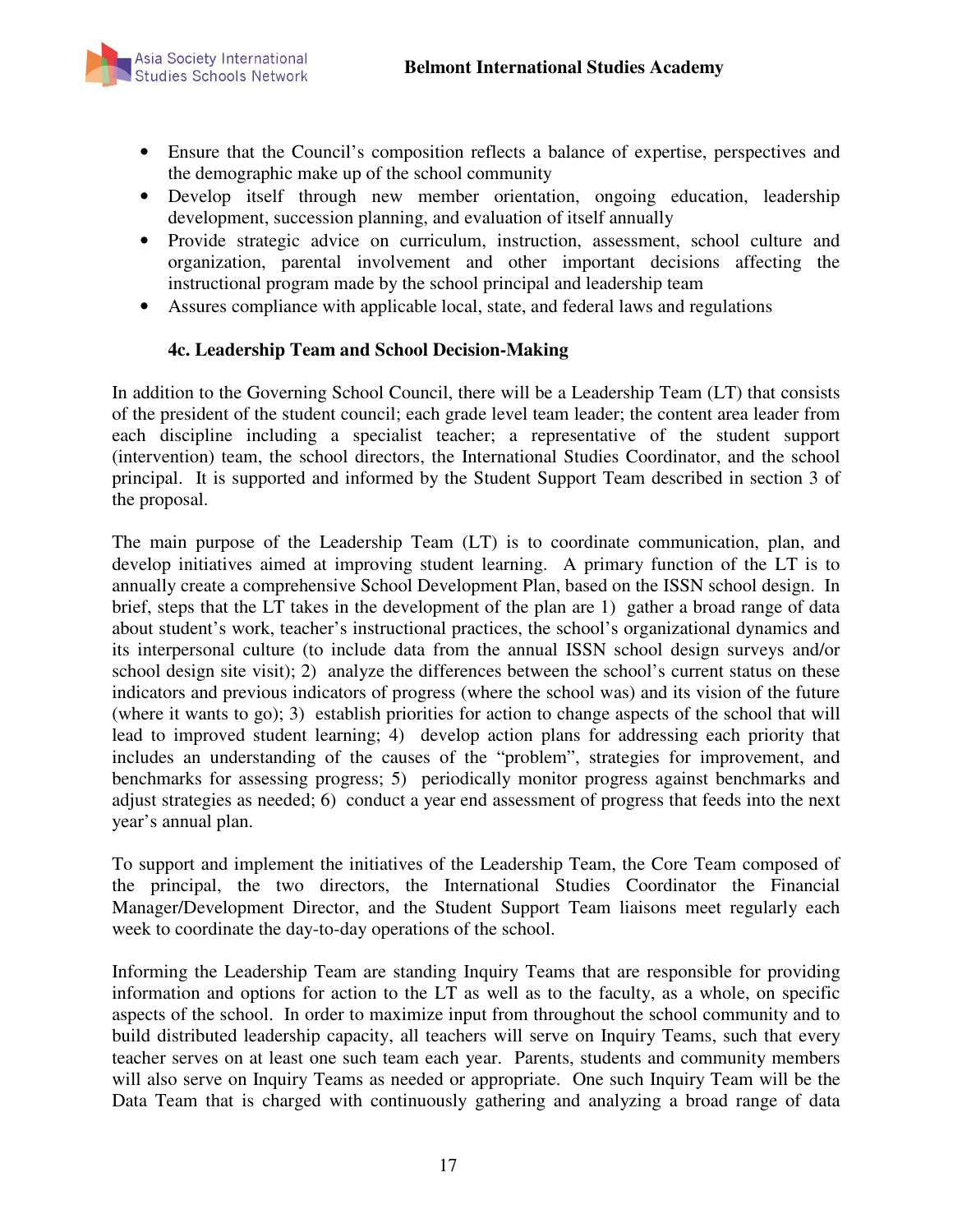

regarding the school and its performance. Another Inquiry Team is a parent-led team that informs the Student Support Team that was discussed in section 3e. This and other Inquiry Teams are instrumental in establishing action plans to address priorities set by the faculty and the LT. Action plans developed by Inquiry Teams and approved by the LT and the faculty as a whole are implemented within grade level teams, subject-area teams or through the student support team. These are coordinated and monitored by each team's representative on the LT. The Governing School Council is informed of and provides input into the annual School Development Plan but does not formally approve it.

#### **4d. Advisory Board**

As an adjunct to the Governing School Council, an Advisory Board will be formed of prominent members of the Los Angeles education, business and cultural community. The purpose of the Advisory Board will be to raise awareness about the school locally, nationally, and internationally, seeking enrichment and internship opportunities for students and the school, and to assist in raising additional funds to support the school. Through quarterly meetings with the president of the Governing School Council and the school principal, the Advisory Board will be kept informed of the school's progress and challenges so that its members can act as spokespersons and advocates for the school within various circles of influence within the city.

#### **4e. Compliance with Title I Advisory Board requirements**

Since the specific demographic make-up of the school will not be available until the first class of 6<sup>th</sup> and 9<sup>th</sup> graders is selected by lottery, it is assumed at this point that BISA will eventually be eligible for Title I funding as either a "Targeted Assistance School" program or as a "School Wide Program" by meeting the 40% poverty threshold through free and reduced lunch eligibility. In order to meet the requirements for this funding, the school will assemble a Compensatory Education Advisory Committee (CEAC) comprised of parents elected by Title I eligible parents, school leadership, Title I teachers, and the school counselor. This committee will be tasked with creating the "Single Plan for Student Achievement" as well as advising the school Leadership Team and the Student Support Team regarding supplemental services that are eligible through Title I funding. It will also be responsible for creating the school's policy on parental involvement, overseeing the Annual Title I Parent Meeting, overseeing the creation of thorough informational materials for parents of students who are eligible for Title I programming, and conducting regular data analysis regarding program effectiveness that will include parent and student surveys, test data disaggregation, and programmatic recommendations that assure that Title I funding is used to promote scientifically-based instructional methods and programs that supplement rather than supplant instruction at the school.

### **5. BUDGET**

### **5a. BISA Proposed Budget**

Since specific per-pupil allocation figures are not available at this time, we will outline our budgetary priorities in broad terms to provide a sense of the high leverage elements of the school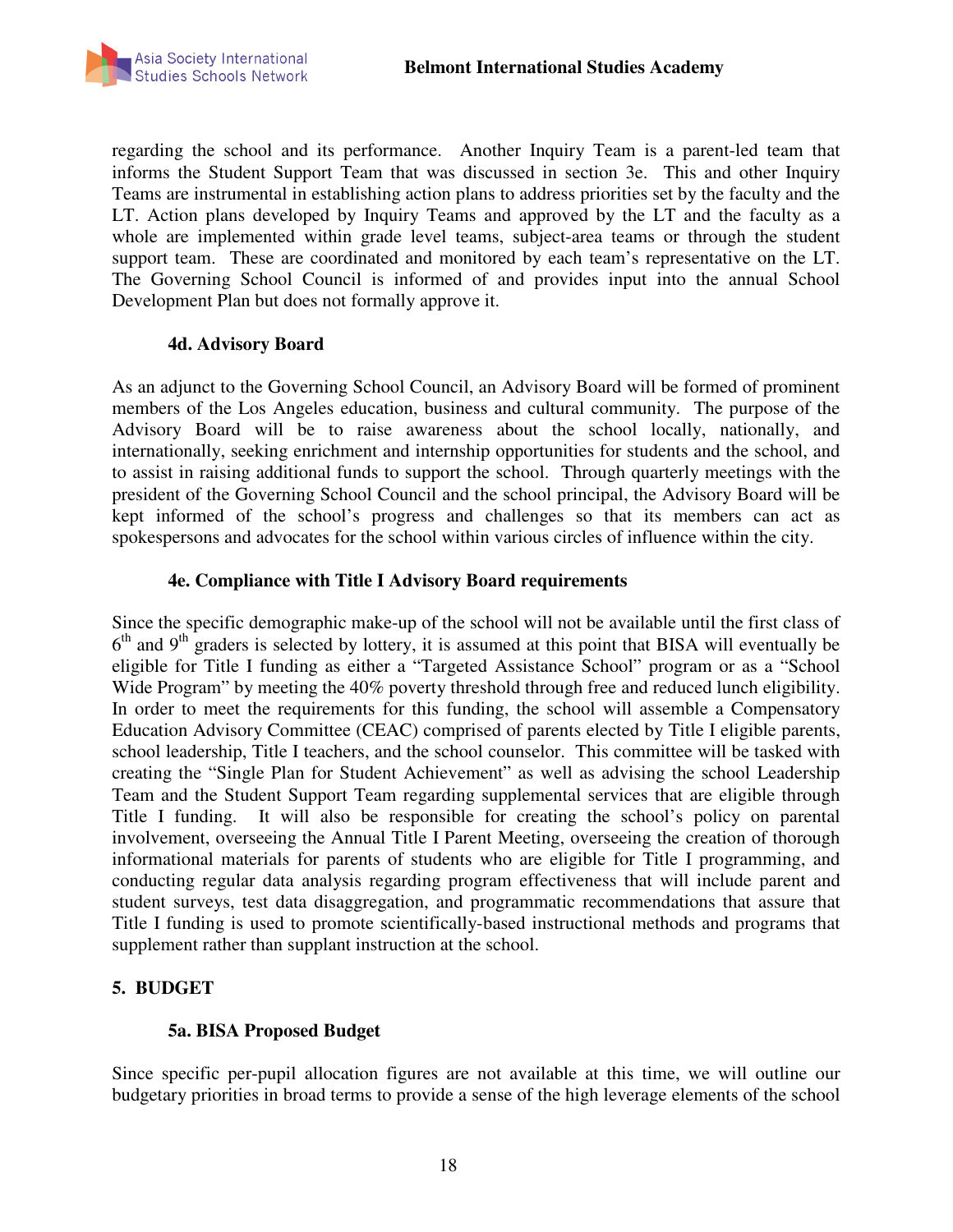model that would be given priority. Given the budgetary autonomies and the intent to partner with a collocated school to provide some shared services, BISA will target budgeted funds to:

- support highly qualified core faculty including world language teachers
- provide extended day funding for staff to enhance student academic support and extracurricular involvement
- foster ongoing professional development for the staff
- create contractual partnerships with community agencies in health and social support sectors to provide a safety net of wellness for students and families
- provide cutting edge technology to facilitate the development of new literacies as well as  $21<sup>st</sup>$  century learning skills.

Title I funding, grant and foundation funding, and per pupil allocations would be leveraged to provide maximum levels of support and opportunities for students as they pursue this world class education. For example, we would explore under the autonomies the provision of laptop computers for all students rather than purchasing traditional textbooks in order to support  $21<sup>st</sup>$ century learning while still maximizing updated content access and skills work.

# **5b. Plan for Additional Fundraising and Support**

BISA will be a member of Asia Society's International Studies Schools Network. As such, the school will be among those schools supported by funds from the Bill and Melinda Gates Foundation, as well as a broad range of other philanthropic resources developed to assist ISSN schools that, to date, have included:

- **Freeman Foundation** Scholarships for 10 ISSN students to participate in Concordia Chinese and Japanese 4 week summer Language Villages and development of 10 week distance learning course, "The Landscapes of China", for ISSN teachers, administrators and coaches
- **Goldman Sachs Foundation** for prizes to ISSN anchor schools, best practice seminars for ISSN schools, and publications featuring ISSN members
- **Jack Kent Cooke Foundation** Three week ISSN student Study Tours to China
- **Fulbright Hays Group Projects Abroad** Four week ISSN educator Study Tour to China
- **Foundation for California Community Colleges** to support International Studies Learning Center Early College model adaptation

Asia Society will continue to seek these kinds of philanthropic supports for BISA as an ISSN school.

BISA's Governing School Council, drawing on the advice and support of the Advisory Board, and working closely with the school principal, will be responsible for developing and implementing an annual fundraising plan for the school. The plan will include fundraising events, such as an annual high-profile breakfast or dinner designed to spotlight the school's unique dual mission of preparing students from disadvantaged backgrounds to be both collegeready and globally competent. The Council will be privy to lessons learned from other ISSN schools that have successfully staged such events. For example, the Denver Center for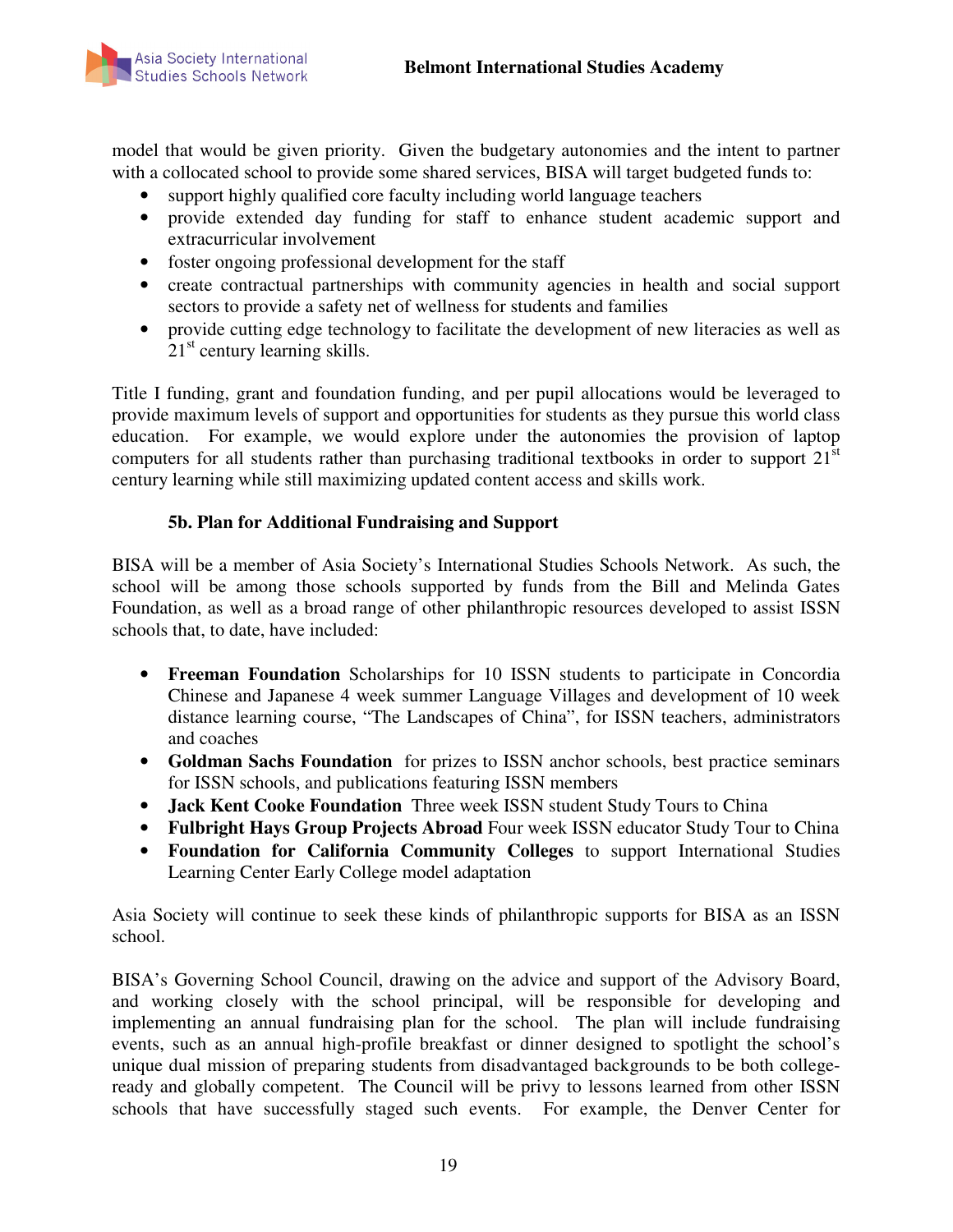

International Studies featured former Senator Tim Worth at its fundraising dinner in 2006. The plan will also include strategies for identifying local, regional, and national government and philanthropic resources, developing relationships with potential funders and submitting high quality funding proposals. The Governing School Council may elect to develop a separate taxexempt foundation for the school, as have other ISSN schools with great success. Asia Society will provide advice and connect the Council to other ISSN schools that have pursued this strategy.

#### **5c. Budget management to ensure fiscal stability**

The Governing School Council, in conjunction with the principal and the Financial Manager/Development Director, will develop an annual budget for the school, provide monthly monitoring of the budgetary spending benchmarks, and will be required to vote on substantive budgetary changes occurring within the school year. The Council will also provide oversight of external fundraising and will participate in targeted fundraising activities themselves. Conventional accounting procedures will be followed which meet the internal and external audit requirements of LAUSD and all California State Department of Education financial guidelines, policies, and procedures.

### **6. CURRICULUM AND INSTRUCTION**

An intentionally-designed, globally-focused curriculum that interweaves state standards with 21<sup>st</sup> century skills and global content is at the heart of the Asia Society International Studies Schools Network model. This is delivered and supported by an innovative instructional model which fosters student problem-solving, interdisciplinary learning, collaborative student work, reflective practices, and high levels of student voice and ownership in the learning process. At BISA, this model will be adapted to meet standards, graduation, and college entrance standards unique to California.

#### **6a. Student / Graduation Expectations**

The ISSN Graduate Profile outlines what students will be expected to know and be able to do upon graduation from BISA, as an ISSN school. These capacities, abilities and dispositions are acquired through students' engagement with a rigorous curriculum and a select set of cocurricular and extracurricular offerings that meet and exceed Los Angeles Unified School District's graduation standards as well as the University of California "A-G" Standards.

The Graduate Profile, included in its entirety in Section 2, describes a young person who has mastered the content and abilities needed to be successful in college, including the experience beginning in the middle grades of becoming an expert about something important in the world; of researching, understanding and developing new perspectives about a world culture or an important international issue or problem. It describes someone with a deep foundation of knowledge within and across academic disciplines, including proficiency in one or more languages other than English, who sees how that knowledge can be applied to understand and communicate with the world around them. It emphasizes understanding how economic,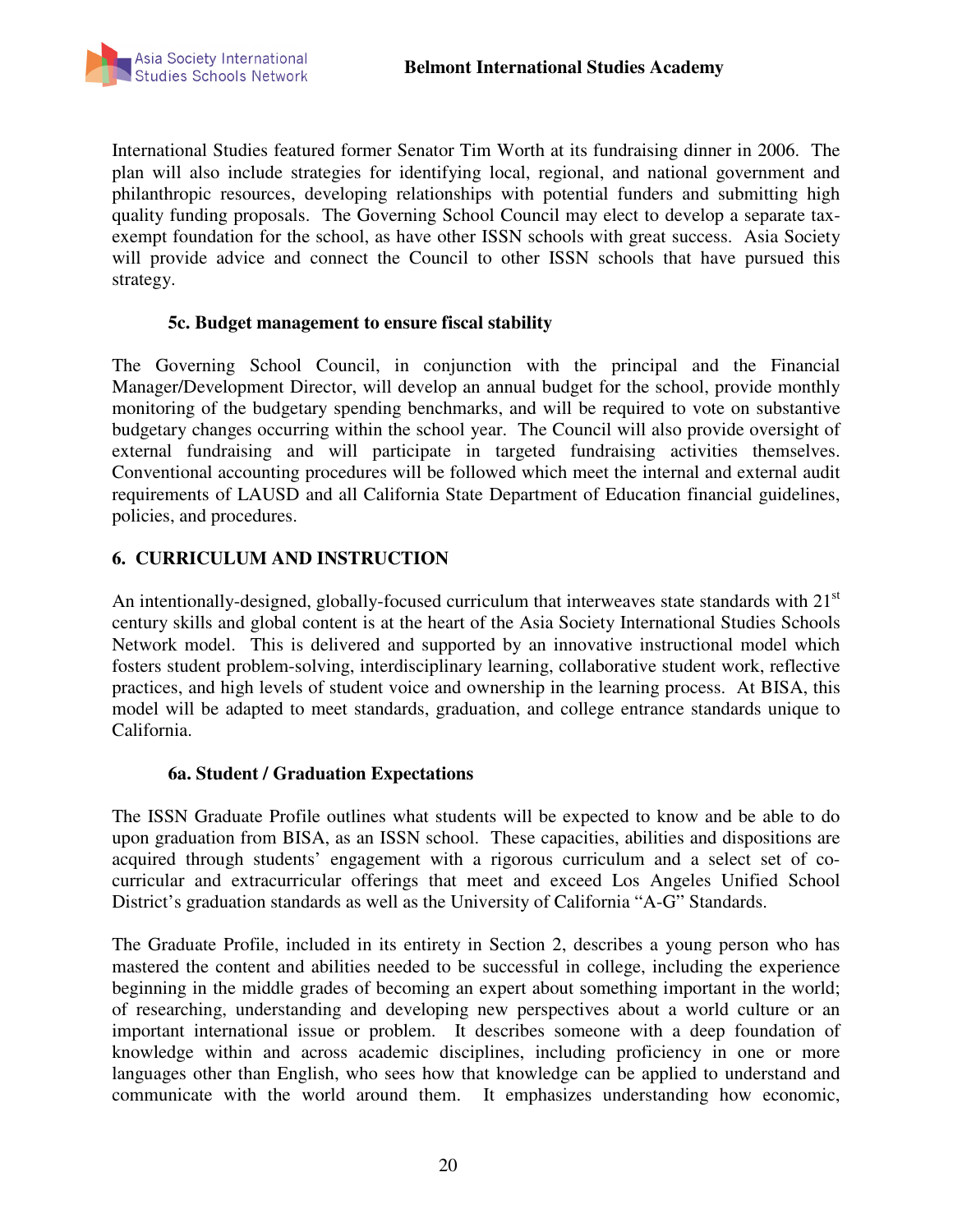

political, technological, environmental and social systems work and are interdependent across nations and regions. The Graduate Profile calls for students who are proficient thinkers and problem solvers; able to use technologically proficiently and to be critical consumers of the information from across the globe so readily accessible through technology. And no less important, it describes an adolescent whose journey through the middle and high school years has made them not just tolerant of others from different cultures, but who actively welcome opportunities to collaborate with others from backgrounds very different from their own.

Students will not only develop these capacities within the curricular experiences of the school, but will be supported in their development through graduation requirements which include globally-focused internships, community service and service learning opportunities, capstone research projects, and international travel opportunities for each student. The curriculum combined with co-curricular and extra-curricular support will develop the abilities, capacities, and dispositions of the students as outlined in the ISSN Graduate Profile and students' growth and development over time will be documented in students' annual portfolios.

### **6b. Instructional Philosophy and Teaching**

In ISSN schools, learning is a partnership between students, teachers, family, and community within a climate where there is a palpable sense of energy, curiosity, excitement, and joy of learning present. Students and teachers are working on real world issues, questions, and problems, searching for solutions both small and large, and calling upon the resources of the families and community as a learning laboratory for their work.

At BISA, there will be a two-pronged approach to the students' education in which the unique skills and abilities of specific content areas are unlocked and practiced while simultaneously engaging students in a problems-based, project-based curriculum which naturally stimulates interdisciplinary work and diverse application of the content-based skills. Our goal is to "unlock" the intellectual frames of mind that the different content areas are predicated upon and provide diverse venues in which students can apply these skills. Teachers will use a balance of prescribed skills and demonstrations of learning that are "non-negotiables" combined with those that offer greater choice for students. The goal is to develop the skills of inquiry and production that are essential for students' growth as a learner, leader, global citizen, writer, researcher and problem-solver.

Within the curriculum, teachers and students will have choice in what they learn and how they demonstrate what they know. Students perform differentiated / choice-driven learning tasks that are more fluid and open-ended and students are generative in developing the work in which they participate. Students will engage in Critical Friends Group-like processes to tune their work, explore their dilemmas, and carve out time to have the deep discussions that produce long-term learning. Students will be provided opportunities to assess what their strengths are as a learner and will be asked to work to develop these areas as well as the areas that are not considered their strengths. The goal is for students to "own" their learning and to serve as full partners in their learning pathway at the school.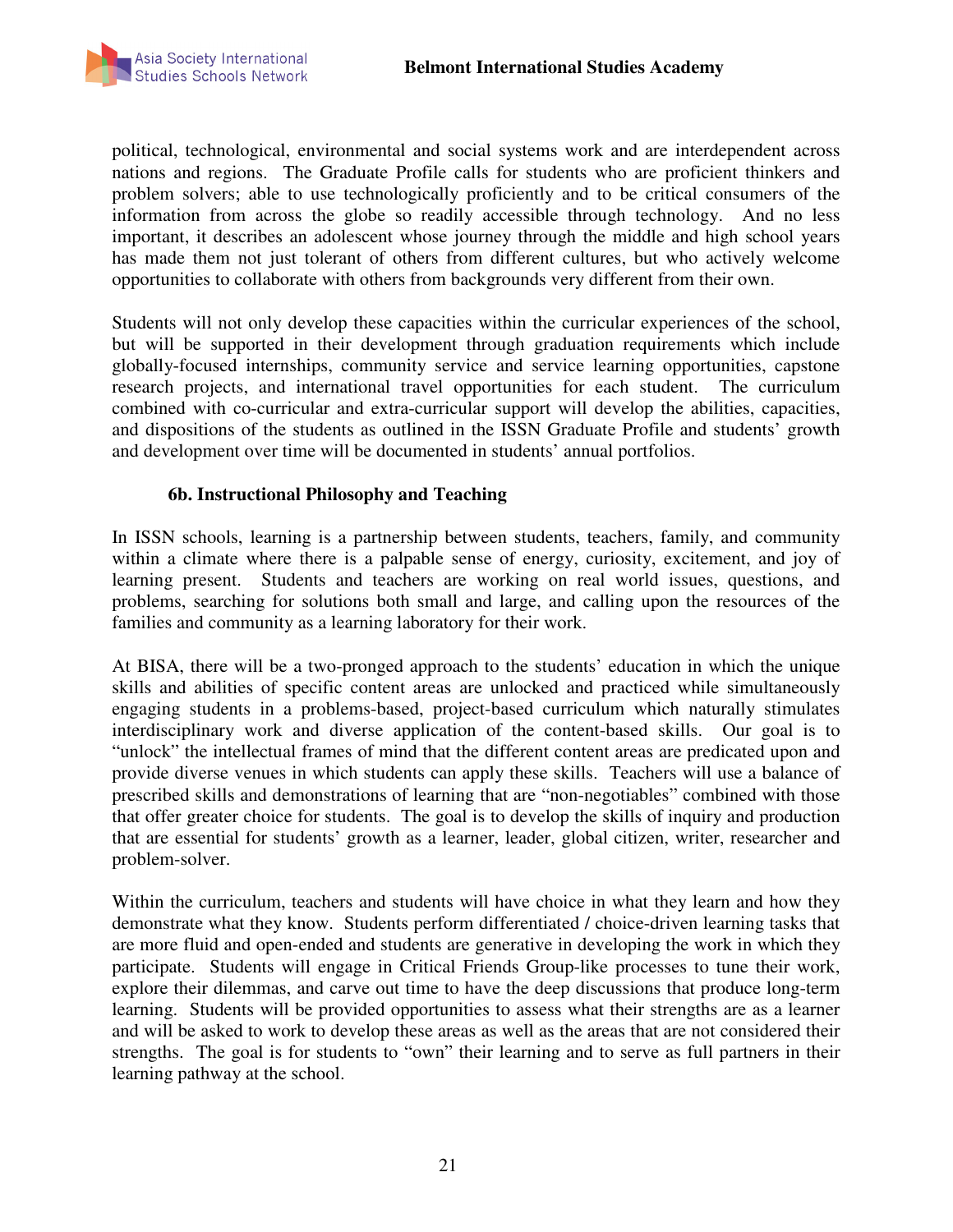

Reflection is essential in this type of learning. Documentation via annual portfolios of work that rise to a set level of quality ("college worthy") and is driven by student reflection are created and maintained in partnership with a significant "critical friend" as an advisor. As an outgrowth of the ongoing reflection on learning, a culture of "revision and redemption" will be created so that academic risk-taking, entrepreneurship, and quality work production are values that are deeply inculcated into the day to day work of the school.

As students move through their years at the school, they will be asked to assume greater levels of challenge and rigor. Strong partnerships with local colleges will enable the school to offer dual as well as concurrent enrollment for college credit in addition to a broad offering of Advanced Placement level courses. This advanced coursework will support the capstone project that will be a graduation requirement for the school and allows students to specialize in an internationallyfocused area of interest and synthesize their skills and abilities through an in-depth research initiative.

To support this instructional model, a clear curriculum map across the seven years outlines the content, skills, and strategies that will spiral upward in its development and is collaboratively created by the staff and students. Suggested course frameworks driven by enduring understandings and essential questions will be provided by the ISSN to support this new kind of learning. This is the central way in which we will infuse international content into all of the core courses of the school. An example of the U.S. History course framework outline is included in Appendix B as illustrative of the support provided to the school in this area.

Providing opportunities for students to engage deeply with real world problems with student choice in topics as well as their demonstrations of learning creates a naturally engaging climate. The developmental level of students in the middle and high school years is served well by cultivating responsible student voice, engaging students in issues that ask them to think beyond themselves, and providing real world connections within their own community as well as on the global stage in order to foster deep levels of engagement, responsibility, and relevance in their learning. With broad international connections and a focus on not only tolerating but appreciating diverse cultures, students will find a place for themselves in the learning offered at the school.

### **6c. Eliminating the Achievement Gap**

Students in ISSN schools will experience an environment where "learning is cool" and the adults are committed to supporting all aspects of the students' development in order to maximize their learning. By utilizing a  $6^{th} - 12^{th}$  grade model that commits itself to building student capacity over time, it allows the school to engage with students early on to build a supportive, enriching model rather than implementing a model focused upon deficits in learning. All teachers at the school will receive ongoing support and professional development in fostering literacy and numeracy within the content areas and will receive training in AVID-like strategies and specific English Language Development Strategies to support the development of organizational and academic readiness skills to support learning that are consistently utilized and reinforced schoolwide.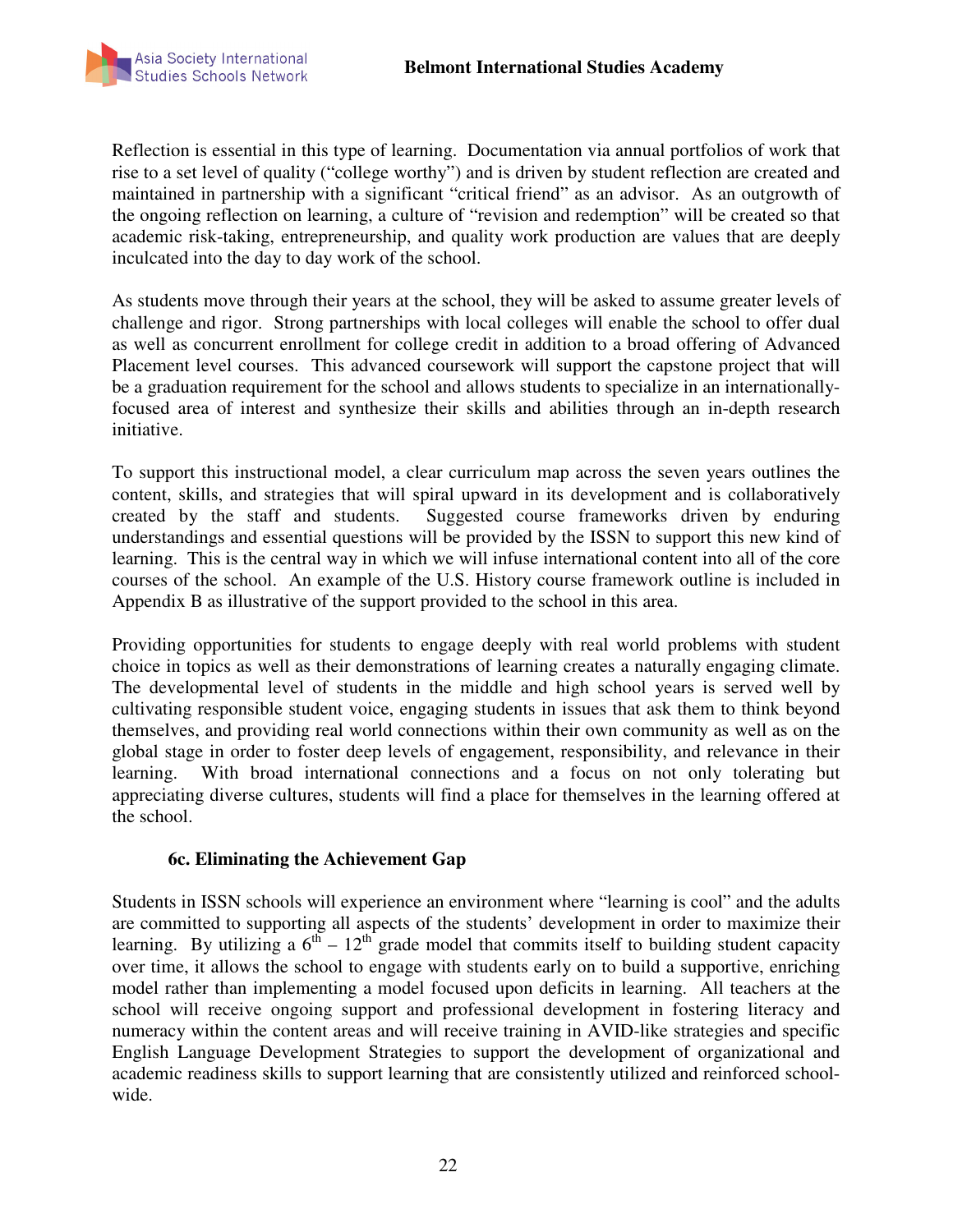

Proactively, each student will be assigned a faculty advisor who will assist with the creation of an Individual Learning Map, allowing students to understand their learning strengths and weaknesses and facilitating their "buy in" to utilizing the support services provided by the school. The Learning Maps also allow for student voice regarding their own academic achievement and will help to create a sense of academic efficacy within the student body. The role of the advisor at the school is two-fold: (1) to serve as an advocate and sounding Council for the individual student, providing ongoing monitoring of their holistic growth and development and helping to design support / interventions when needed, and (2) to help students in their advisory group to develop their understanding of who they are personally, who they are as learners, and what their voice or role is in the community, both locally and globally. Advisories will meet four times per week for 40 minutes each to provide sustained contact time for advisors/advisees. Other learning opportunities such as portfolio development and internship development will also be supported through the advisory system.

If a student experiences learning struggles, all teachers will participate in before and after school tutoring to support specific learning needs arising in their classrooms. A broad offering of academically-focused electives will also be provided to students to enable them to develop greater proficiency in the content areas within an "enrichment model" rather than a "remedial model", further enhancing their academic records while supporting their specific learning needs.

Many students, due to specific learning disabilities or English language learning needs may require greater levels of support to be successful academically. A three-tiered system of support has been created to address these needs:

- Level One is for students needing some content-based assistance or organizational support and uses a learning laboratory format that allows students to have access to a content specialist for self-selected assistance for assigned work / projects. Participation at this level is more fluid, and can be used on an "as needed" basis or scheduled as a part of the student's regular school commitments.
- Level Two is for students needing greater assistance with language development. These students will be double-blocked into ISSN's signature literacy courses and will have access to the literacy specialist (as well as the content area specialists at Level One). This is a proactive intervention for students who need additional literacy development or specific oral and written language development and will become part of their daily schedules for the year.
- Level Three is for students needing the highest level of support and includes one-on-one targeted, intensive instruction. There will be an "intervention SWAT team" that will serve in an initial diagnostic capacity, working with students, families, and teachers to create a learning plan for the student. This team is a high-profile group designed to help students know themselves and the meta-cognitive aspects of learning, and works to create a plan that is more explicit and detailed than their Individual Learning Plan, targeting high need areas and specific intervention strategies or programs to assist the student. Level Three interventions are for students with very low levels of language acquisition or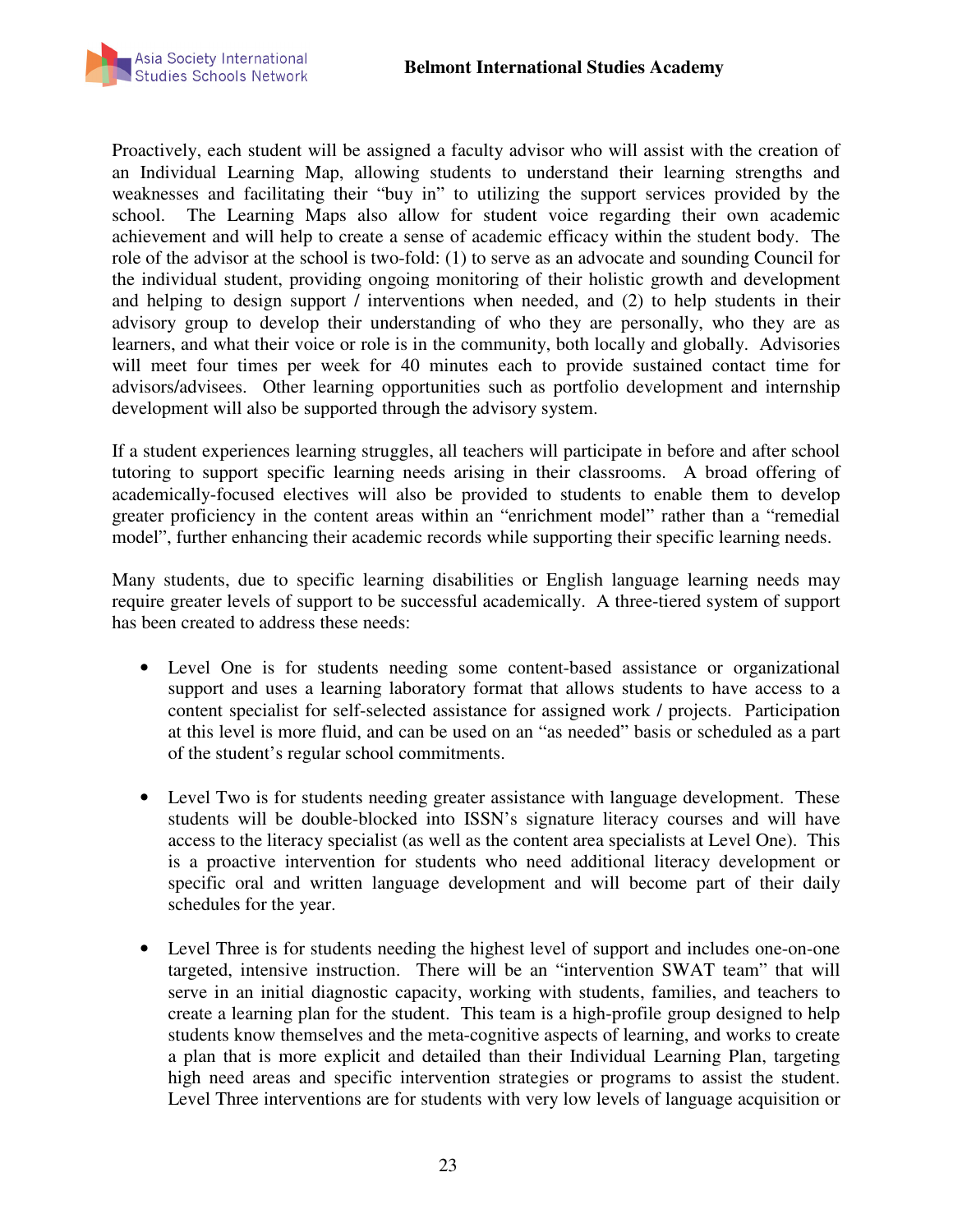

those with severe learning challenges who need maximum support in order to transition to the mainstreamed setting.

With regard to English Learners, the three tiered approach will be utilized to provide multiple levels of support to build strong academic language in the student's native language while simultaneously building their English proficiency. Based upon the work of Laurie Olsen and Alicia Romero in Meeting the Needs of English Learners in Small Schools and Learning Communities, five conditions for optimal English Learner instruction are identified. Through this lens, BISA will create a system to address student needs in English language development.

- 1. "*English Learners need a safe, low-anxiety environment that promoted exposure to and the use of the new language*." At BISA, all teachers will receive extensive training in literacy development with particular attention given to fostering English acquisition within the regular classroom setting. A school-wide focus on vocabulary development, "accountable talk", and pre-reading and pre-writing strategies will be employed to support the literacy capacities of all students, especially English Learners. Students requiring additional assistance will be provided with special seminars or classes to support their language development and to reinforce and enhance their learning in the mainstream classroom setting.
- 2. *"Students need many opportunities to interact and use English in multiple contexts.*" All students at BISA will be immersed in language-rich settings where students are asked to speak, listen, read, and write continuously throughout their school day. From informal social language development to formal academic language usage, the school will provide students with opportunities, coaching, and direct instruction in language usage on an ongoing basis. In the small setting, including the advisory setting, students will be involved and engaged in their work consistently and will be asked to participate in a broad range of academic and extracurricular experiences offering diverse settings for this language development.
- 3. *"Students need the opportunity to practice and refine their oral and listening skills in the classroom."* As listed in number two, BISA's language rich environment is intentionally designed to promote the use of oral language and listening skills facilitated by the small class size and personal relationships that the small class size fosters. The school's project-based learning approach with a heavy emphasis on classroom presentations and performances offer further opportunities for the development of these skills and abilities.
- 4. *"To learn English well, English Learners need good English models."* At BISA, high levels of student to student, student to teacher, and student to community interactions are facilitated daily. Rather than promoting a self-contained English Learner model, BISA students are immersed in language rich settings with teachers who have all received training in fostering English language development in order to surround students with strong English models. For students needing additional assistance, special seminar classes, inclusive classroom teaching models, and one-on-one support are provided to accelerate their language acquisition.
- 5. *"English Learners need support and respect for their home language and culture."* BISA represents a school culture where all students are engaged in the learning of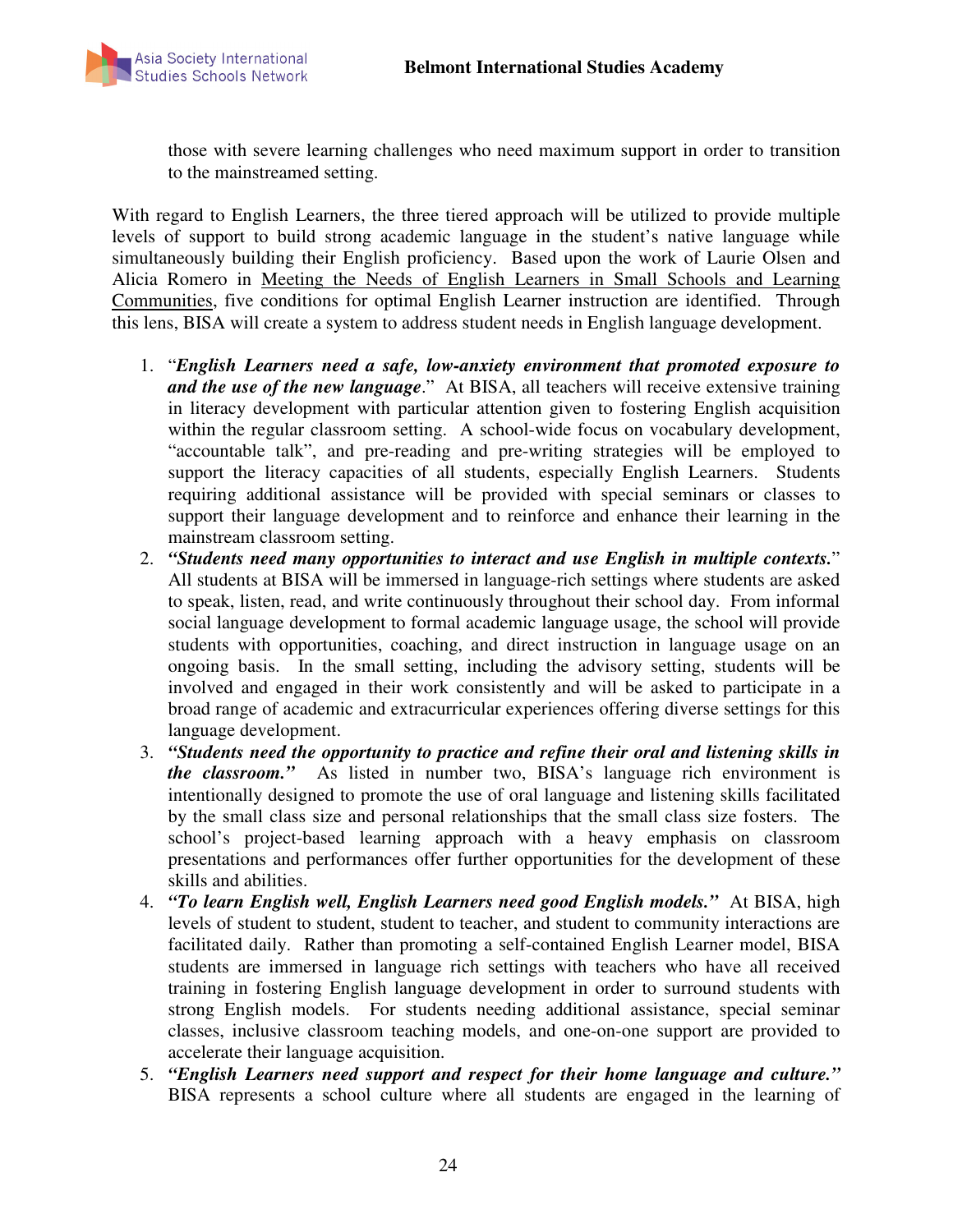languages other than their own. This climate of cultural and linguistic learning is ideal for English Learners who will be able to use their native language as an academic asset and as a valued tool and skill at the school. Celebrations and ceremonies at the school will always include greetings from students representing all of the languages spoken at the school. Formal academic coursework or informal extracurricular opportunities will be created to support students' native language development and all students will be encouraged and assisted in developing solid academic language within their native language.

As evidence of our understanding of what it takes to close achievement gaps, we offer the following statistics. In 2007,  $10^{th}$  graders at our two other Los Angeles ISSN schools took the CAHSEE for the first time. In California, students are given five attempts to pass the California High School Exit Exam prior to graduation. The Average LAUSD passing rates for 10th grade students in their first attempt on the CAHSEE were 58% in English Language Arts and 55% in mathematics. The California state average is 77% in ELA and 74% in mathematics. At the Vaughn International Studies Academy in Pacoima, 92% passed the ELA exam and 84% passed the mathematics exam. At the International Studies Learning Center in South Gate, 87% passed the ELA exam and 83% passed the mathematics exam. We consider these data to be a good beginning toward our goal of college ready, globally competent students in these two schools and are working with leaders and faculty in each school to continue to improve outcomes for students in the future.

### **6d. Core Curriculum and the A-G Requirements**

The following outline of courses for grades  $6 - 12$  is offered as a template for the curricular offerings at the school in order for students to meet the highest levels of college readiness and preparedness. These meet and exceed the A-G requirements and prepare students for admission to the most selective colleges across the U.S.

| 6 <sup>th</sup>          | English/   | Math $-6$  | Integrated     | World          | World     | Reading I    | PE        | Elective |
|--------------------------|------------|------------|----------------|----------------|-----------|--------------|-----------|----------|
| grade                    | Lang. Arts |            | Science        | Cultures       | Lang. I   |              |           |          |
|                          |            |            |                |                |           |              |           |          |
| 7 <sup>th</sup>          | English/   | Math - 7   | Integrated     | Area           | World     | Reading      | PE        | Elective |
| grade                    | Lang. Arts |            | Science        | <b>Studies</b> | Lang. II  | $\mathbf{I}$ |           |          |
|                          |            |            |                |                |           |              |           |          |
| 8 <sup>th</sup>          | English/   | $Math-8$   | Integrated     | Area           | World     | Reading      | <b>PE</b> | Elective |
| grade                    | Lang. Arts | (Algebra)  | Science        | <b>Studies</b> | Lang. III | Ш            |           |          |
|                          |            |            |                |                |           |              |           |          |
| $\mathbf{q}^{\text{th}}$ | World Lit. | Algebra    | <b>Biology</b> | World          | World     | Global       | <b>PE</b> | Applied  |
| grade                    | I Pre-AP   | or Geom    | $Pre-AP$       | Geo            | Lang.     | Arts         |           | Tech.*   |
|                          |            |            |                | Pre-AP         | IV        |              |           |          |
| $10^{\text{th}}$         | World Lit. | Geom.      | Chemistry      | World          | World     | Health /     | PE        | Elective |
| grade                    | II Pre-AP  | or Alg.II  | Pre-AP         | History        | Lang. V   | Life Skill   |           | *        |
|                          |            |            |                | Pre-AP         |           |              |           |          |
| $11^{\text{th}}$         | American   | Alg. II or | Physics        | U.S.           | World     | Internship   | Elective  | Elective |
| grade                    | Lit. AP    | Pre-Calc   | Pre-AP         | History        | Lang.     |              |           |          |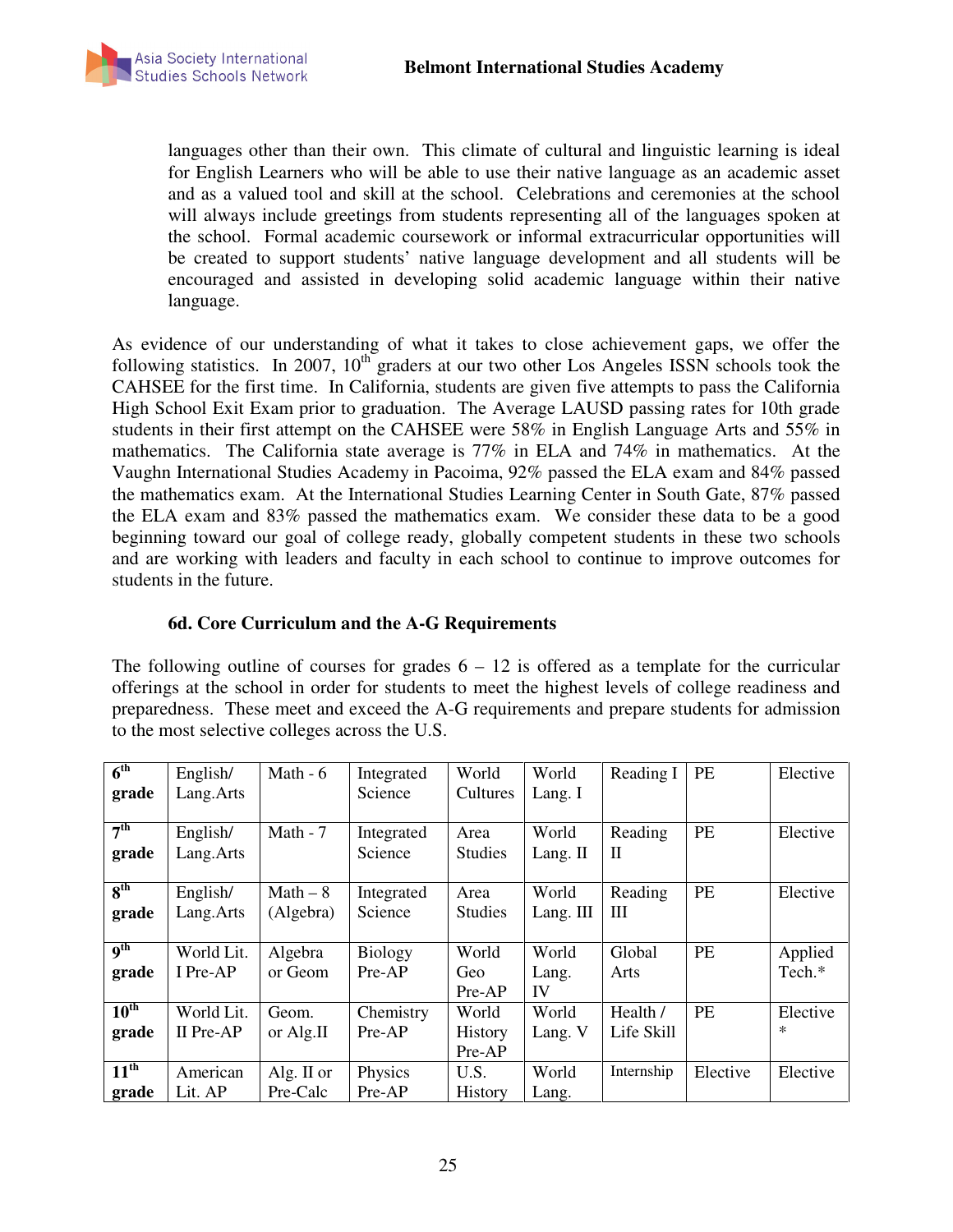|                  |           |           |          | AP            | VI      |          |          |          |
|------------------|-----------|-----------|----------|---------------|---------|----------|----------|----------|
|                  |           |           |          |               | (AP)    |          |          |          |
| $12^{\text{th}}$ | Senior    | Pre-Calc  | AP Level | <b>US Gov</b> | World   | Senior   | Elective | Elective |
| grade            | Comp. $&$ | or Calc.  | Science  | / Econ.       | Lang.   | Research |          |          |
|                  | Lit. AP   | $AB - AP$ | Elective | AP            | VII     | Seminar  |          |          |
|                  |           |           |          |               | AP Lit. |          |          |          |

World languages will include Spanish and Mandarin Chinese and all students will be required to take one or both languages over their career at BISA.

Sample electives include: Area Studies (Asian, African, Latin American, Middle Eastern), Model United Nations, Global Arts (ex. World Music, Global Art, World Theater, World Dance), Environmental Systems AP, Scientific Research and Design, Physics AP, Biology AP, Chemistry AP, Humanities, International Film, Archaeology, Psychology AP, Anthropology, World Religion, World Philosophies. Important to note, we plan to work with the Los Angeles International High School to collaborative design and implement electives available to students from both schools. Course work at BISA would also include dual enrollment college courses where appropriate and many of the courses offered in the junior and senior year may be accomplished through concurrent enrollment and held in the college setting.

\*For students needing double-blocked literacy support, the literacy class would be scheduled in these slots with Applied Technologies moving to an elective slot in the junior year.

Required globally-focused career exploration internships, community service, and students' capstone research projects in their senior year provide opportunities to fulfill the additional graduation requirements for LAUSD as well as extend their learning applications into the broader community.

### **6e. Literacy and Numeracy Instruction**

At BISA, as at any ISSN school, literacy and numeracy development are everyone's job. This fact of daily life in our schools creates an opportunity for teachers to analyze their specific course offerings to ascertain what the essential literacies for their academic field are and how numeracy can be developed and supported in authentic ways within their content areas. This is essential for the overall development of a literate and numerate student body, but also serves as a vehicle to further unlock the content-based skills and abilities that students must develop to take on the roles of "historian" or "scientist" or "writer" in order to apply these academic skills broadly in the service of real world problem-solving.

To further support literacy development, the ISSN has designed signature literacy courses for  $6<sup>th</sup>$ and  $9<sup>th</sup>$  grades with development of the remaining courses (grades 6-10) underway. These courses allow students to be double-blocked into a targeted literacy development course to support their English / Language Arts course while offering these as enrichment electives on their transcripts, thus not stigmatizing students who need this support. The courses are designed to not only develop the traditional literacy skills, but to build students' proficiency with the new literacies including media literacy, Internet-based research, analysis, and source evaluation,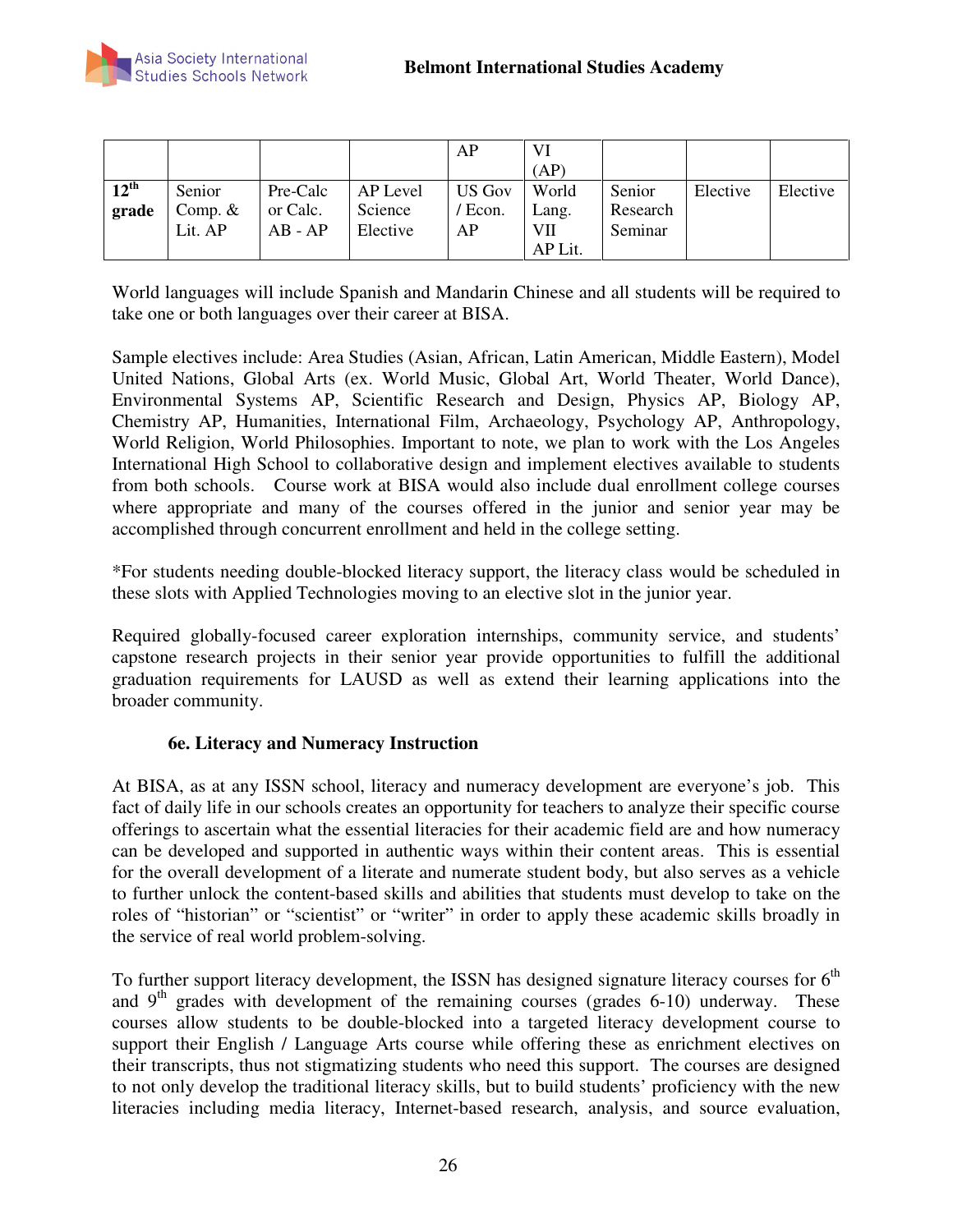

electronic communication skills, and media creation skills. All of these courses are embedded in a rich international context that helps students to unlock deeper cultural understandings as well as understandings of global systems and structures. (Please see Appendix A.)

To support numeracy development, a concerted process of mathematical alignment is underway across the ISSN network schools as a basis for creating a  $6<sup>th</sup> - 12<sup>th</sup>$  grade aligned mathematics curriculum that emphasizes essential mathematical concepts and skills and applies them within significant international problem-solving situations. Teachers at the Belmont Zone school would be deeply engaged in and benefit from this work in the development of a well-articulated, logically-sequenced, and effectively delivered mathematics curriculum with real world, global applications.

#### **6f. Community Resources to Enhance the Curriculum**

The International Studies Schools Network brings together schools from across the U.S. that are committed to the implementation of a school design model to prepare students to be college ready and globally competent. Through this network, teachers from across the country are brought together regularly to work on shared curriculum development, to share instructional strategies and tools, and to serve as critical friends in the tuning and refinement of curricular units. Targeted professional development is provided to teachers as well as leaders to enhance their abilities to develop and deliver the highest quality of educational opportunities to the students in the schools. An in-school coach is also provided to support teacher development and to support curricular initiatives. This partnership would be essential in the development of the teaching and learning program of the Belmont school.

In addition, the ISSN has developed a cadre of support programs that offer professional development as well as curricular materials with an international focus to the schools. These include organizations such as Facing History and Ourselves, National Geographic, CHOICES from Brown University, Center for Teaching International Relations, Heifer International, Global Nomads, Fulbright Fellowship Programs, Journeys in Film, etc.

The ISSN also has a group of partners supporting international travel for students and has established discounts and scholarships for students to participate in international exchanges in the summers as well as during the school year. These partnerships include AFS, the partners of CSIET, Global Exchange, the Asian Alliance, and other international travel providers.

In the city of Los Angeles, there are thousands of opportunities to partner with businesses, cultural institutions, community agencies and the like to enhance the learning opportunities for the students and staff. Some possibilities include:

- Asia Society Los Angeles for international speakers and events for students and staff as well as online resources on the teaching of Asia
- World Affairs Council of Los Angeles for international speakers, opportunities for students to attend weekly lunches with business and international leaders, academic competitions such as World Quest and the OAS simulation, etc.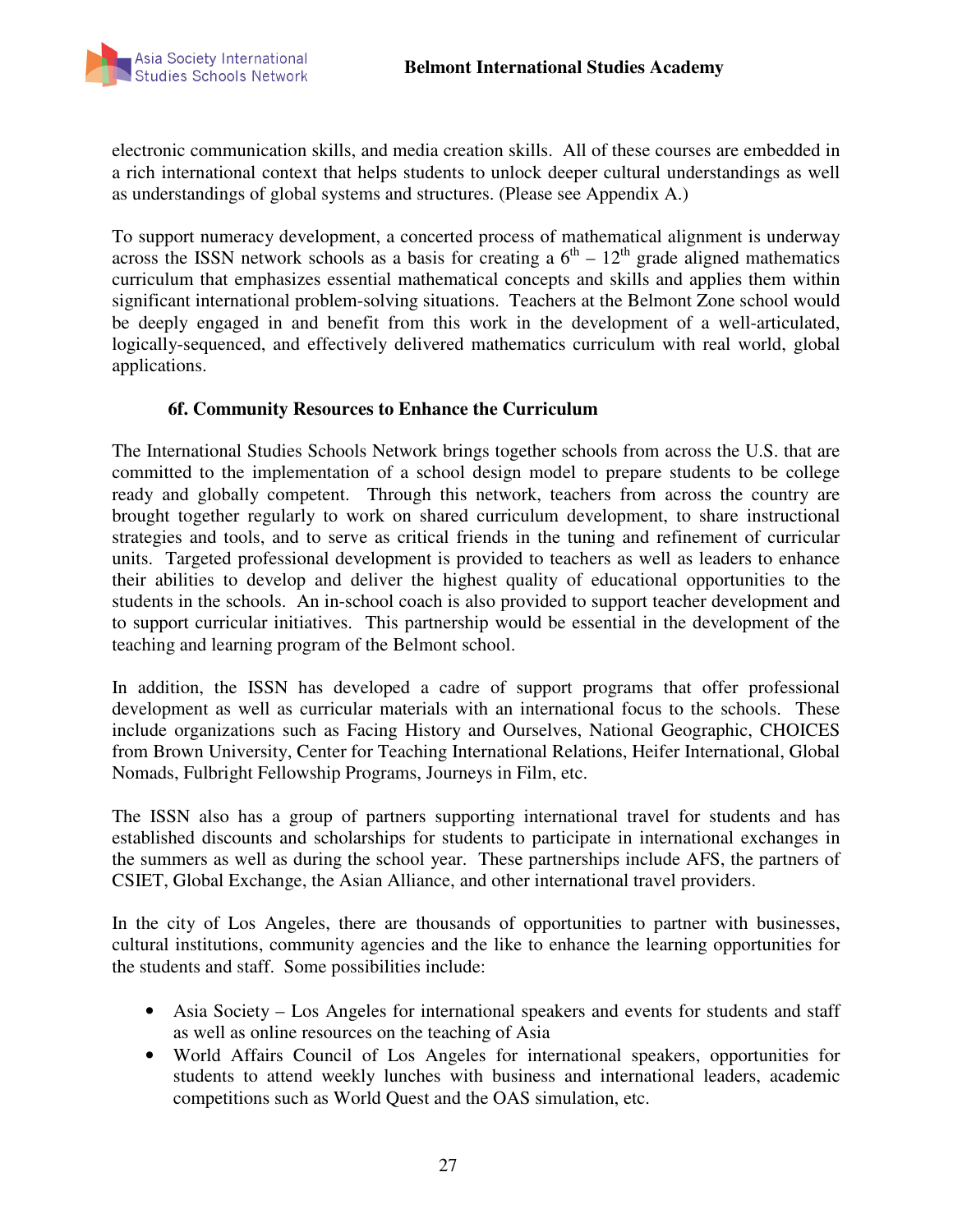

- Consulate Offices in L.A. for internationally-focused field trips, language immersion opportunities, speakers, and possible international travel opportunities
- Port of L.A. for international internships, language practice opportunities, global systems/economic system resources
- Cultural organizations such as the Greek society, Pan-Asian Development Organization, African Alliance, and others can serve as sources of cultural materials, speakers, visits to local celebrations to learn about customs and traditions
- Heart of LA Youth is a possible partner to co-develop an internationally-focused after school program for students
- Collaboration among the 10 Belmont schools will be used to partner to provide athletic opportunities for students, shared arts courses, after school programming, and international courses that all students could benefit from

There represent only a few of the opportunities that will be cultivated to support and enrich the academic program of students at the school.

# **6g. Addressing the Needs of Diverse Learners**

Students at ISSN schools are treated as individuals and are known well as learners and as people. Individual Learning Plans are collaboratively developed by each student in consultation with their advisor as well as their family to help the student assess their learning strengths as well as any learning challenges. With the help of these learning plans as a way to encourage students to self-advocate for their learning needs, teachers will offer a rich curriculum with multiple opportunities for student choice of the content as well as the assessments used to allow them to customize or tailor the learning experience for and with their students. At BISA, classroom assignments will be differentiated to meet diverse student interests and needs. Teachers will balance the "non-negotiable" assignments with those that enable high levels of student choice and voice in order to continually build students' sense of academic efficacy and engagement with their own learning as well as the learning of others.

Specific interventions for students experiencing learning challenges were addressed earlier in the section entitled, "Eliminating the Achievement Gap" and included a three-tiered system of support and intervention. The rigorous curriculum paired with a wide array of elective options is designed to challenge even the most gifted learner with academic choices and problem-based learning serving a crucial role in challenging students to reach further, to invent, and to devise innovative solutions. Finally, globally-focused internships, reflective portfolios, capstone projects of self-selected research, and community service / service learning all provide real world applications for student learning and the opportunity to delve deeply into areas of interest.

### **6h. Family Involvement**

Students and their families will be full partners at the school and are involved in all aspects of school life. Initially, students and their families will be part of the creation of the Individual Learning Plans, which includes meeting with the student's advisor and "dreaming big" about the hopes and plans that they each hold for the future for the student. There is an annual "asset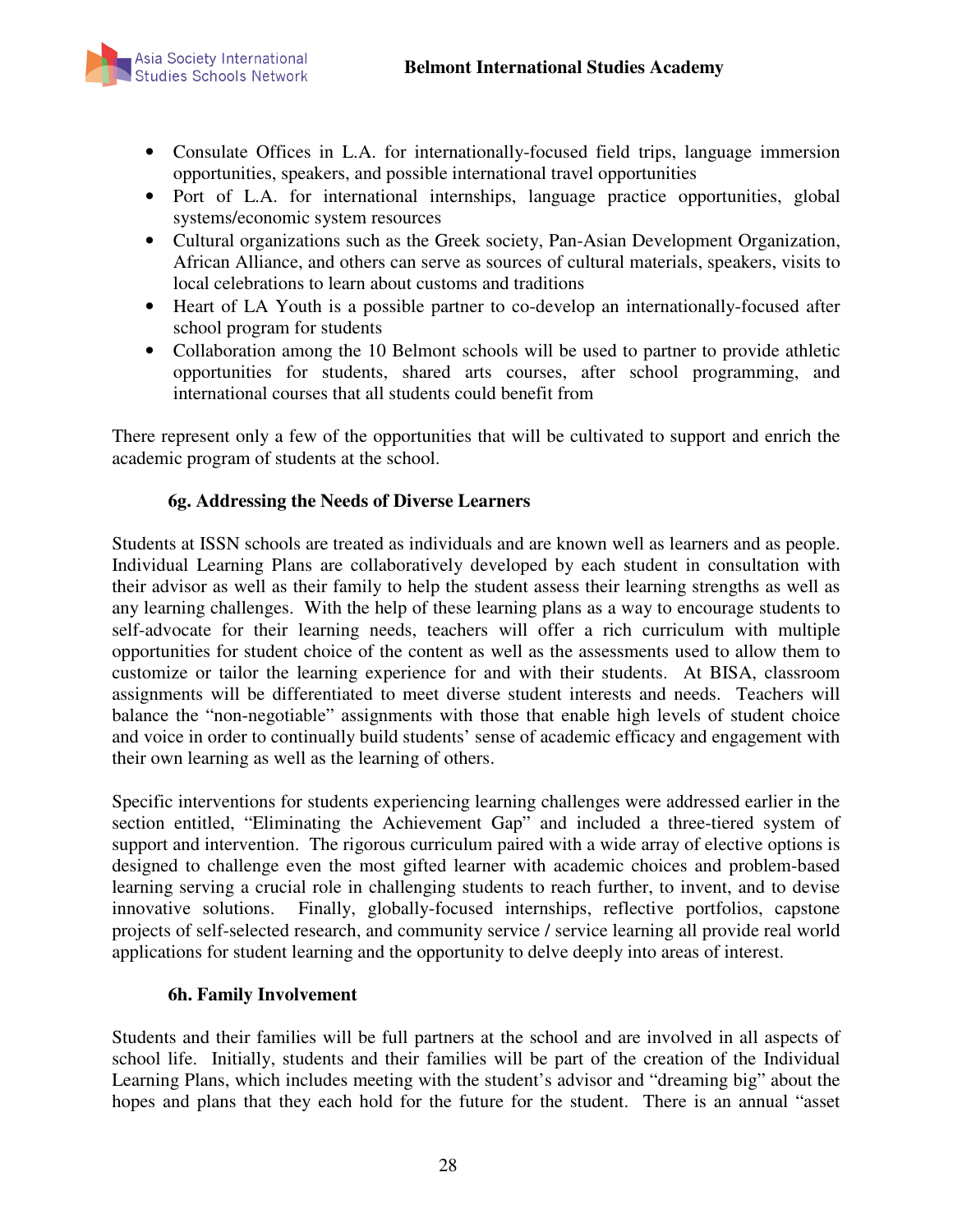

mapping" of the talents, networks, and skills that each family brings to the school, with intentionally designed opportunities for families to share their cultural backgrounds and traditions and their personal skills and talents to support / enrich learning for the students.

As students progress through school, parents will be involved in the public presentations of the learning and will be asked to assume a role in the evaluation of student work. Parents will be asked to pick up report cards from the school each nine weeks and to meet with the team of teachers during that time. Parents will also be asked to attend the student portfolio presentations each year as part of the student led conferences on learning and to communicate regularly with their student's advisor.

Families will also be involved in school travel and field trips, in job shadowing for internships, and in support roles in the school and its activities during the school day and outside of school hours.

Opportunities for parent and family learning will also be made available to assist parents in understanding the educational landscape for their children, the role of post-secondary education in the job market, the intricacies of college admissions and financial aid, and the family support that is needed to create a climate of learning in the home for their students. We will also offer English Language courses for families as well in after school hours. As we have shown commitment to in our other magnet school, VISA, we will be actively seeking opportunities to employ family members and other local community residents to provide the support services for the school where possible.

Technology as well as traditional communication means will be used to maintain ongoing contact with the families with regular community meetings scheduled to solicit parent feedback and questions. Parents will also serve on the Governing School Council and on other committees at the school, will work with teachers in organizing community learning experiences, and where possible, will share their expertise through classroom lessons and seminars.

The goal is for there to be a seamless web of support and understanding surrounding the student and their academic success. This necessitates a true partnership with parents throughout the seven years of their student's attendance at BISA.

### **7. STUDENT ASSESSMENT AND GRADUATION REQUIREMENTS**

#### **7a. Philosophy of Student Assessment**

Student assessment is a key in the continuous progress model of reflective practice which characterizes the instructional model of the Belmont International Studies Academy. The assessment of learning is an integral part of the curriculum and hinges on the expectations found in the ISSN Graduate Profile (as listed in Section 2). Classroom instruction "day by day and minute by minute" is the foundation for the constant attention to the demonstration of learning, which is a key to our school's assessment model. Teacher observation of student learning every class period informs the planning for the following day's instruction. Time will be given for this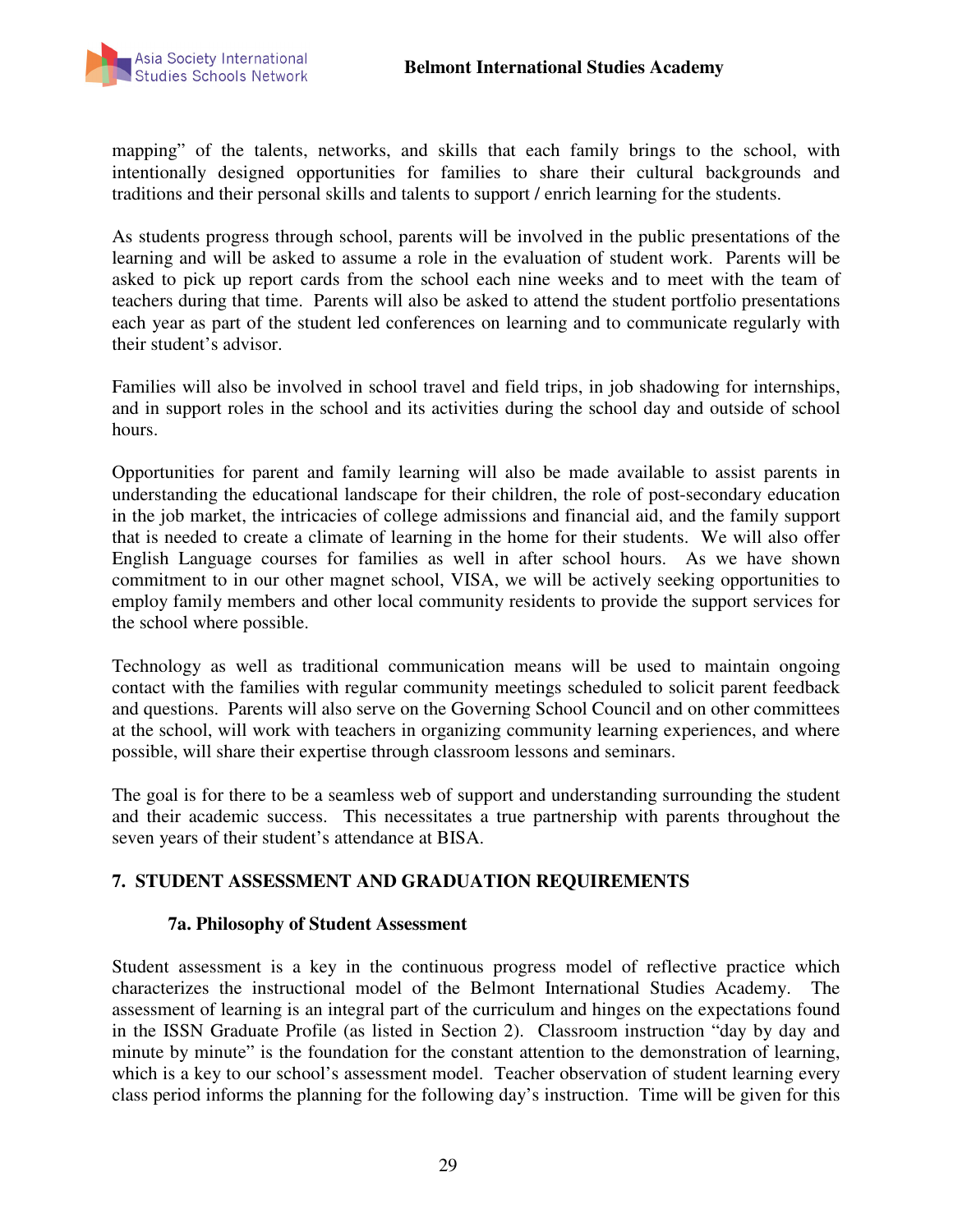

demonstration of learning to occur at the end of the class period as well as during transitions from one major concept to another. The active, minds on instructional model will be layered with ongoing opportunities for students to demonstrate their learning.

Building on the day to day demonstration of learning, students will have the opportunity to demonstrate the consolidation of that learning through grading period and year-long cumulative opportunities. These measures will result in qualitative and quantitative data which will be analyzed on a regular basis and used to monitor and adjust instruction as quickly as possible.

Students will be active participants in this culture of continuous reflection and change. Students will assess themselves and will provide peer feedback in a structured way that will lead to 360° look at their work. Students will be trained in rubric creation and analysis as well as "warm and cool feedback "in order to enhance their abilities to be "critical friends" to their peers. They will also be engaged in assessing their own progress in achieving the skills and competencies outlined in the ISSN Graduate profile. Student portfolios and "capstone projects" will help document student learning.

All data gained through this approach will be used to improve student performance on the macro and micro levels. An array of data will be used to assess students' growth as learners and form a basis for continuous improvement of instruction.

### **7b. Formative and Summative Assessments beyond the California Standards Test**

There will be multiple opportunities for students and teachers to be engaged in the formative assessment of student learning. The following are a sampling of strategies that will be used:

*Portfolios* – students will collect samples of their work that demonstrate their learning of the enduring understandings of their course work. In addition to course specific portfolios, a grade level specific portfolio experience will help demonstrate their cumulative learning for the year and their progress towards achieving the goals of the Graduate Profile.

*Teacher Observation and Recording of Learning* – teachers will be trained in observational techniques and documentation. They will keep a running record of student learning through weekly check-ins, "student watching" and individual conferencing.

*Interim Benchmark Assessments* – coordination will take place between the district level benchmark assessments and the pacing of the courses offered at BISA. Benchmark experiences will be implemented at BISA that are aligned with the course content and the critical thinking development that will be a critical part of all discipline coursework.

*Student Self – Assessment* – students will be engaged in self-assessment in core classes and advisory. This will be enhanced by the use of a developmental rubric that will assist students in "charting their journey" through the Graduate Profile.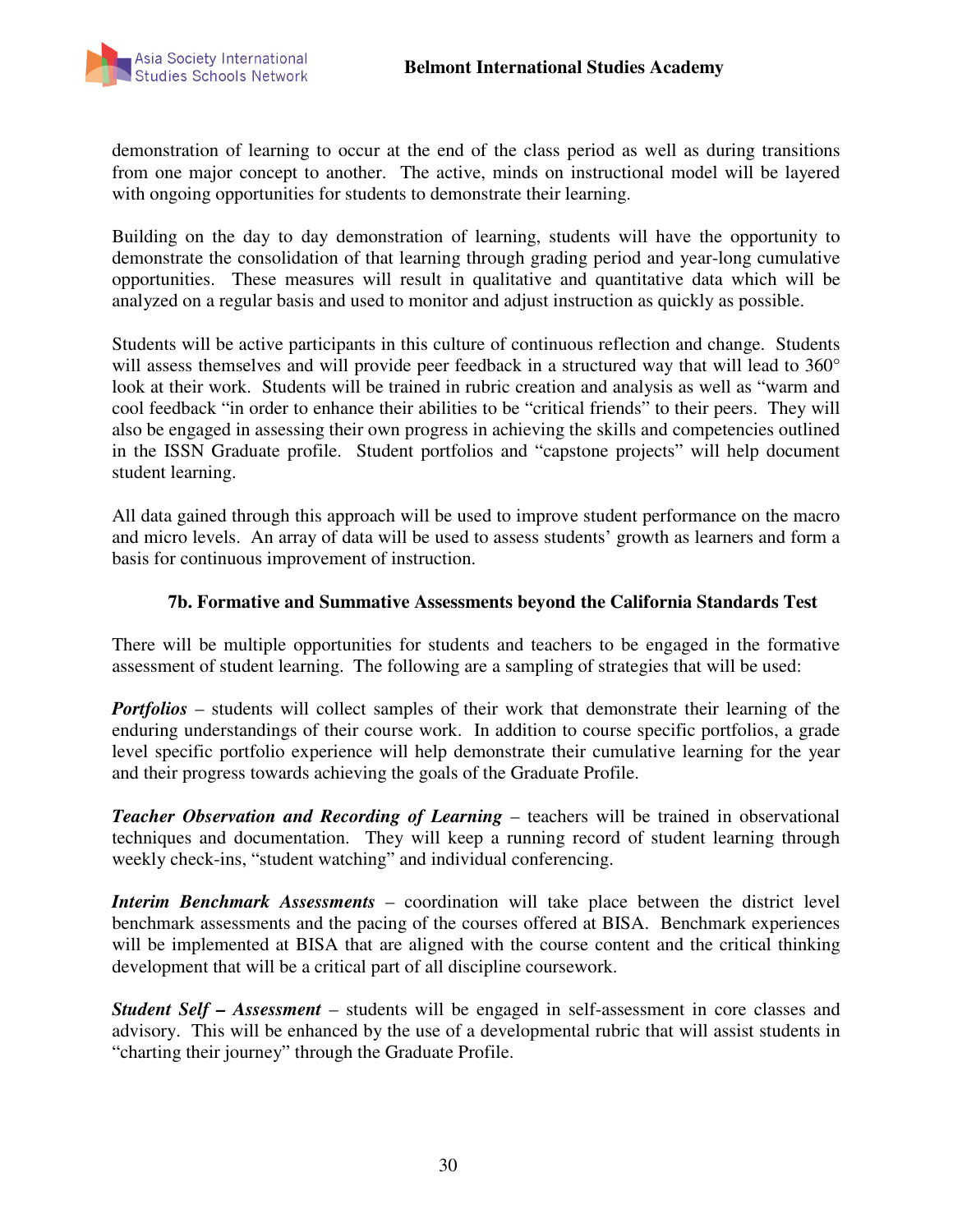

Summative approaches to the assessment of learning will include but not be limited to end of course/state examinations. The periodic interim benchmark assessments will be utilized to examine individual student performance as well as trend data across student groups in order to minimize "surprises" usually created by summative assessments. The strong analysis of these summative assessments will result in the intentional mapping of skills and content within our course frameworks. The California Exit High School Examination will also be used for all students with the focus on the analysis and resulting monitoring and adjustment of the instructional program.

Capstone projects will also form an important part of the summative assessment program. Capstones will be developmentally appropriate scaffolding student expectations so that the final capstone represents a complex demonstration of the integration of the learning throughout a student's educational experience at BISA. A medial capstone project will take place at the conclusion of the middle grades program  $(8<sup>th</sup> \text{ grade})$  giving students the opportunity to present their learning in a public forum.

All students will have the opportunity to take college entrance examinations as practice exams based on their individual learning plan and when they, their families and their teachers feel they are ready to pursue concurrent college enrollment. Prior to this students will be able to take these exams for practice.

#### **7c. Data collection and Analysis/Intervention and Improvement of Instruction**

Philosophically we value supporting the whole student and we know that providing for student and family needs is essential. Therefore, it becomes necessary to collect, analyze and act upon data that more broadly represents the different aspects of student success in our Graduate Profile and the factors that support that success.

Collection of data will be multi-level – at the individual, classroom grade level, departmental and school wide level. Data collected will tell the story of student achievement on traditional measures of student success, such as state wide, district and end of course/semester standardized assessments. Data will be collected across subject areas and longitudinally to examine the growth of individual students.

In addition, data from formative assessments will be collected at the classroom level in order to monitor instruction and make the necessary adjustments. Trend data around these formative assessments will also help inform the needs for professional development as well as curriculum adjustment.

Data from individual students will also form a critical unit of analysis. This data will track mental health needs as well as presenting academic needs. We will gather data around the progress a student is making towards demonstration of the competencies outlined in our Graduate Profile.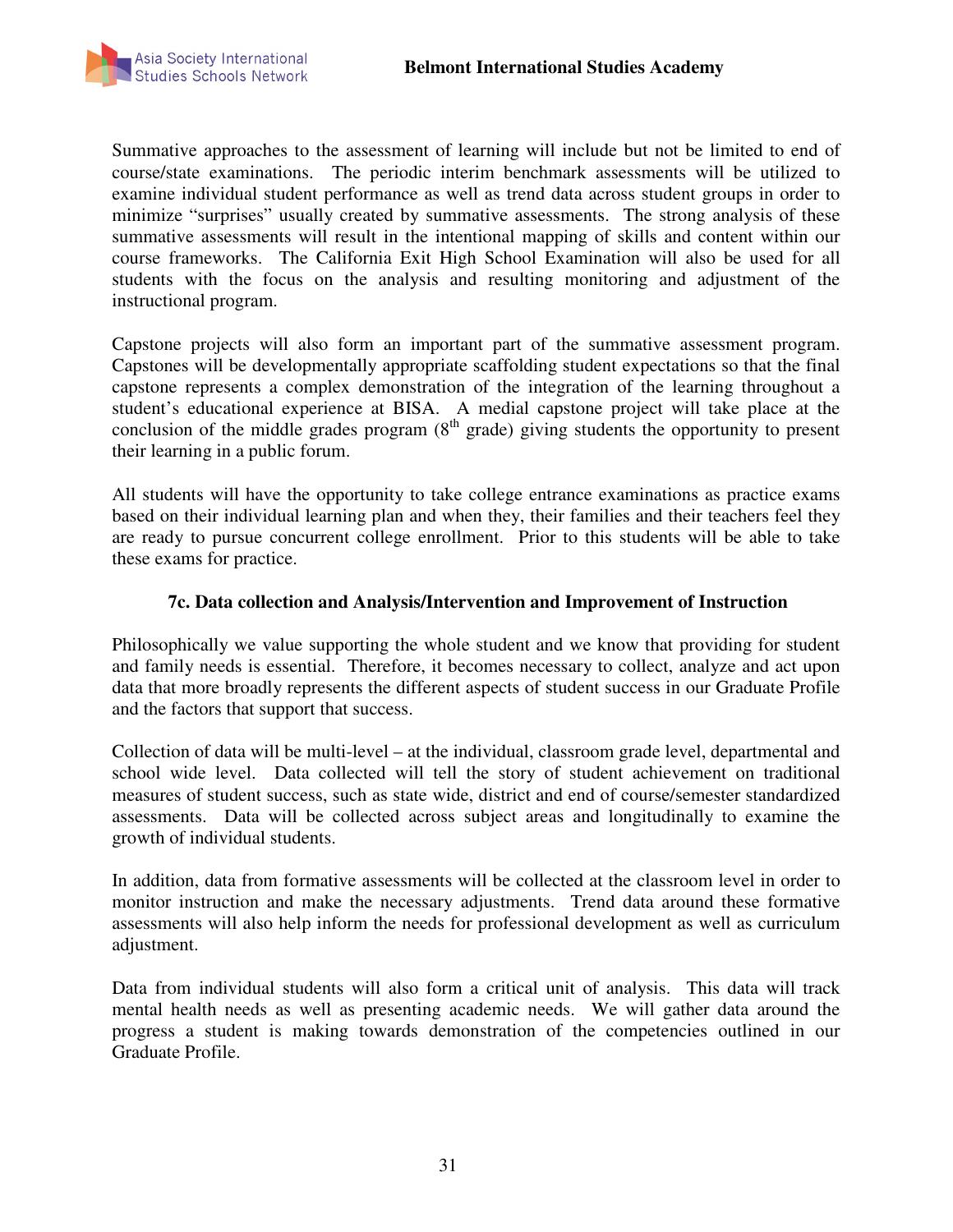

The data collected will be only as effective as the action that is taken in an intentional way to respond to the data. The classroom teacher will be responsible for monitoring the data over time for each student and respond directly at the student level, whenever possible. When trends for a student are discovered across classes or in school level measures, the Teacher/Advisor will be the primary interface with this work. The advisor will know the "whole student" and be the first responder to data which might need intervention beyond the single classroom level. It is expected that the administration, counseling staff and teaching faculty will have a deep understanding of the students with whom they come in contact and will have knowledge of student's life context in order to build the student's capacity to overcome obstacles. The goal of the school is to have open, honest personal relationships with students and their families and work to empower families to create contexts where student learning is facilitated. A team approach will be critical to the success of this approach. Under the lead of the advisor, a team of professionals such as the guidance counselor, social worker, administrator, grade level team leader and community agency resources where needed would work together with students and their families to develop time bound action plans to support the success of the student. This would take place in a culture of not giving up on students but trying everything possible to help the student access the high level of education being offered.

Strategies would include academic intervention within and before and after the school day, home visits, family/team meetings, availability of multi-lingual intervention personnel, etc. In addition, it will be critical either within the school if the budget permits or through partnerships with community agencies to support the health and human services needs of the students. Where partnerships with community agencies are in place, they will be grounded in a philosophy of coadvocacy and shared accountability with the school.

#### **7d. Graduation Requirements/Measuring Student Progress toward Graduation**

All students at BISA will be required to take the sequence of courses that meet or exceed the California requirements for graduation. In addition, students at BISA will have requirements that are reflected in the ISSN school design matrix. They will fulfill such experiential requirements as community and service learning, internships and travel. They will also have to fulfill particular product requirements annually. These will include annual portfolios, an eighth grade multi-genre exhibition project, and a senior year globally themed capstone project.

Unique to BISA and other ISSN schools is the developmental matrix tied to the Graduate Profile. From their entry into the school, students will work with their advisors to assess their progress along their journey to achieve the graduate profile. Through the presentation of evidence on a yearly basis, students will be able to assess their progress, set goals for the upcoming year and chart the course with their advisory of the experiences they need to have in order to demonstrate the competencies outlined in the graduate profile. Through this process students will become architects of their success and share the responsibility for their journey towards becoming a globally competent student ready for a post secondary education.

Through the comprehensive lenses outlined above, advisors will be responsible for monitoring a student's progress towards our graduation goals and commanding whatever resources, human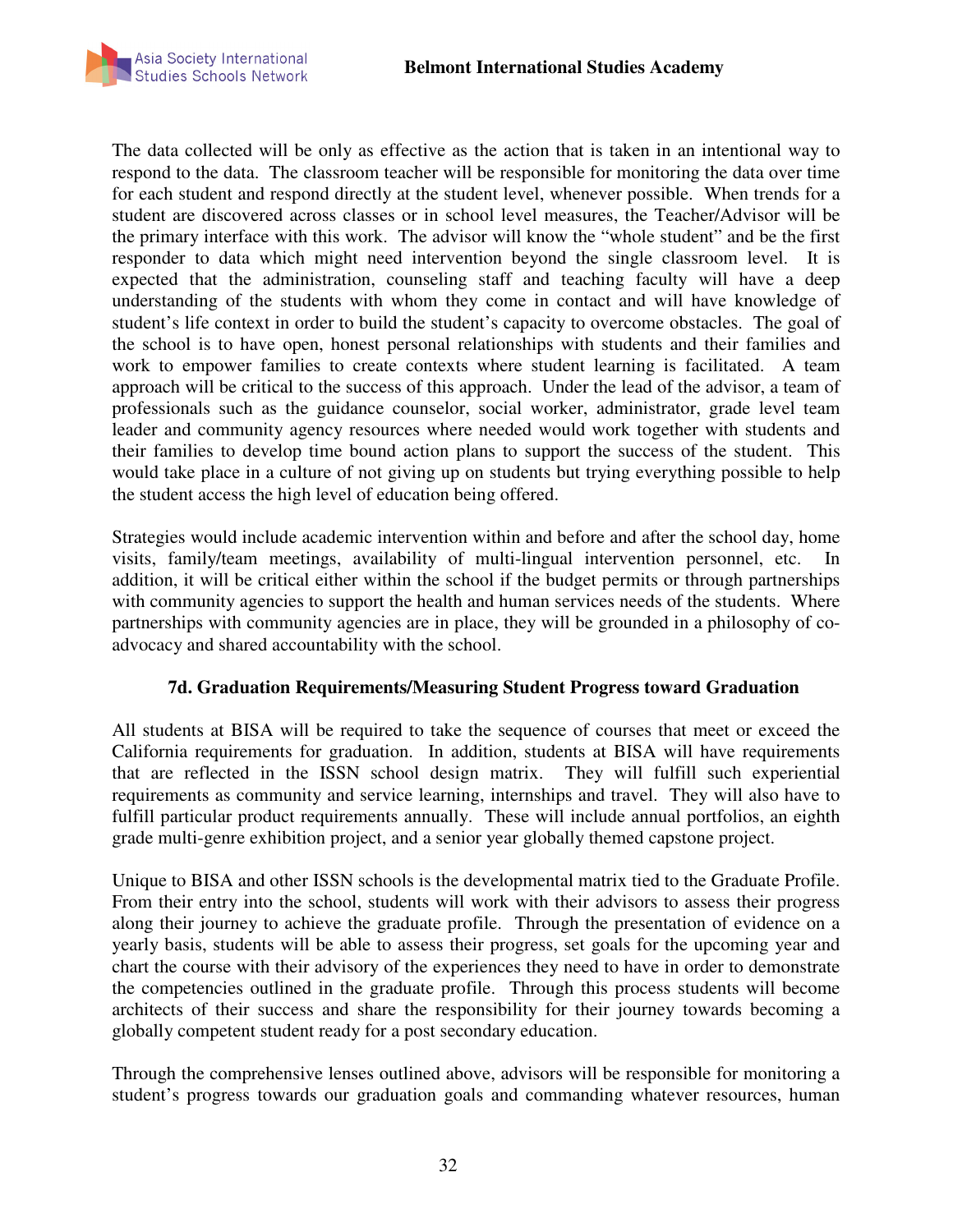and otherwise necessary to support the journey. They will also be responsible for communicating regularly with families about this progress and supporting students in regularly scheduled student-led conferences where they reflect on their progress with their families.

# **8. LEADERSHIP AND STAFF SELECTION**

#### **8a. Staffing Plan**

Upon the full implementation of the school the following will be the staffing plan of the Belmont International Studies Academy:

- *7 English, 7 Math, 7 Science, 7 Social Studies and 7 World Language teachers* they will form the core subject areas of the schools and, wherever possible, be clustered for the middle and high school students. In addition to teaching their core subject they will be responsible for creating and teaching internationally themed electives.
- *4 Special Education Teachers* they will work in self-contained, shared time (resource center) and fully included situations, based on the needs of the population. They will also serve as support for teachers so the classroom teachers can be proactive in their support of students with special needs.
- *2 ELL teachers* they will work to support students in structures that ensure student's classroom success. In addition, they will serve as resources for classroom teachers to enhance classroom strategies that accelerate the learning of English Language Learners.
- *2 Multi Arts teachers* they will offer a sequence of courses in the arts as well as coordinate resources from the community. They will also serve as a resource for infusing the arts into the fabric of other disciplines within the school as a way of maximizing learning in those subjects. These positions might be shared with other schools of similar philosophies within the Belmont Zone.
- *2 Physical Educators* they will offer a program of classes designed to support student's lifelong health and fitness. These positions may also be shared with other schools of similar philosophies within the Belmont Zone.
- *Literacy Specialist* this person would teach one or two classes and then coach teachers in strategies that support content area specific literacy development.
- *Media Specialist/Technology Teacher* this person will support student research and media productions including but not limited to print, data bases, video, video production.
- *Technology Technician/Part Time* this person will oversee the maintenance of the technology throughout the school. They will recruit, train and support a student-run program of technology support.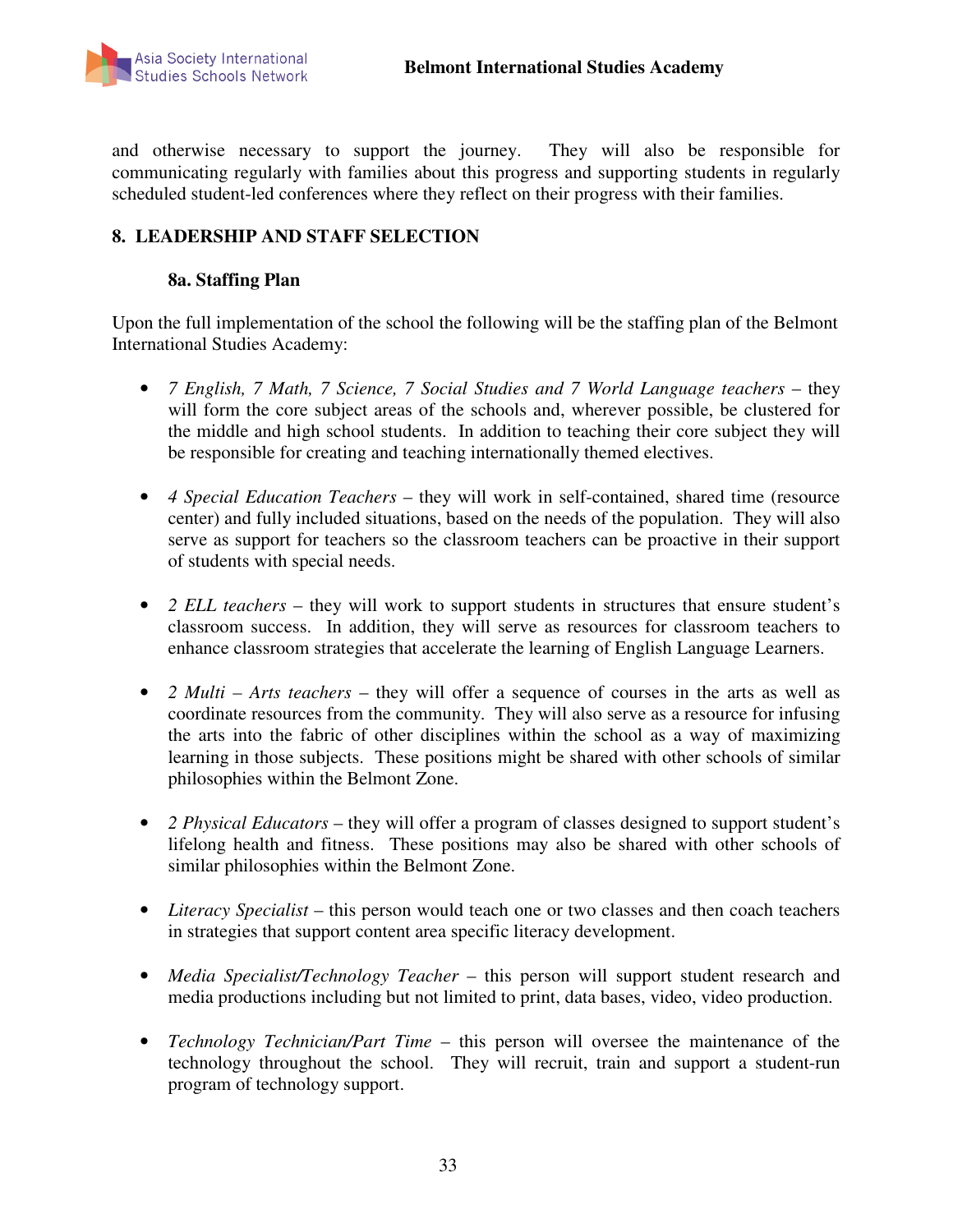

- *Math/Science Specialist* this person would teach one or two classes and then coach teachers in effective strategies for math and science instruction.
- *2 Counselors/Social Workers* one will focus on middle grades while the other will work with the high school. They will work as a team to support students through individual and group work and be coordinators of the school intervention teams.
- *Parent Coordinator* this person will b the direct connection with the parent community, making home visits, coordinating parent/guardian participation in the school including volunteering, and coordinate a comprehensive parent/guardian education program.
- *1 Nurse/Practitioner* this person might be provided in partnership with a local social service agency or shared with another school within the Belmont Zone.
- *Secretarial Support for the School* people filling these positions will be bilingual in Spanish / English.
- *Partnerships for contracted services for custodial and cafeteria services will be negotiated with other building partners and will become a shared cost*.

### **8b. Leadership Structure**

Upon full implementation of the school, the following will comprise the leadership structure of the school:

*Principal –* this person will serve as the chief officer of the school and report directly to the Governing Board of the School. This person will serve as the collaborative leader of the school, creating an environment of distributed leadership but remaining accountable for the continuous journey of the school towards student attainment of the ISSN Graduate Profile.

*2 Directors/Assistant Principals* – one of these positions will work with the middle grades and the other will work with the high school. They will work collaboratively with the principal to lead the instructional program to ensure the success of all students. They will interface regularly with the grade level team leaders and the discipline-based lead teachers.

*1 Financial Manager/Development Director* – this person will report to the principal and will manage the budget of the school on a day to day basis. They will collaborate with the rest of the leadership team in the development and monitoring of the yearly school budget, monitor purchasing and grant monies. They will also seek out opportunities for outside funding for the school and lead grant writing efforts on behalf of the school in collaboration with the leaders and the faculty.

*1 International Studies/Service Learning/Internship Coordinator* – this person will support the internationalizing of the curriculum, connect with community to coordinate service learning and internships and will coordinate student travel opportunities.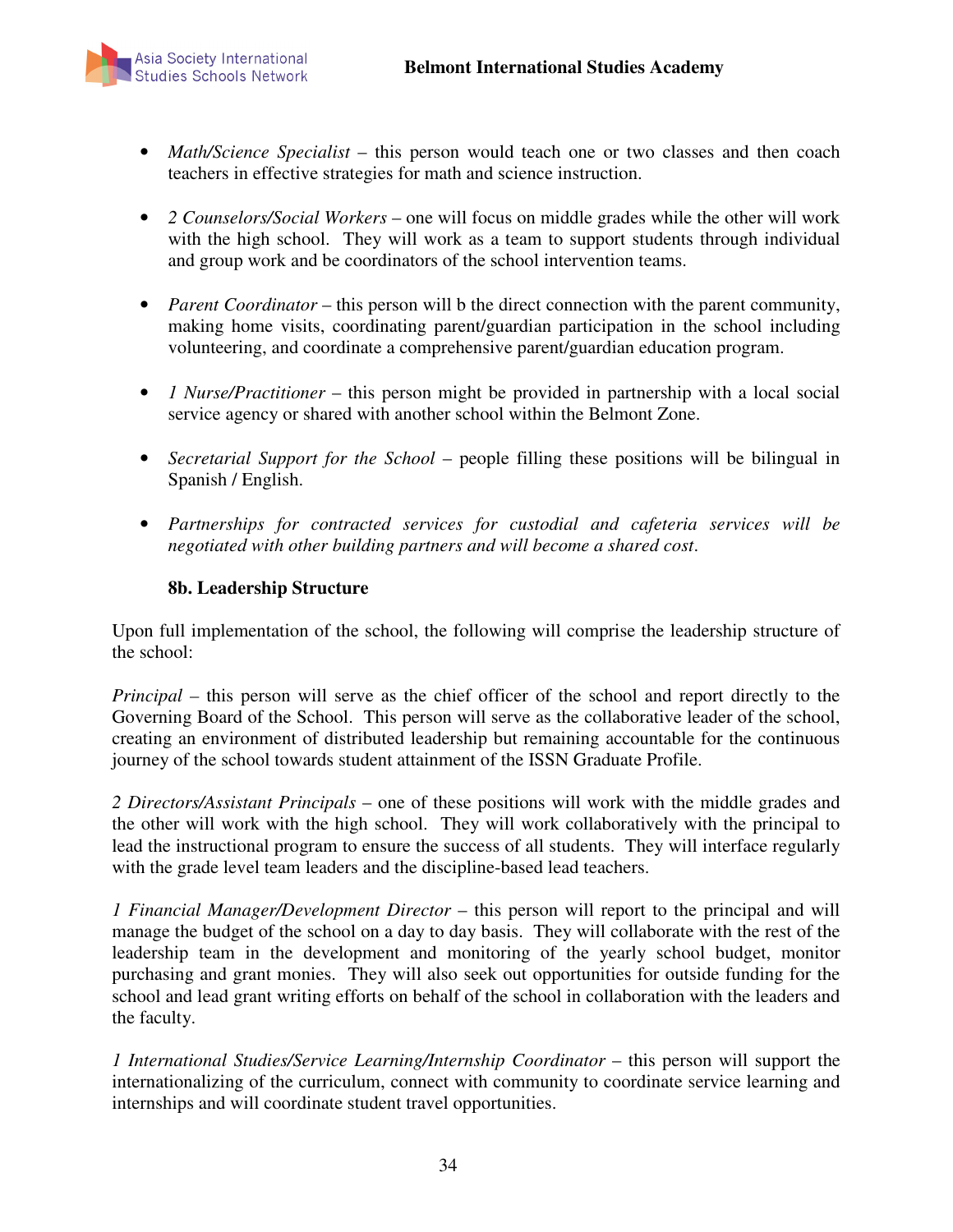

#### **8c. Expectations for Leader and Staff Conduct**

All leaders, faculty and staff hired at BISA will be expected to maintain the highest ethical standards. They must come to the school believing and acting on the belief that all students will achieve the ISSN Graduate Profile. They must operate with a disposition of responsibility for the success of the students and demonstrate an attitude of not "giving up." They must come to the school committed to serving the targeted demographics of the student population, believing and acting on the belief that every student will succeed.

Working in a small school requires a strongly developed work ethic with a shared sense of responsibility for the progress of the school as a whole. They must understand and demonstrate a willingness to go beyond the traditional roles and responsibilities expected in helping create an environment of celebration and success around a rigorous, developmentally appropriate curriculum.

BISA leaders and staff will be global and international in their focus. They will travel abroad, demonstrate their willingness to participate in service in their community and beyond and be conversant in present and emerging world issues. They will possess deep cultural knowledge and a wiliness to continue to grow and learn in this area.

Finally, all who work in BISA will be expected to demonstrate a reflective attitude that leads to continuous growth in their personal performance, will be respectful of all who are part of the school community and will remain accountable for the results achieved with students.

#### **8d. Evaluation Process**

Evaluation is a key factor in continuous improvement when administered in an authentic, growth oriented manner. In BISA, leader and staff evaluation will occur within the framework of the ISSN Leader and Teacher Profiles. These profiles clearly define the skills and competencies expected of leaders and teachers within the International Studies Schools Network. These profiles will be used to create a developmental matrix of the style of Charlotte Danielson (see Enhancing Professional Practice,  $2<sup>nd</sup>$  edition, 2007.) This matrix will form the basis for a yearly portfolio development that reflects the profiles as well as the leader/staff members' yearly goals. A three- person team including a school leader and two other selected colleagues will serve as the accountability team for teacher and/or leadership evaluation and will results in written feedback, including the collaborative development of a personal growth plan for the subsequent year.

Tools that provide 360° feedback will be used with all school staff on a regular basis including feedback from students and their families. Classroom observations and peer observations will be included in this process. All of this will add to the portfolio process and ultimately to the continuous growth of the leader/teacher. Peer assistance will be the norm to enhance professional practice. All evaluation processes will be directly linked to the comprehensive professional development program of the school.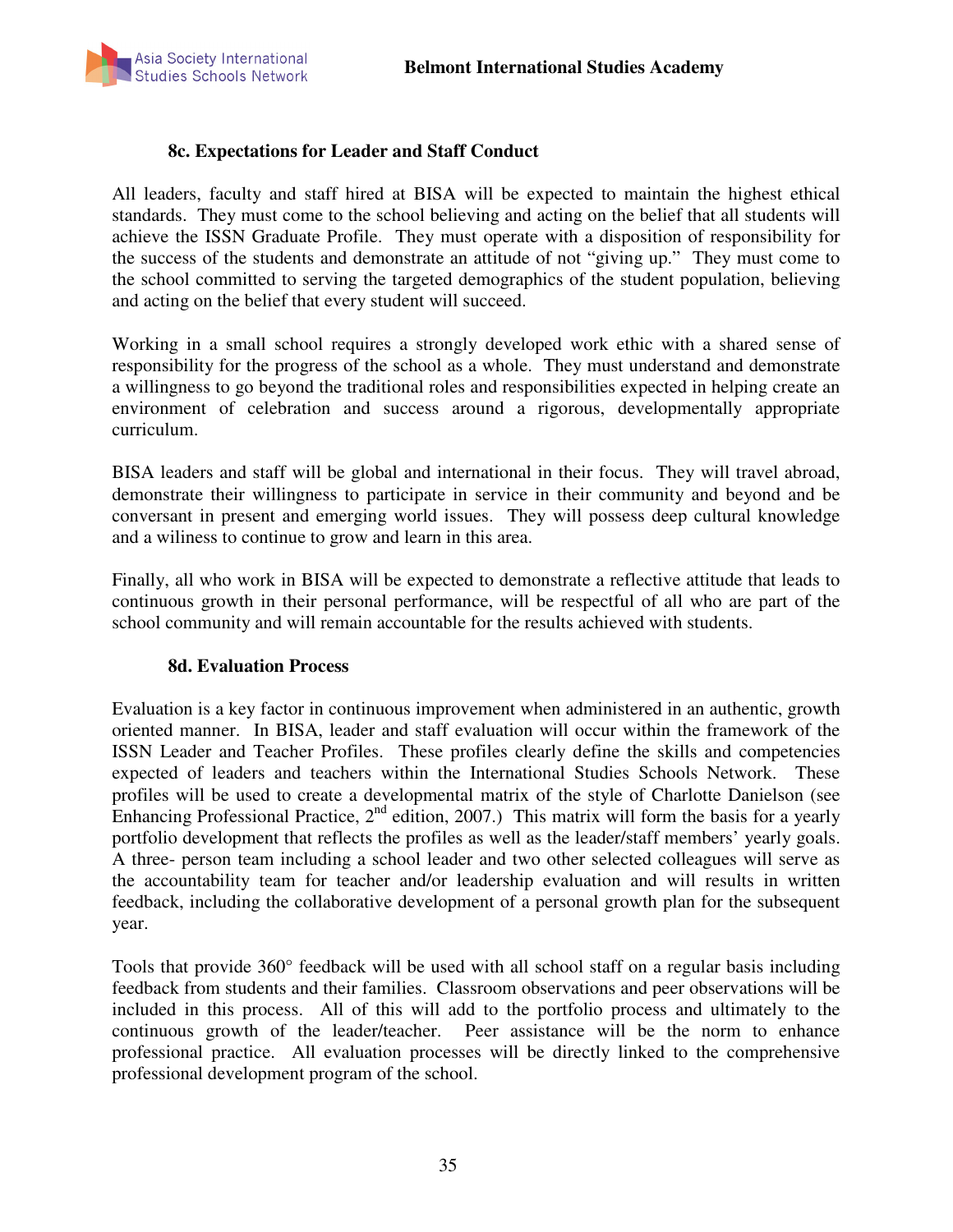

This process of evaluation will be embedded in a larger effort of school improvement. In addition to the more traditional WASC accreditation visit, BISA will take part in the ISSN comprehensive school site visit. Based on the school design matrix, a national team will visit the school in its first and third years and present comprehensive data around the school's journey towards achievement of the school design matrix. During the intervening years, BISA will participated in a self assessment experience modeled on the site visit process so that they can continuously grow towards providing the highest level education for all students.

#### **8e. Recruitment and Selection of Leadership and Staff**

Recruitment of staff and leadership will be a comprehensive and broad ranging process. The Leader's and Teacher's Profiles will form the framework for attracting candidates to the positions.

*Leadership* – Initially, the Principal will be recruited widely, across ISSN existing schools, through universities and colleges, as well as well known leadership development programs. The interview team will consist of representation of community agencies, faculty from existing ISSN schools, leaders from existing ISSN schools and a representative from the ISSN national leadership team. Following the selection of the Principal, the Principal will be an active member of the recruitment and selection of other leadership positions, with representatives from the national ISSN leadership team or ISSN school coach.

*Staff* - The Principal and his/her leadership team will have the primary responsibility for the recruitment and selection of staff. The Principal will be aided in this effort by selected members of the ISSN staff including the BISA school coach and members of the ISSN leadership team as needed. Recruitment will be assisted through the national recruitment network of the ISSN as well as contacts within the LAUSD and local colleges and universities. The goal will be to recruit a diverse staff – diverse in ethnicity, years of experience, and flexibility within certification areas wherever possible.

As mentioned above, recruitment will be of leaders and teachers who can demonstrate evidence of their commitment of preparing *all* students to be globally competent and have experience with international issues, travel and/or service.

#### **8f. Staffing Patterns for Special Education and English Learners**

As outlined in section 8a of this proposal, when fully populated, BISA will have the following positions that will form the basis of the staffing patterns for special education and English Language Learners:

- 4 Special Education Teachers
- 2 English Language Learner Teacher/Specialists
- 1 Literacy Specialist/Teacher Coach
- 1 Math/Science Teacher Coach
- 2 Counselors/Social Workers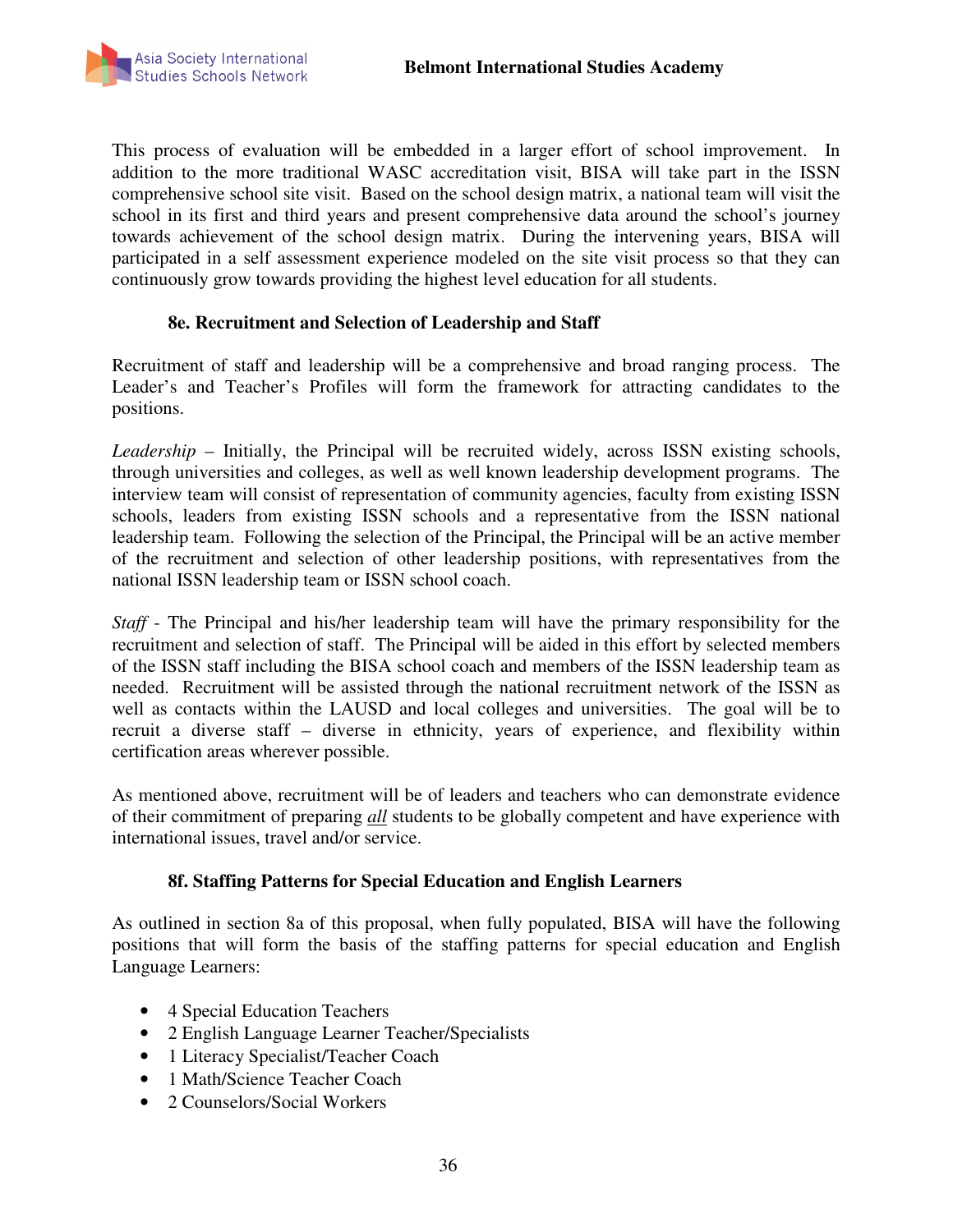

- 1 Parent Coordinator
- 1Nurse/Practitioner

In addition, each student will have an advisor/advocate who will know them best and be the safety net needed to ensure that the educational program presented best serves the needs of the individual student.

To meet the academic and non-academic support needs of students, a **Student Support Team** will be created consisting of specialists in English Language Learners, Special Education, and Literacy, as well as a guidance counselor, social worker, and members of leadership. Their role will be to help problem-solve and assist teachers with action oriented strategies that support individual student success inside and outside of the classroom. Whenever possible, and when this team is "staffing" about an individual student, members of the teaching team, the advisor and a special area teacher where the individual student is having success will be incorporated at the team meeting in order to implement changes necessary to help increase the probability of the individual student's success. This team will also examine school wide or grade level trends in order to suggest to the leadership team possible next steps in professional development or school policy formation.

Since the goal of the BISA program is to include special education students and English Learners in all facets of school life, all staff at BISA will have a commitment to learning about and supporting the needs of special education and English Learners within the regular classroom setting where possible, and working closely with special needs teachers to provide the highest levels of student support possible. This will be accomplished through continuous professional development, a consultancy model with the specialists in the building, and co-teaching with designated specialists in the areas of special education and English Learners.

### **9. ELECT-TO-WORK AGREEMENT**

### **9a. Work Conditions**

The following work conditions will apply to all BISA staff.

• All staff members will fully support BISA's mission statement:

 *The Mission of the Belmont International Studies Academy (BISA) is to create an environment for learning and development in which every student is prepared to succeed in college or other post secondary education and to compete, communicate, and cooperate within an interconnected global community.* 

• All staff members will participate fully in the faithful implementation of any common curriculum or curriculum frameworks such as those developed by Asia Society ISSN that are utilized in the school. Such curricula will serve as a common foundation and point of departure for the staff's exploration and development of best practices designed to accelerate learning and development of BISA students.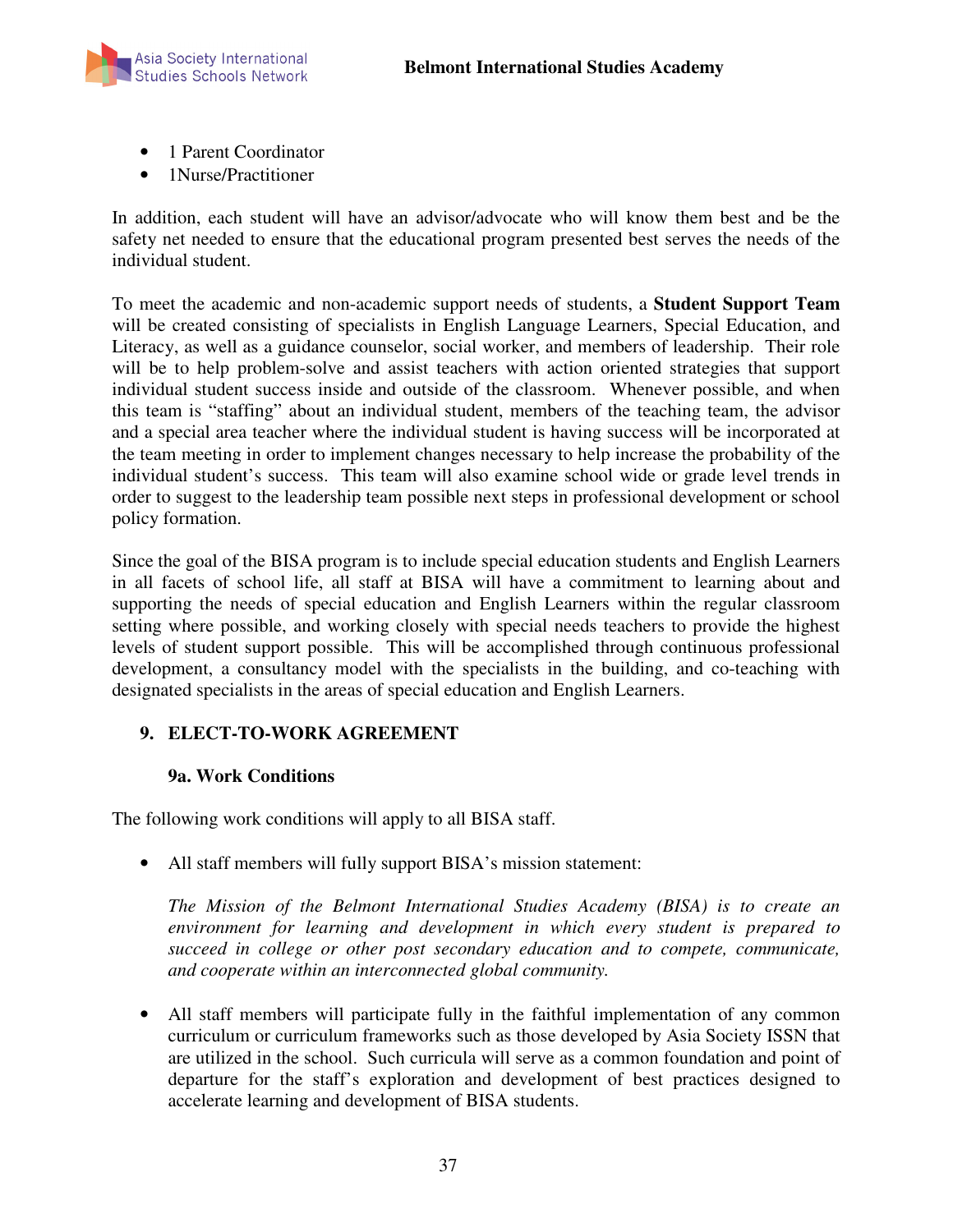

- All staff members will serve on at least one school governance structure during the course of the school year (e.g. Governing School Council, Leadership Team, Inquiry Team) and will be expected to sponsor at least one extra-curricular activity or student club each year.
- All staff members will agree to work collaboratively daily with peers on grade level teams and / or on subject area teams to develop a well-articulated, vertically-aligned curriculum as well as select interdisciplinary units at each grade level. Teachers are expected to fully document for sharing all unit plans and to prepare daily lesson plans that include summative documentation of educational standards in the format selected by the school. These lesson plans will be available for review and sharing by grade level teams, content-area teams, administration, and coaches.
- All staff members will participate fully in designing and engaging in sustained, structured, weekly professional development activities intended to support BISA students' learning and development. As part of this work, all staff will open their classes (or other places of work) for observation and feedback by and with their professional development coaches, administrators, peers, and student interns.
- All staff members will complete an annual goal setting form and professional development plan in consultation with their assigned administrator who will serve in an evaluative role. Completion of an annual reflective portfolio documenting goal attainment and professional development participation will supplement formal classroom observations (minimum of two per year) for each staff member.
- All staff members will participate in quarterly parent meetings (one at the beginning of the school year and three spread over the 9 week grading periods in the evenings) as a means to get to know parents, share upcoming information and events of the school, and to distribute report cards. During school and after school parent conferences will also be conducted to meet individual student needs. Up to three additional evening events may by required for teachers each year in order to support the mission of the school and the continued involvement of parents in the life of the school.
- All staff members will participate fully in relevant professional development opportunities provided by outside partners such as the Asia Society ISSN, including onsite coaching.
- During the year, all staff members will engage in international travel, or planning and fundraising for international travel, or debriefing and integration of lessons learned from recent international travel, or targeted professional development to increase their own international content knowledge or knowledge of world languages, as a means toward advancing the school's global mission
- All staff members will serve as an advisor to students, including conducting a regularly scheduled advisory for a specific group of students. The role of the advisor will include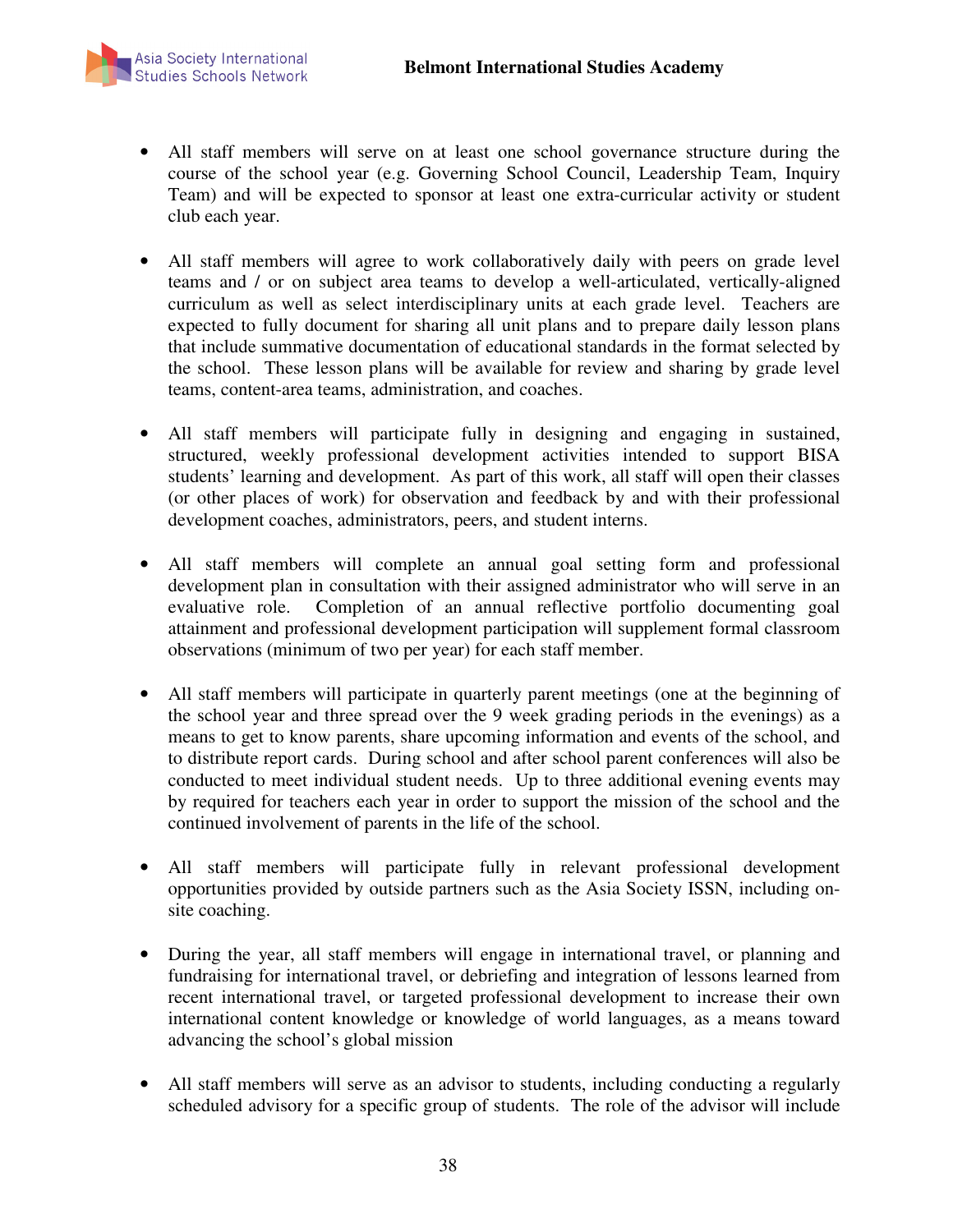

substantive individual student advisement and advocacy, frequent contact with students' families, and the design and facilitation of targeted learning experiences for the students in the advisory. Professional development will be provided to facilitate teachers' understanding of their advisory responsibilities.

- All staff will work an extended day. Students will attend class from 9:00 am to 4:00 pm each day (excluding after-school activities and participation in college courses on BISA's campus). Staff will be at their posts from 8:30 am to 5:00 pm each day with their schedule including a 30 minute duty-free lunch. Teachers will be compensated for the longer work day and will also be compensated for a half-day one Saturday per month to support student learning through a Saturday School model.
- The school year for BISA students will be comprised of 185 school days. All school staff will work up to an additional 3 days during the school year and 10 additional days during the summer. These days will be devoted to professional development, planning, and/or student/new staff orientation. Summer professional development would include international travel on study tours or be otherwise aimed at developing capacity to support the school's global mission.

#### **9b. Dispute Resolution**

In lieu of the Dispute Resolution Process in the UTLA contract, the dispute resolution process for BISA faculty will operate with the following guidelines:

1. The teacher should meet with their respective grade level BISA administrator (middle grades or high school grades director) to address concerns about the school's work rules and attempt to reach a solution. It is always advisable to document the results of such meetings. In doing so, the teacher will have the opportunity to bring another colleague to the meeting for support and advice. All meetings regarding disputes should be kept confidential by the administrator.

2. If a meeting with the administrator does not result in a satisfactory resolution, the teacher may choose to present the concern or complaint to the principal of BISA.

3. If Step #2 does not result in a satisfactory resolution, the teacher may choose to present the concern or complaint to the chair of the BISA Governing School Board. The teacher complaint will then be directed to and heard by a subcommittee of the Governing Board. The decision of the Governing Board in relation to the concern or complaint will be final unless appealed through Step 4 below.

4. If Step #3 does not result in a satisfactory resolution, the teacher may choose to go to mediation. The teacher and administrator will work with Center for Dispute Resolution to identify a mediator who is acceptable to both parties. The mediator will not be a decision-maker; rather, the goal will be to reach a satisfactory resolution that is mutual to both parties.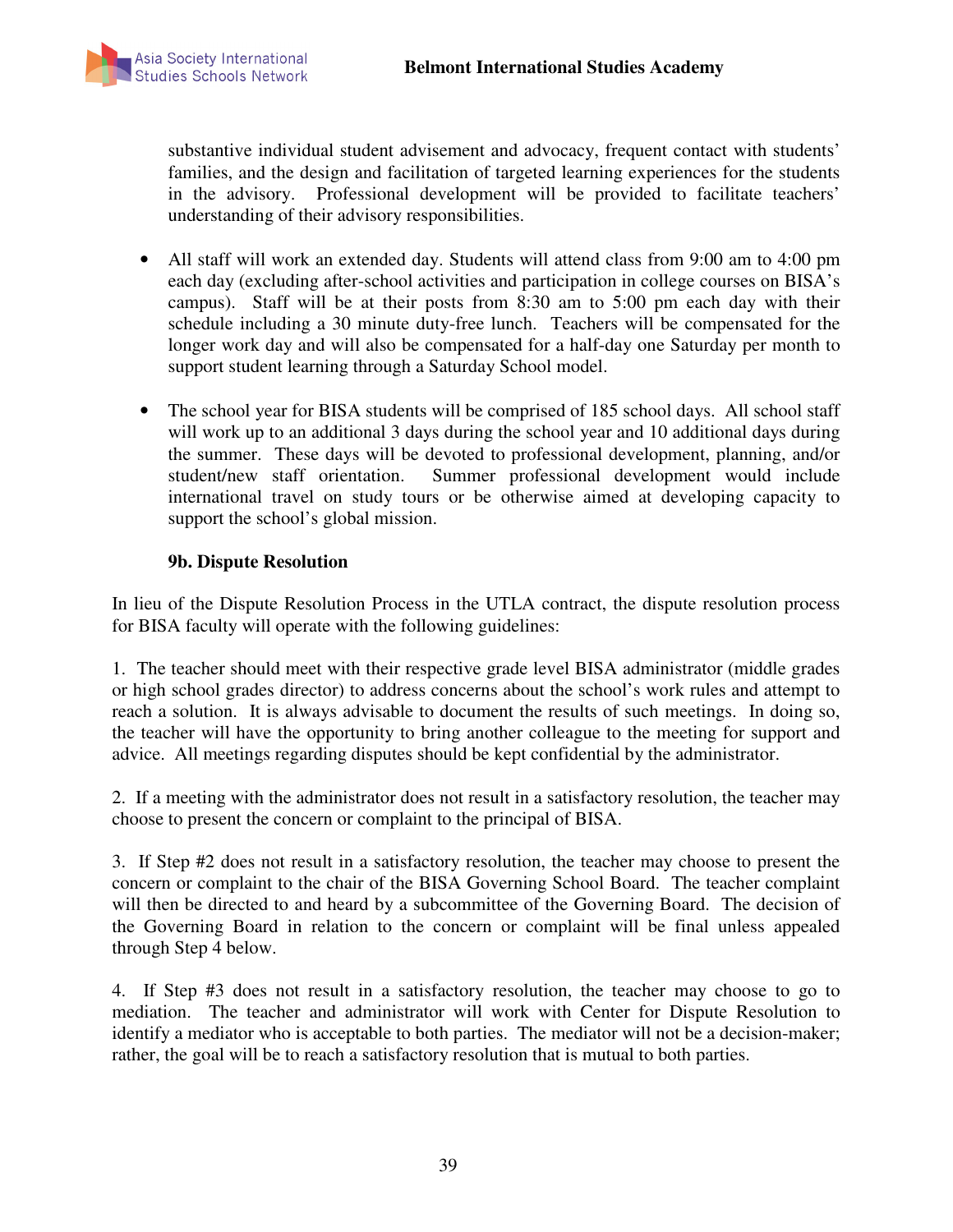

5. If the teacher is still not satisfied, he / she may file a grievance according to UTLA Grievance Procedures and utilize the process outlined in those contractual policies.

#### **10. PROFESSIONAL DEVELOPMENT AND SUPPORT**

#### **10a. Proposed Professional Development Plan and Schedule**

Ongoing learning for all members of the community is expected and facilitated at the school. Weekly, each Wednesday, the school day for students will begin an hour late allowing for an hour and 45 minutes of professional learning time before school begins. During this time, twice per month, all staff members will participate in Critical Friends Groups to foster their own collaborative learning and reflection on teaching by analyzing student work as a reflection of the adult work of the school. The third Wednesday will be dedicated to departmental time within content areas to focus on curricular development and alignment and specific pedagogical skill development that is essential to the field. The final Wednesday each month will be reserved for whole faculty learning meetings in which shared learning, problem-solving discussions, book studies, and other formats will be utilized to extend the faculty learning. This weekly professional learning time will be supplemented by periodic professional development days for the school where more in-depth learning and problem-solving can occur.

Professional development at the school is provided by a variety of sources including leadership from within the school by teachers and administrators, ongoing professional development support by the coach provided by the Asia Society, ISSN network wide learning opportunities for individual teachers as well as the faculty as a whole, and through external consultants engaged for targeted professional development needs. The primary focus of professional development will continually target improving the school's ability to support and improve the achievement of all of the students of the school while providing the richest possible international context for the learning.

Built into the school day every other day is an hour and a half dedicated to grade level team meetings. During this time, it is expected that the grade level teams will meet to align the learning experiences across the content areas for the grade level students, design interdisciplinary learning opportunities and enrichment experiences, problem-solve regarding individuals or groups of students, assess rigor and quality of work production, and meet with students and / or parents as well as elective teachers regarding individual student needs. Since the grade level teams are those with the greatest contact with the students in a grade level as a whole as well as individually, the team will serve as a primary decision-making unit at the school and will be counted upon for its leadership and problem-solving on behalf of that cohort of students. Periodically, whole grade level "big teaches" will be held to solicit student voice in school initiatives, problem-solving, and solution seeking as part of this team time.

After school Inquiry Teams (IT) will also be used as a way to foster collaborative, teacher-led problem solving at the school. All faculty members will be asked to participate in at least one IT to address pressing needs or long-term development issues at the school. The recommendations from the ITs, including the sharing of data collected or action research conducted, will be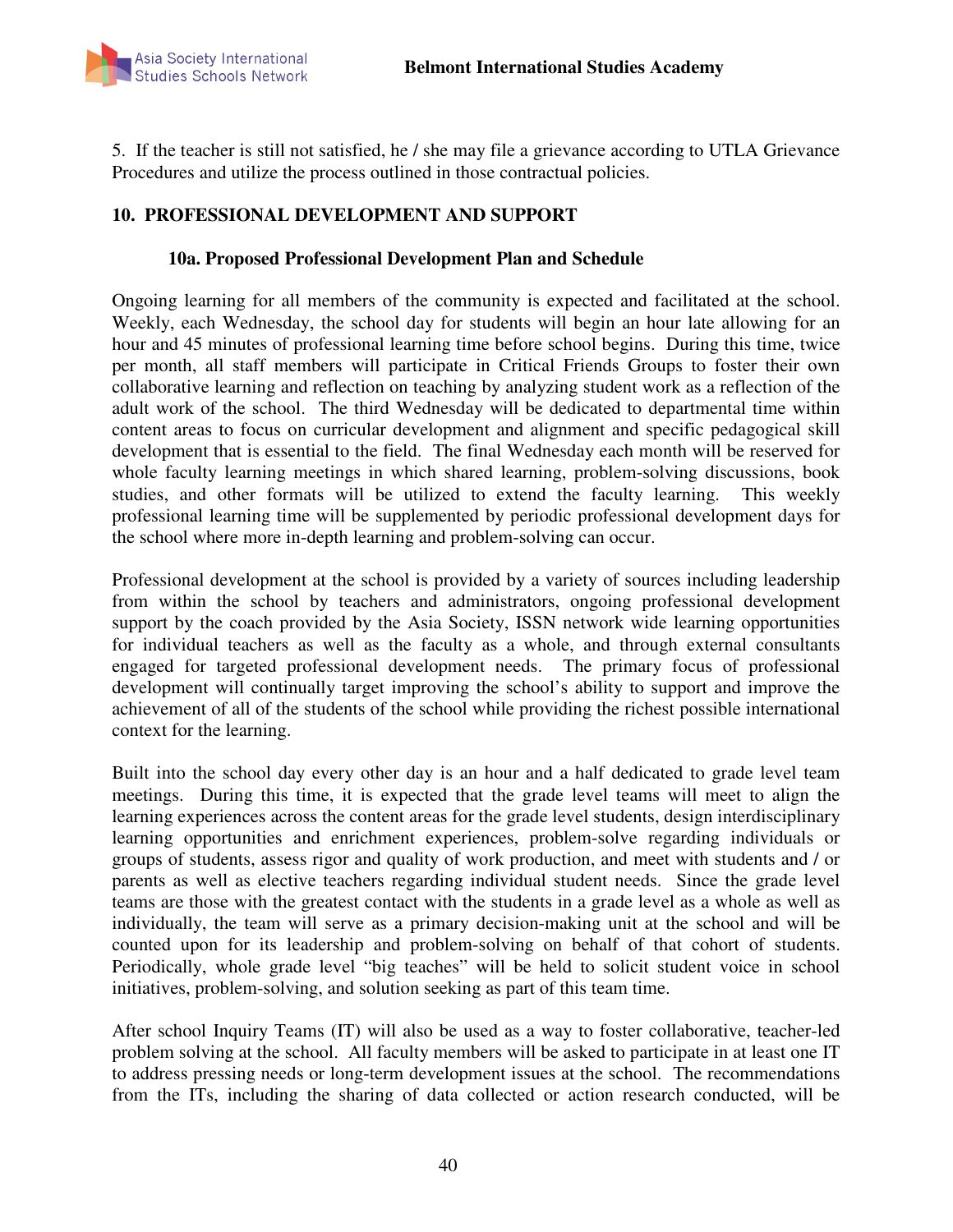

brought before the Leadership Team or, at the Leadership Team's discretion, the entire faculty or the whole school community where final decisions on action will be made.

Each year, as part of the professional development experience of the staff, a learning retreat will be held which brings together the professional community for a shared learning expedition. During the learning expedition, staff will be engaged as learners around international or other school essential experiences to build their capacity to bring rich international learning experiences to the students, to model new and innovative pedagogies that can be used in classrooms, to experience deep and reflective learning that embodies the values and attributes outlined in the graduate profile, and to "work on the work" of teaching and learning as a means of team-building and effective faculty and team development. These learning expeditions may be held domestically or internationally, each providing a new and expanded vision for what learning might be possible for the students.

In addition, staff members will be provided an opportunity to participate in the ISSN Annual Summer Institute where teams from every school across the network come together for 5 days in the summer to learn together, share pedagogy and curriculum, and experience new and essential internationally-focused learning opportunities together. This is supplemented by ongoing network-wide professional development around seminal elements of the ISSN model including curriculum and course framework development, advisory curriculum building, specific internationally-focused topics, and general pedagogical development.

Through the ISSN network and its partnerships, the school will also be able to offer to its staff members the opportunity to participate in international travel and exchanges in the summers and, periodically, during the school year. These experiences provide staff members with foundational understandings of culture, language, and the lived reality of other countries and their people which will enable the staff to teach more effectively in an internationally-focused setting and to prepare students for similar exchanges. A number of international opportunities are designed by the Asia Society ISSN specifically to develop content-focused international sharing and the creation of long-term sister school relationships for the school and its students.

#### **10b. Professional Culture and Its Development**

The professional culture at the school is one of collaborative teacher leadership where creative design of teaching and learning, shared problem-solving, and solution seeking are daily practices. There is a foundation of intellectual inquiry and curiosity as teachers share their own passions and explorations with the school community and serve as role models of intellectual development and scholarly pursuits. International learning and engagement with world issues is constantly present at the school and teachers engage with students and families in service-related activities that "make a difference" at the community and / or global level. Supporting the school's learning culture of "revision and redemption", the staff work collaboratively together, are transparent about their work, serve as "critical friends" to one another, and work to create a climate of shared work that assumes positive intentions and professional respect. Student voice is considered essential in school problem-solving and development and teachers regularly seek venues in which students engage with them in the design work of the school.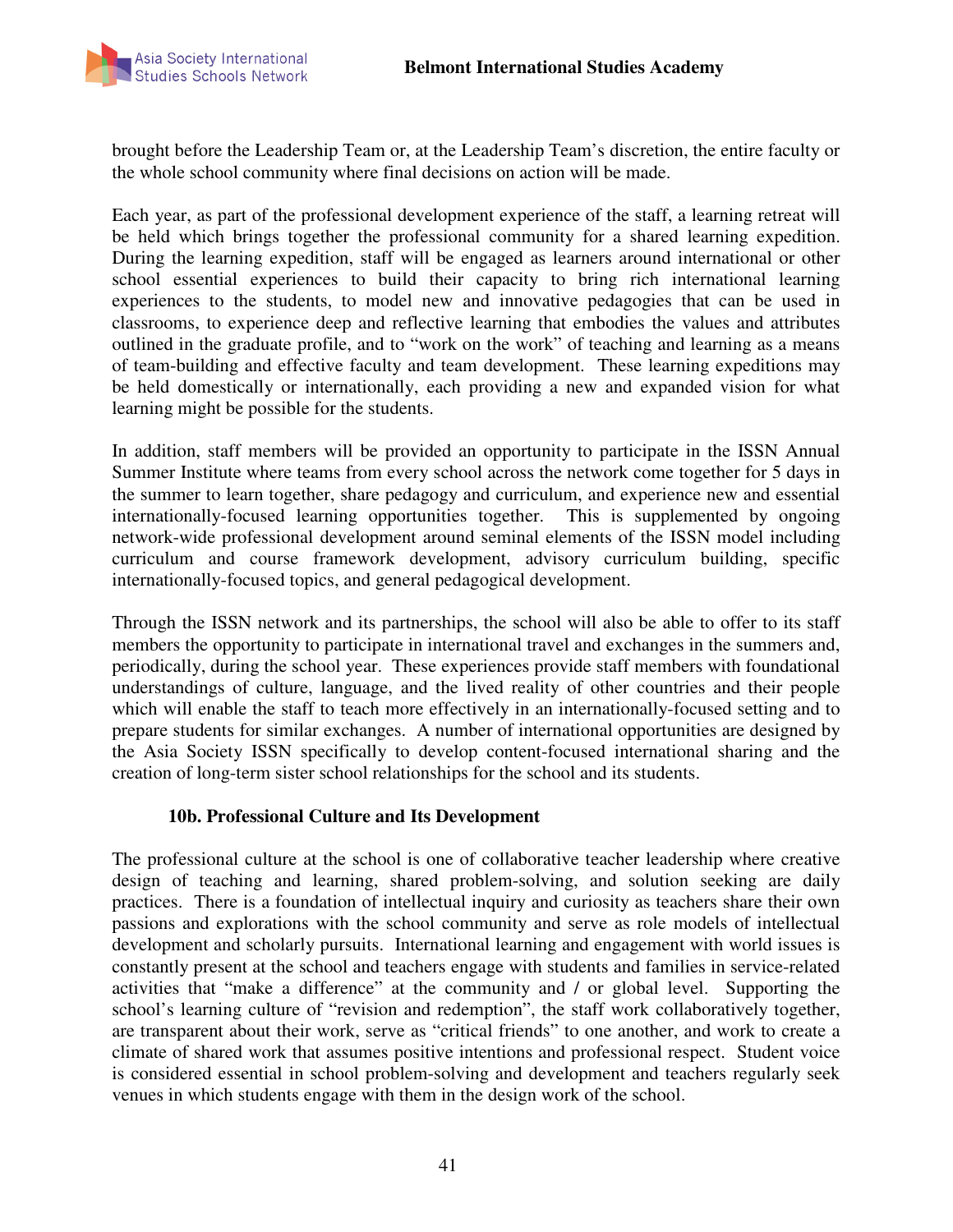

Curriculum, instructional activities, and learning expeditions are designed, refined, and further enhanced in an ongoing process of continuous improvement as part of the daily practice of the school. As leaders at the school, the faculty continually engages in travel and diverse learning experiences, looking for connections to enhance student learning and seeking new and fruitful relationships for the school that add value to its mission.

This culture is developed through shared work and shared learning. Intentionally designed meetings and professional development experiences create opportunities for the faculty to "work on the work" collaboratively, building skills of the teams and the faculty as a whole. Shared learning experiences, whether through learning expeditions or whole faculty book studies, build a common foundation for teachers and model the pedagogies, develop a common vocabulary, and help to refine the learning vision of the school for all members of the school community. Structures such as grade level teams, Critical Friends Groups, and school task forces create the context for effective teamwork and trust-building in order for the work with students to be transparent and open to refinement and enrichment. Opportunities for reflection, honest selfknowledge, and shared team knowledge are provided to allow faculty and students the opportunity to think deeply about their work and their contributions as individuals and teams to the overall success of the school. Finally, through administrative support, there is a commitment to "yes", promoting innovation, risk taking, and educational entrepreneurship throughout the school, not only with the faculty but with the students and larger educational community as well.

### **11. STUDENT SUPPORT**

ISSN schools, incorporating key aspects of Dr. James Comer's school development model, is committed to providing students with a full 360 degrees of support connecting and integrating their experiences in school to their families, local community, the world and a post secondary college/career pathway. To accomplish this degree of support for each and every student requires personalization, knowing every student well and providing counseling, health and social services while analyzing multiple types of formal and informal data to understand and assess each student's learning style and individual academic needs including strategies for English Learners, and the entire spectrum of special education needs.

### **11a. Components of BISA School Design that Promote Healthy Development**

### *School Size and 6-12 Span School Configuration*

While recent data has shown that "small" alone will not create the desired changes in student academic success, schools of 100 students per grade level provide the opportunity for a personalized environment. BISA's development will be phased as follows:

- o 2009-2010 grades 6 and 9
- o 2010-2011 grades 6-7 and 9-10
- o 2011-2012 grades 6-8 and 9-11
- o 2012-2013 grades 6-8 and 9-12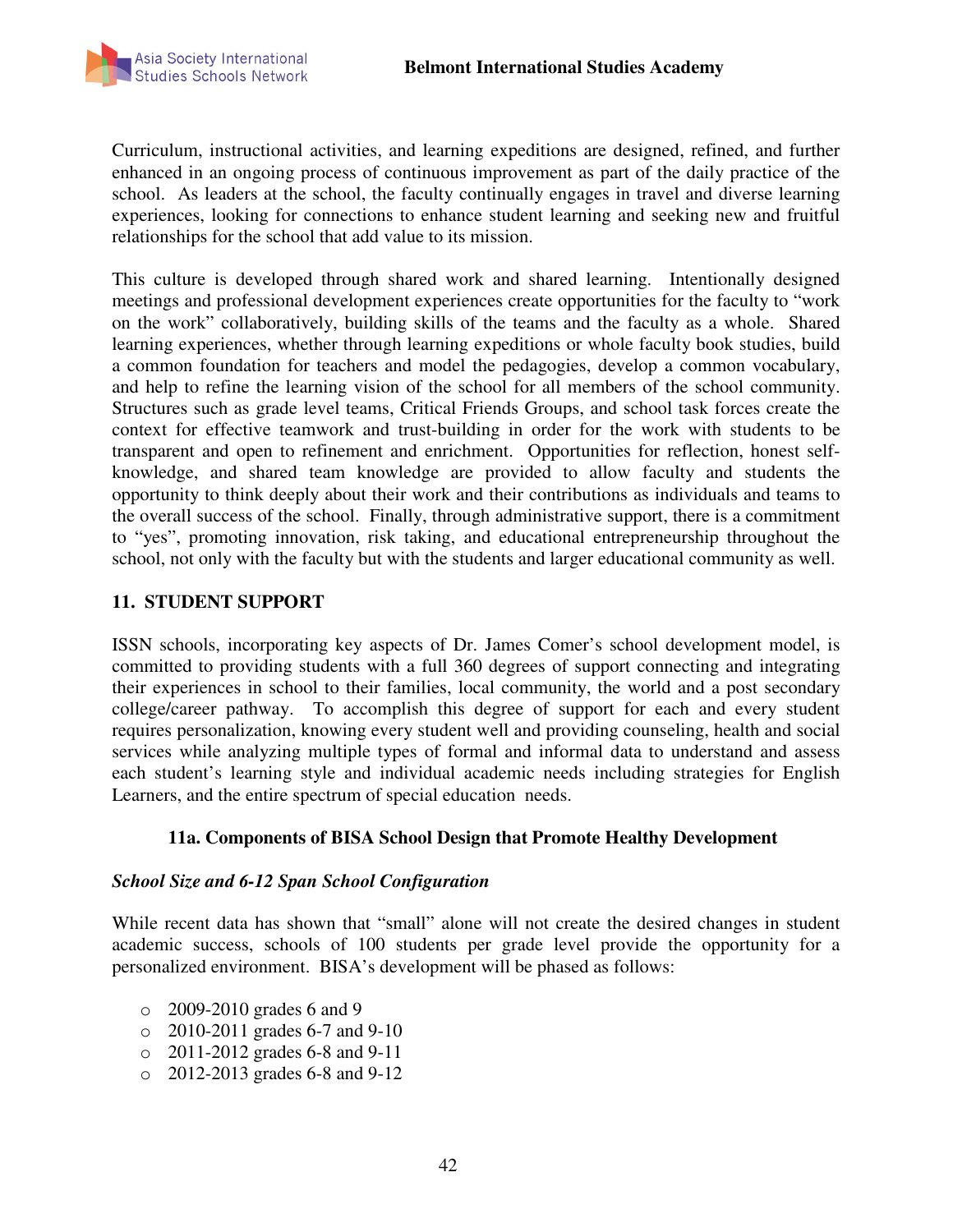The small school size and active engagement between students and adults over a span of seven years increases the opportunity for deep and meaningful interaction and support specific to the needs of each individual. The span configuration also increases the probability that students will stay in school, graduate prepared for college and continue into post secondary/career opportunities.

### *Advisory*

At BISA, students will experience on-going support and guidance from an adult advisor throughout their seven years in the school. The role of the advisory at the school is two-fold: (1) to serve as an advocate and sounding Council for the individual student, providing ongoing monitoring of their holistic growth and development and helping to design support / interventions when needed, and (2) to help students in their advisory group to develop their understanding of who they are personally, who they are as learners, and what their voice or role is in the community, both locally and globally. The advisor will also assist each student with the creation of an Individual Learning Map, allowing students to understand their learning strengths and weaknesses and facilitating their "buy in" to utilizing the support services provided by the school. The Learning Maps also allow for student voice regarding their own academic achievement and will help to create a sense of academic efficacy within the student body. Advisories will meet four times per week for 40 minutes each to provide sustained contact time for advisors/advisees. Other learning opportunities such as portfolio development and internship development will also be supported through the advisory system.

### *Service Learning and Internship Programs*

Students will participate in 120 hours of service learning and 120 hours of Internship as a graduation requirement which will be monitored and coordinated by Advisory teachers and the International Studies/Service Learning/Internship Coordinator. Service Learning will include school-based and community-based service opportunities which provide students an opportunity to apply their learning in a real-world context while also giving back to the community, whether at school, locally, or on the global stage. The internship experience places students in a careerexploration setting based upon their specific interests and talents and allows them extended contact with professionals in a field of interest while applying their academic skills in a vocational context. With both the service learning and the internship, emphasis will be placed on identifying internationally-based settings for student experiences.

#### *After School Programs*

BISA after school program will be available for grades 6-12. The goal of the after school program is to provide enrichment opportunities that support and extend the learning for students while also providing a safe and productive after-hours environment. Student-led international clubs and organizations, organized tutoring support, community service opportunities, and student leadership development will be some of the opportunities available to students during the after school hours. Partnerships with local and national agencies will enable students to interact with leaders from the community in their service and organization-based work. These may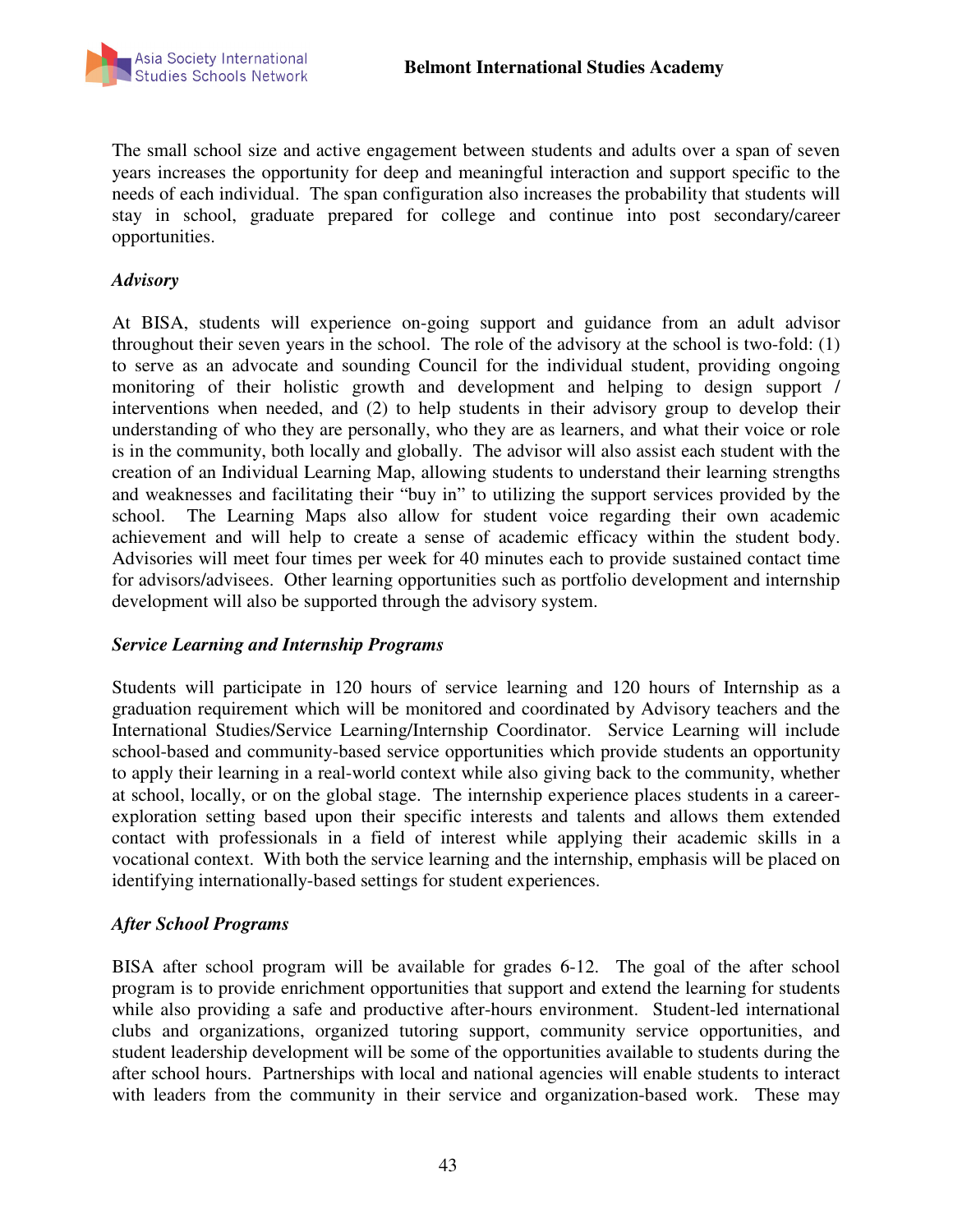

include One World Now, Global Leaders, Interact (Rotary), Model United Nations, and other partnerships that provide student development opportunities within a global context.

#### **11b. Provision of Nutrition, Health and Wellness Services**

A team of community health, mental health, and social services will be engaged as partners with the school, not just when a situation becomes acute, but to create a proactive safety net for students and families. Based on the principles of Comer's School Development Program model regarding comprehensive intervention systems, BISA will partner with the school that it is collocated with (hopefully the International High School) to offer a system of "one stop" support for students and families. The Student Support Team will support the counselors, social worker, and principal of each school in assembling the network of community agencies that will provide information, education, and services to the families of the school that are above and beyond the counseling and support services provided by school staff. They will also have as a primary focus the education of the staff and school community as to the services available.

Some agencies will be provided facilities on the school campus to provide direct services, as space allows. Other agencies will have contractual relationships with the school for family referrals and service provision.

An essential part of providing this type of support will be the creation of an Inquiry Team composed of parents and community members. It will be focused on assessing community needs, identifying necessary interventions, and canvassing the school community for their input in order to create programs that address their most pressing needs. Its goal will be to advise the School Support Team in order to build a proactive system that prevents problems for students and families within the specific context of the community.

The BISA design team is also currently investigating partnerships to assist the school in providing nutrition, health and wellness services. Potential partners include groups such as: the **Nutrition Network** sponsored by the California State Department of Health, **Alliance for a Better Community** (ABC) a nonprofit organization that promotes equity for Latinos in education, health, economic development and civic participation throughout the Los Angeles region, **Para Los Ninos**, **Gateway Hospital**, **Hillside Clinic** and **UCLA** programs, and the **Bresee Foundation** which provides access to preventive and basic health services, health screenings and health education.

#### **11c. Identification and Programming for Special Needs Students**

As outlined in section 8f of this proposal, when fully populated, BISA will have the following positions that will form the basis of the staffing patterns for special education and English Learners:

- 4 Special Education Teachers
- 2 English Language Learner Teacher/Specialists
- 1 Literacy Specialist/Teacher Coach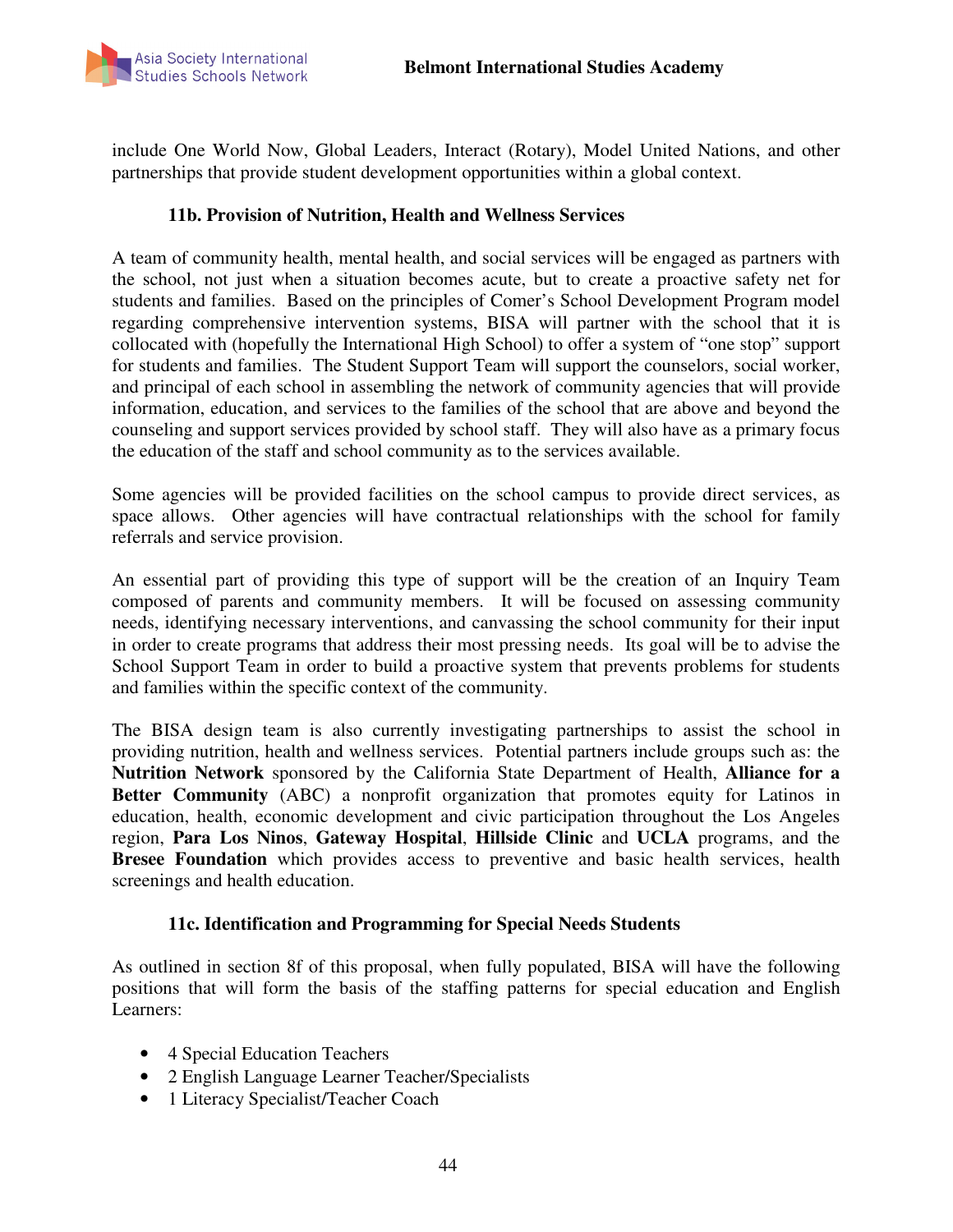

- 1 Math/Science Teacher Coach
- 2 Counselors/Social Workers
- 1 Parent Coordinator
- 1Nurse/Practitioner

In addition, each student will have an advisor/advocate who will know them best and be the safety net needed to ensure that the educational program presented best serves the needs of the individual student.

To meet the academic and non-academic support needs of students, a **Student Support Team** will be created consisting of specialists in English Language Learners, Special Education, and Literacy, as well as a guidance counselor, social worker, and members of leadership. Their role will be to help problem-solve and assist teachers with action oriented strategies that support individual student success inside and outside of the classroom. Whenever possible, and when this team is "staffing" about an individual student, members of the teaching team, the advisor and a special area teacher where the individual student is having success will be incorporated at the team meeting in order to implement changes necessary to help increase the probability of the individual student's success. This team will also examine school wide or grade level trends in order to suggest to the leadership team possible next steps in professional development or school policy formation. The School Support Team will also receive input from the Compensatory Education Advisory Committee and the English Learner Advisory Committee that includes parents and teachers of students receiving services in these programs.

Since the goal of the BISA program is to include gifted students, special education students, and English Learners in all facets of school life, all staff at BISA will have a commitment to learning about and supporting the needs of gifted, special education and English Learners within the regular classroom setting where possible, and working closely with special needs teachers to provide the highest levels of student support possible. This will be accomplished through continuous professional development, a consultancy model with the specialists in the building, and co-teaching with designated specialists in the areas of special education and English Learners. As described earlier in Section 6c, special programs will be developed for students with the greatest needs and specific enrichment opportunities will be created to continually enhance the academic experiences for gifted students as well.

# **12. FAMILY AND COMMUNITY ENGAGEMENT**

### **12a. Family engagement at BISA**

Families of BISA are partners in their children's education and are also a learning asset of the school to enrich opportunities for all students. Families will be invited to attend all events of the school, will serve as juries for student performance assessments, will be canvassed as to talents and skills that could contribute to the school, and will be asked to share their cultural and linguistic assets with the school as part of curricular and extra-curricular offerings. The goal is to create an environment in which parents, guardians, and extended families each find a way to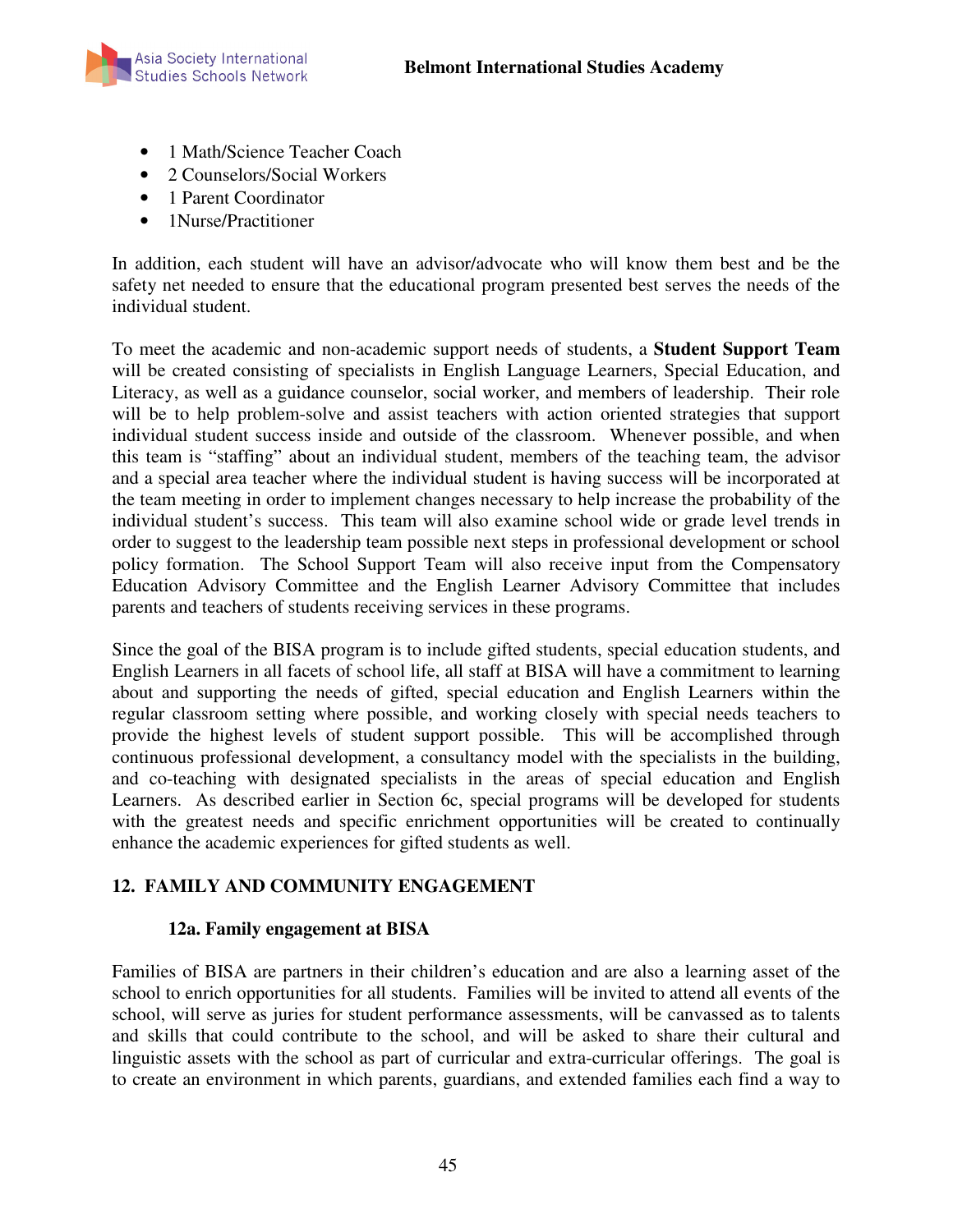

make a contribution to the school, feel a part of the school, and become advocates and opportunity-seekers for the school community.

Parents, guardians, and extended family will be invited to attend field trips and travel opportunities, to serve on Inquiry Teams and committees at the school, to lead parent-directed initiatives to support the school, and to mentor / tutor students where possible. Strong systems of communication will be created with families and will include regular correspondence in multiple languages, online resources and a Parent Portal for "real time" access to grades, assignments, school breakfast and lunch accounts, shot records, discipline referrals, and other student-centered computerized functions, and an automated phone-out system for reminders and emergency communications. Home visits, parent nights, festivals, and dinners will also be used as opportunities for parents to gather at the school, know the school community, and know one another as community members and leaders. Finally, parent education opportunities will be provided that range from English classes, to parenting support, to college information and access to enable families to grow in their capacity to support their children's education.

#### **12b. Theory of Community Engagement and the Belmont Community**

In the creation of an internationally-focused school, targeted partnerships are essential to enhance the mission and vision of the school and to provide the full array of services and learning opportunities that are at the essence of international learning within an inner-city community.

Early on during the planning year, a committee of citizens and business leaders from the Belmont community will be convened to serve as a source of community information and contacts and to serve as a guide in school and program that meets the needs of the context of the community.

BISA will also engage in a process of community-based asset mapping during the planning year of the school to identify the community resources and assets that could be engaged as potential partners with the school. From this initial canvassing, the school will begin to engage select partners that contribute significantly to the mission and vision of the school and provide enhanced learning or support opportunities for students and their families. Community agencies will include social service and health support, businesses, arts organizations, youth development resources, and groups with cultural or international missions.

Concurrent with this mapping process, the leadership of the school in partnership with the Asia Society ISSN support team will work to connect BISA to existing and new international partnerships in the Los Angeles community as well as to establish a university partnership through a professional development school relationship. These businesses and university partners will be invited to serve on the school's Advisory Council in order to leverage their contacts to expand the school's partnership opportunities.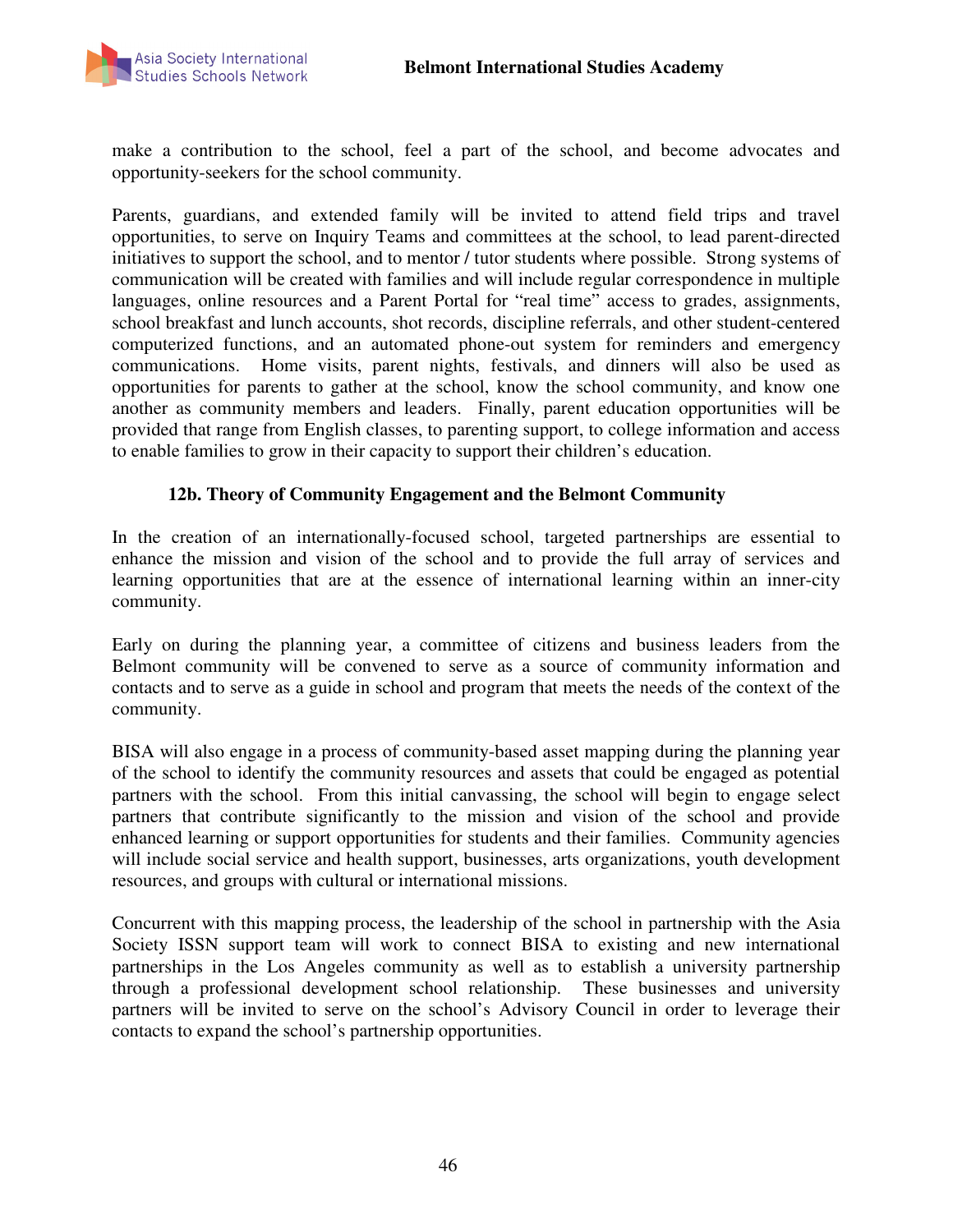

Appendix C represents a beginning look at potential partnerships in the Belmont area. As noted earlier in the proposal, our intent is to collocate and partner with the Los Angeles International High School to develop community connections that will benefit both of our schools.

#### **12c. History of community engagement in ISSN schools**

All schools within the ISSN network have established a broad array of partnerships to support their academic and extracurricular programs. Some partnerships have been developed at a national network level such as the scholarships available to all schools through the Concordia Language Village, the sponsored China travel for students through the Jack Kent Cooke Foundation, or the group Fulbright experience for ISSN teachers to travel to China for a month of language and culture study. The network also has partnerships with UNA-USA to support Model United Nations programming, One World Now for after school programming focused on Chinese language learning, CHOICES from Brown University for internationally-focused curriculum materials, or discounted memberships for ISSN schools with the International Studies Schools Association.

Beyond these partnerships, each school has engaged its local community to provide college access opportunities through universities and colleges, worked with the local World Affairs Councils for learning opportunities for their students and teachers, engaged social service agencies for in-house medical clinics and psychological support services for families. In network anchor schools with established internship programs, these schools have formal agreements with over 200 community agencies and businesses who mentor students through internship placements.

All of these resources and ideas will be brought to support the creation of partnerships within the Belmont International Studies Academy and ongoing sharing and partnership development will continue as part of their ISSN network membership.As a brief example of some of the resources that have been leveraged within the Vaughn International Studies Academy in LA, please see Appendix D.

#### **13. SAFE AND SECURE CAMPUS**

Students who feel valued, respected, supported and who have a voice in decision making are more likely to care for and protect their peers and environment. Additionally when communications and interactions between school and family establish positive, mutually beneficial relationships, the incidents of vandalism and unacceptable behavior are significantly reduced.

At the heart of the mission of BISA is the development of an appreciation for the unique gifts and contributions that each member of the school community brings and that students will develop a deep understanding and appreciation for others of different cultures or ethnicities. Experiences to promote these understandings are embedded in the formal curriculum as well as the leadership and learning opportunities of the school. It is through this climate of mutual respect that students and staff will learn together, create shared commitments of behaviors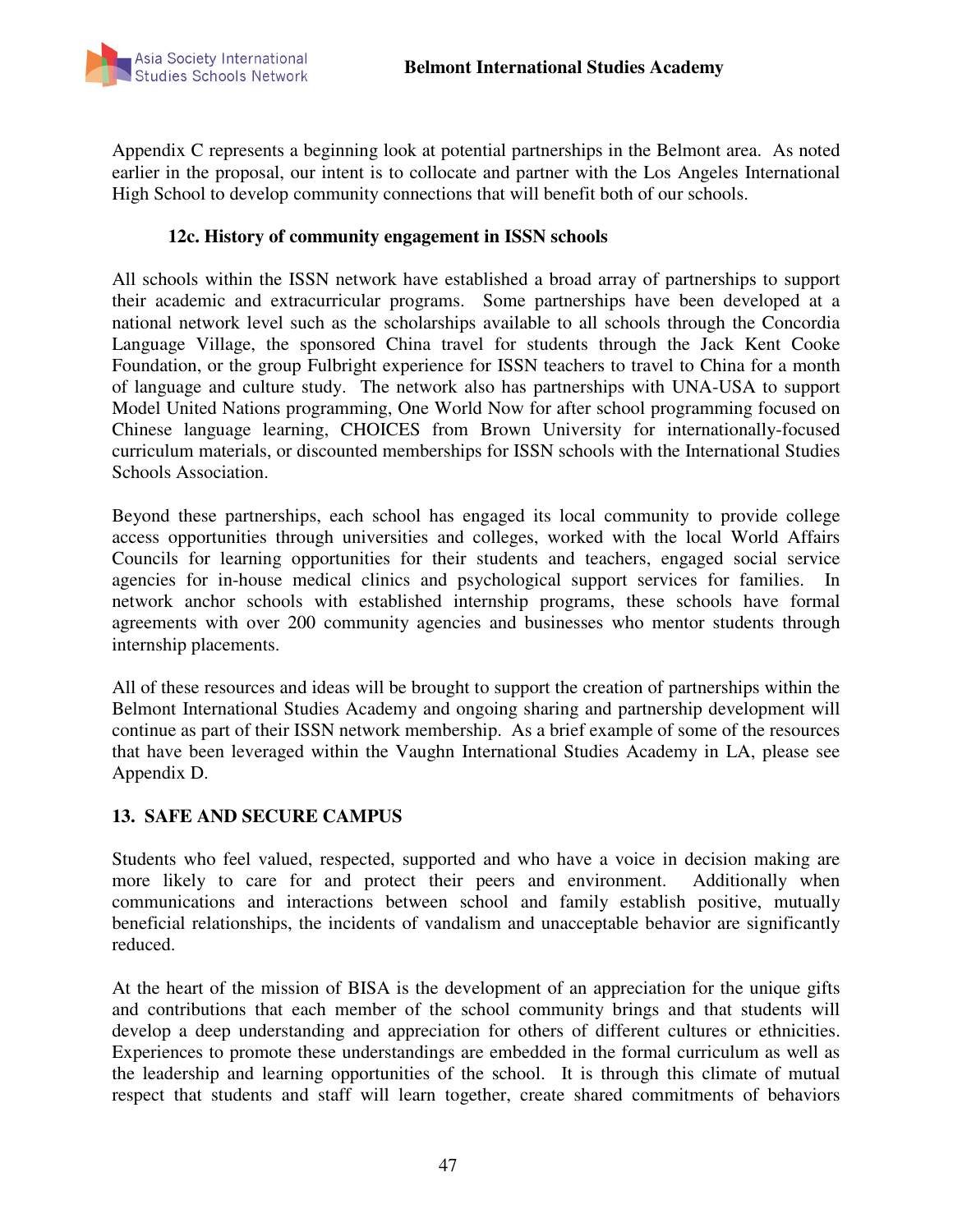

together, and hold its community members accountable to the rules and expectations of the school community.

To counter what has been historically considered an unsafe school setting over the last few years, there will be transparent policies and processes to ensure the safety of all school community members. Students, staff, and families will be engaged in the design, problem-solving, and evaluation of the school safety plans and will be utilized as sources of information and feedback to guide school policy creation. LAUSD policies governing formal disciplinary actions for severe offenses and due process procedures for infraction investigation will be followed to assure a fair and equitable system of student disciplinary intervention. A strong partnership in philosophy and policy will be created with the school that BISA is collocated with (LA International High School) in order to provide a coordinated system of safety and security while sharing expenses for security services.

Through the school advisory program as well as many of the curricular experiences provided at the school, students will have the opportunity to develop strong interpersonal skills, participate in the responsible use of student voice, learn to work collaboratively with others, and be expected to exhibit effective leadership in class and in school-based groups. Appreciation of diverse cultures and backgrounds is fundamental to the mission of the school and students will be engaged in intentional learning experiences that assist them in developing the ability to problemsolve and resolve difference among one another and to self-advocate for their personal and learning needs.

### **14. DESIGN TEAM PROFILE AND PLANNING PROCESS**

This proposal for the Belmont Academy of Global Studies was designed by Asia Society International Studies School Network personnel with substantive input from the faculty and staff experiences in the 12 existing ISSN schools. On-going collaborative discussions are being held with Liliana Vargas and Jamie Prijatel from Internationals Network of Public Schools for partnership ideas that are included in the student support services, community partnerships and safe campus sections of this proposal.

Community Partners were included in design discussions, providing letters of support, and will play a major role in the BISA Design Team once the initial proposal is approved.

| <b>Belmont International Studies Academy Proposal</b><br>Design Team January 2007 - August 2007 |                                                 |  |  |  |
|-------------------------------------------------------------------------------------------------|-------------------------------------------------|--|--|--|
| <b>Name</b>                                                                                     | <b>Title/Organization Affiliation</b>           |  |  |  |
| Dr. Anthony Jackson                                                                             | Chief Executive Officer, Asia Society ISSN      |  |  |  |
| Dr. Shari Albright                                                                              | Chief Operating Officer, Asia Society ISSN      |  |  |  |
| Ms. Judith Conk                                                                                 | Director of Academic Affairs, Asia Society ISSN |  |  |  |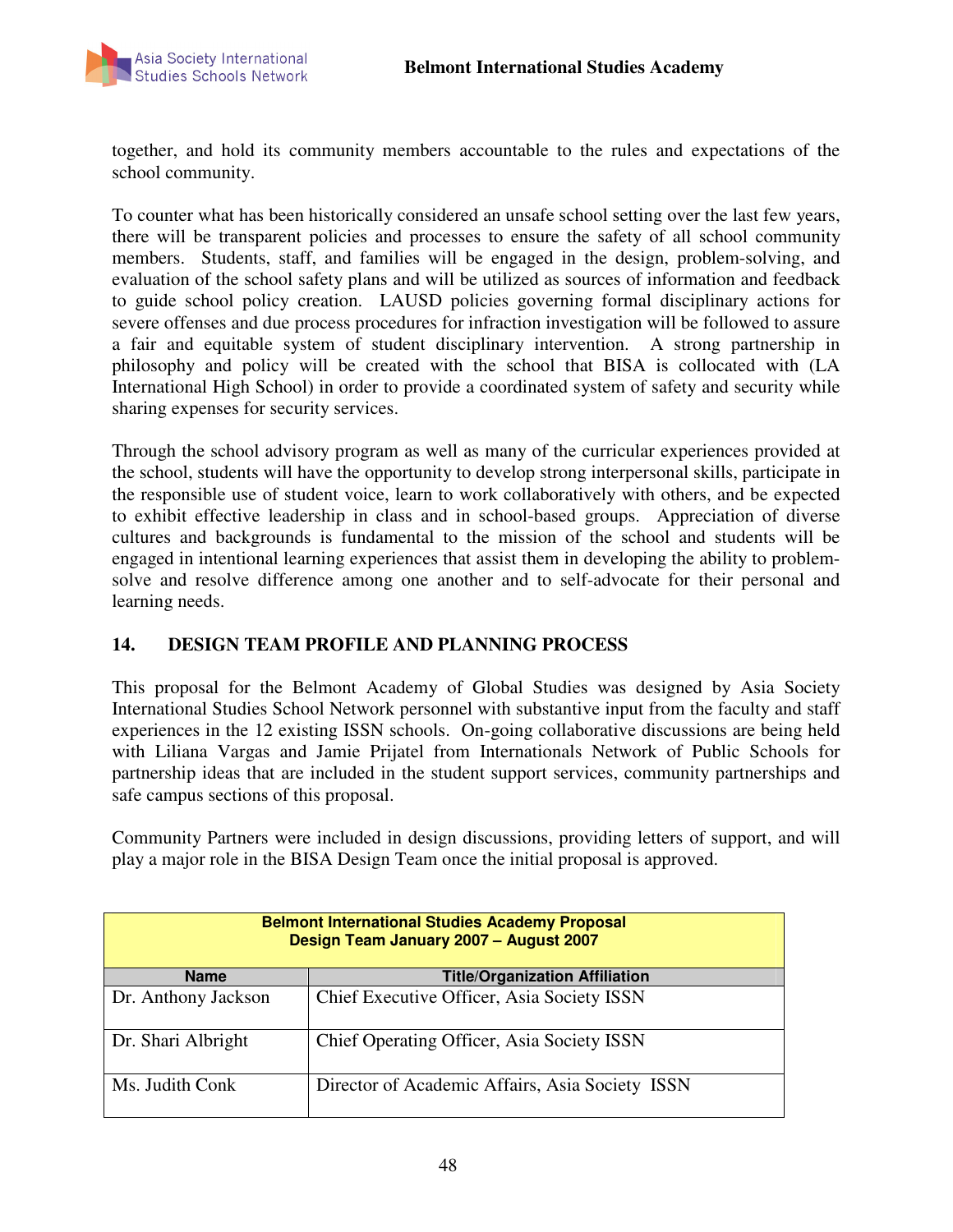

| <b>Belmont International Studies Academy Proposal</b><br>Design Team January 2007 - August 2007 |                                                                            |  |  |  |  |
|-------------------------------------------------------------------------------------------------|----------------------------------------------------------------------------|--|--|--|--|
| <b>Name</b>                                                                                     | <b>Title/Organization Affiliation</b>                                      |  |  |  |  |
| Dr. Yvonne Chan                                                                                 | Principal Vaughn Next Century Learning Center and VISA                     |  |  |  |  |
|                                                                                                 | Member CA State Council of Education                                       |  |  |  |  |
| Ms. Tonilee Hanson                                                                              | <b>ISSN</b> Coach for existing Los Angeles Schools                         |  |  |  |  |
|                                                                                                 |                                                                            |  |  |  |  |
| Ms. Carol Mendenhall                                                                            | <b>ISSN Coach Mathis, Texas</b>                                            |  |  |  |  |
|                                                                                                 | National Coordinator of ISSN Student Advisory Programs                     |  |  |  |  |
| Dr. Debbie Laidley                                                                              | UCLA Professor of Education / Coach in Belmont / LAUSD                     |  |  |  |  |
|                                                                                                 | Schools / Literacy Specialist                                              |  |  |  |  |
| Mr. Tino Jauregui                                                                               | LAUSD Teacher – Local District 4 - Hollywood High                          |  |  |  |  |
|                                                                                                 | School                                                                     |  |  |  |  |
|                                                                                                 | <b>Collaborators and Community Partners to the Design Team August 2007</b> |  |  |  |  |
| Ms. Liliana Vargas                                                                              | Director, CA Development. Internationals Network of Public                 |  |  |  |  |
|                                                                                                 | Schools                                                                    |  |  |  |  |
| Ms Jamie Prijatel                                                                               | Associate, CA Development Internationals Network of                        |  |  |  |  |
|                                                                                                 | <b>Public Schools</b>                                                      |  |  |  |  |
| Ms. Kimberleigh Aarn                                                                            | Consultant, Alliance for the Arts (Arts for All Grants)                    |  |  |  |  |
|                                                                                                 | Implementation)                                                            |  |  |  |  |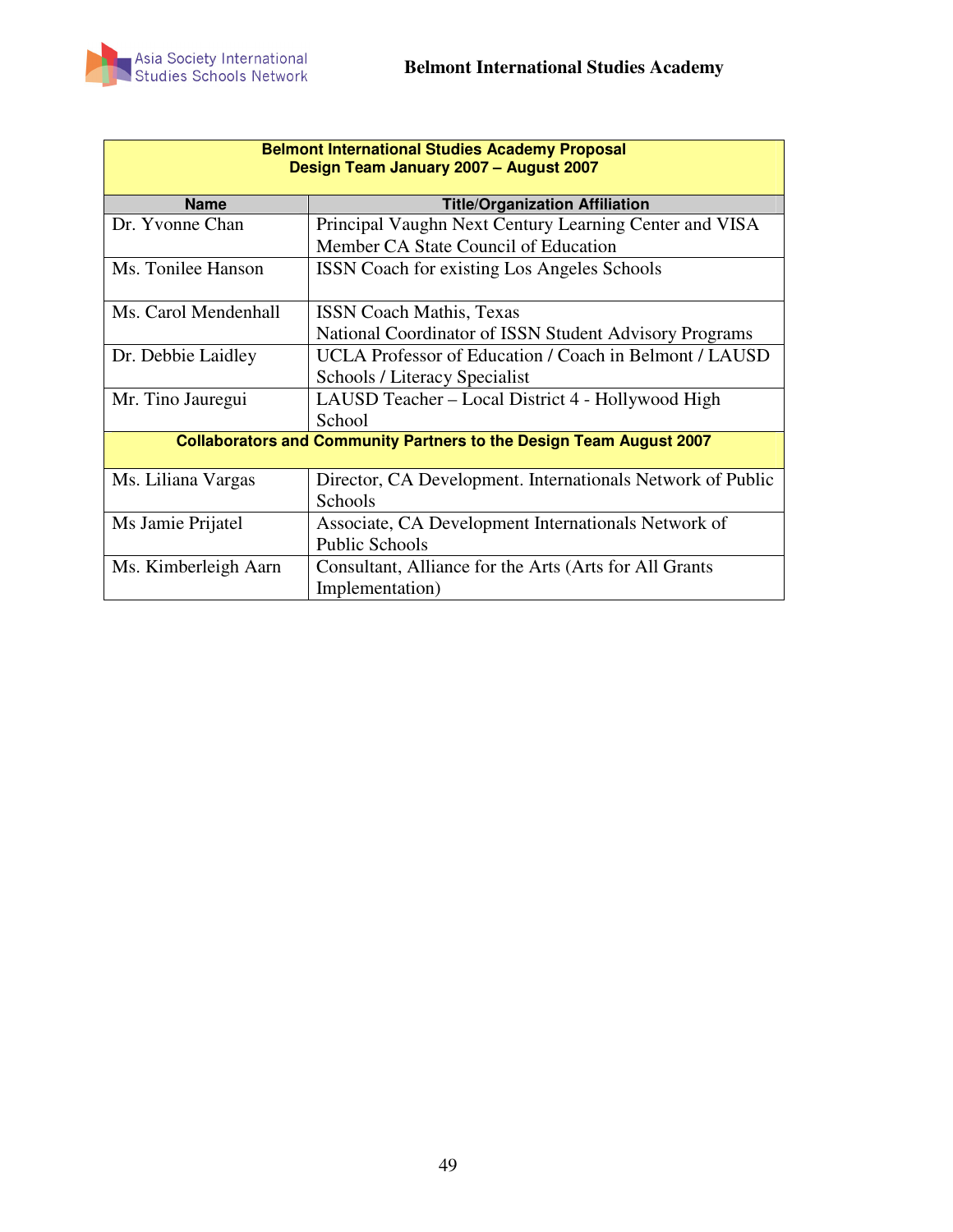

### **Appendix A 9 th Grade Literacy Course Sample Outline**

#### **LITERACY COURSE FRAMEWORK**

#### **VILLAGE VOICES: YOU CAN MAKE A DIFFERENCE**

#### **INTRODUCTION/ PURPOSE:**

This course is designed to re-engage students who have not been successful academically due to their literacy skills. Designed for ninth grade students whose reading/writing skills are below grade level, it is meant to help students have a successful experience in an interesting, academic course. Developing skills and habits of mind through this course will allow students to see themselves successful as learners. The course uses global themes to engage students in authentic work while adding to their available strategies for approaching literacy in all subject areas. Literacy is defined here as reading, writing, speaking and listening as well as viewing. Students will have the opportunity to explore text, media and the arts in order to practice their receptive literacy skills and will have significant opportunity to demonstrate what they know through the multiple measures of speaking, writing, producing media and the arts in order to apply the skills they have learned in authentic ways.

Another key part of this course will be spent in assisting students in redefining who they are as a learner. Students at this level who have often faced the message that they "can't do" carry that disposition throughout all their classes. This course is meant to recast that message in two ways. First, students will be taught through inquiry so they can actively engage in global topics that excite and interest them. The global themes will be linked to their world so they can make personal connections to the learning and pursue more deeply topics of great interest. Secondly, students will have the opportunity to increase their literacy skills through mini-lessons, applying the strategies to group learning as well as individual inquiry. Students will be encouraged to keep track of strategies they use after they are introduced. "Accountable talk" will play a major role in having students identify strategies used.

As the course continues, students use their awareness of learning preferences, strengths and challenges to purposefully select projects and other means of assessment that showcase their strengths and develop areas of challenge.

The global focus of this course will introduce students to several themes of a globalized curriculum including but not limited to interactions among peoples, state of the planet awareness, perspective consciousness, cross cultural awareness and awareness of human choices. Students will have the opportunity to explore these ideas through units which are designed to increase discussion, share readings/media, encourage thoughtful engagement and have students use newly acquired literacy skills to demonstrate their understanding in a variety of formats.

The delivery of instruction will balance the use of fiction and non-fiction reading, literature circles, the viewing and analysis of media and artwork, mini-lessons for the introduction of literacy skills, research/inquiry skills and presentation skills. Conferencing between student and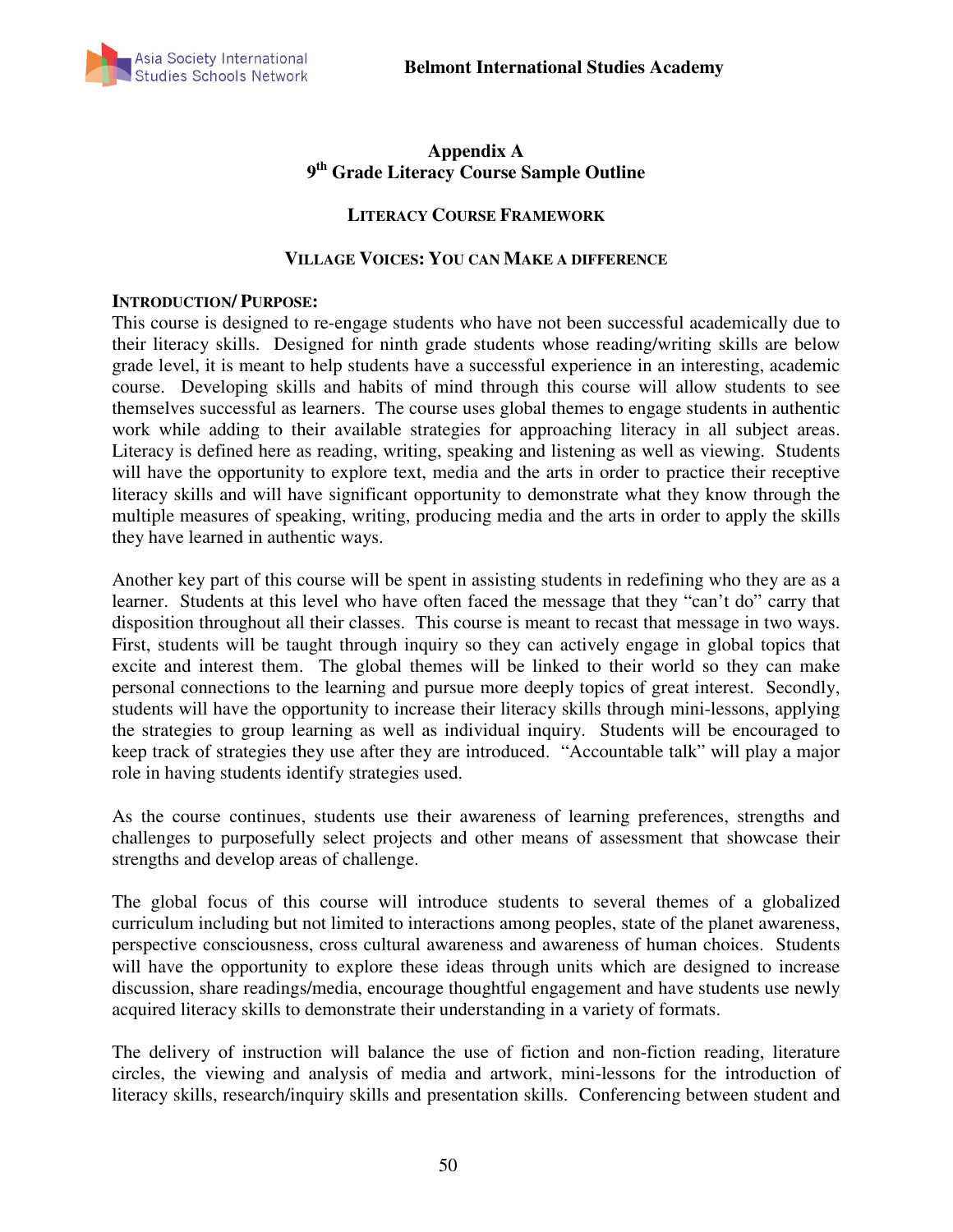

teacher is also an important part of the pedagogy as students create goals for their own learning and monitor their progress. An emphasis will be placed on before, during and after literacy strategies that are key to student literacy success across the curriculum. Finally, student demonstration of learning will emphasis a multiple pathways approach, allowing students to demonstrate their learning of content and process in both a formative and summative manner that capitalizes on what they know, not what they don't know.

#### **ENDURING UNDERSTANDINGS:**

- Awareness of self, including preferences and dislikes, is a powerful way to extend control over ones interaction with others and ideas (*responsibility to know self as a learner education is not done to you, you need to participate…)*
- Ideas and understandings are communicated in multiple forms, including written, verbal, images and sounds
- The identity of an individual (and/or culture) is defined by experiences (and biology/genetics) that shape sense of self and world view (these can change over time…). In the case of culture/society, these are the result of shared experiences
- Globally, there are ways of looking at events and information across place and time: global perspectives, interactions between people, state of the planet, cross-cultural awareness and human choice (link to reflecting on these as ways to explore identity)
- Language develops from and defines individual and culture (powerfully individual and shared at the same time)—computer vice recognition challenges, for example
- Collective voice is a powerful tool for change
- Improvement of the human condition is a shared responsibility

### **ESSENTIAL QUESTIONS**

- How is a picture worth 1000 words?
- How does literature communicate cultural norms?
- Is identity an individual concept or defined by others?
- What shapes a world view?
- What are my responsibilities as a learner and how are these determined? (do I have a role?)
- How can I make a difference in the world?
- What strategies will help me be successful in my other classes?
- What is worth fighting for?

### **OUTCOMES:**

*Participants will:* 

- Understand and redefine "their story" as a learner.
- Understand and be able to apply before, during and after literacy strategies to a range fiction and non fiction materials, as well as media materials
- Begin to understand the key globalization concepts of interactions among peoples, perspective consciousness, cross cultural awareness, state of the planet awareness and awareness of the impact of human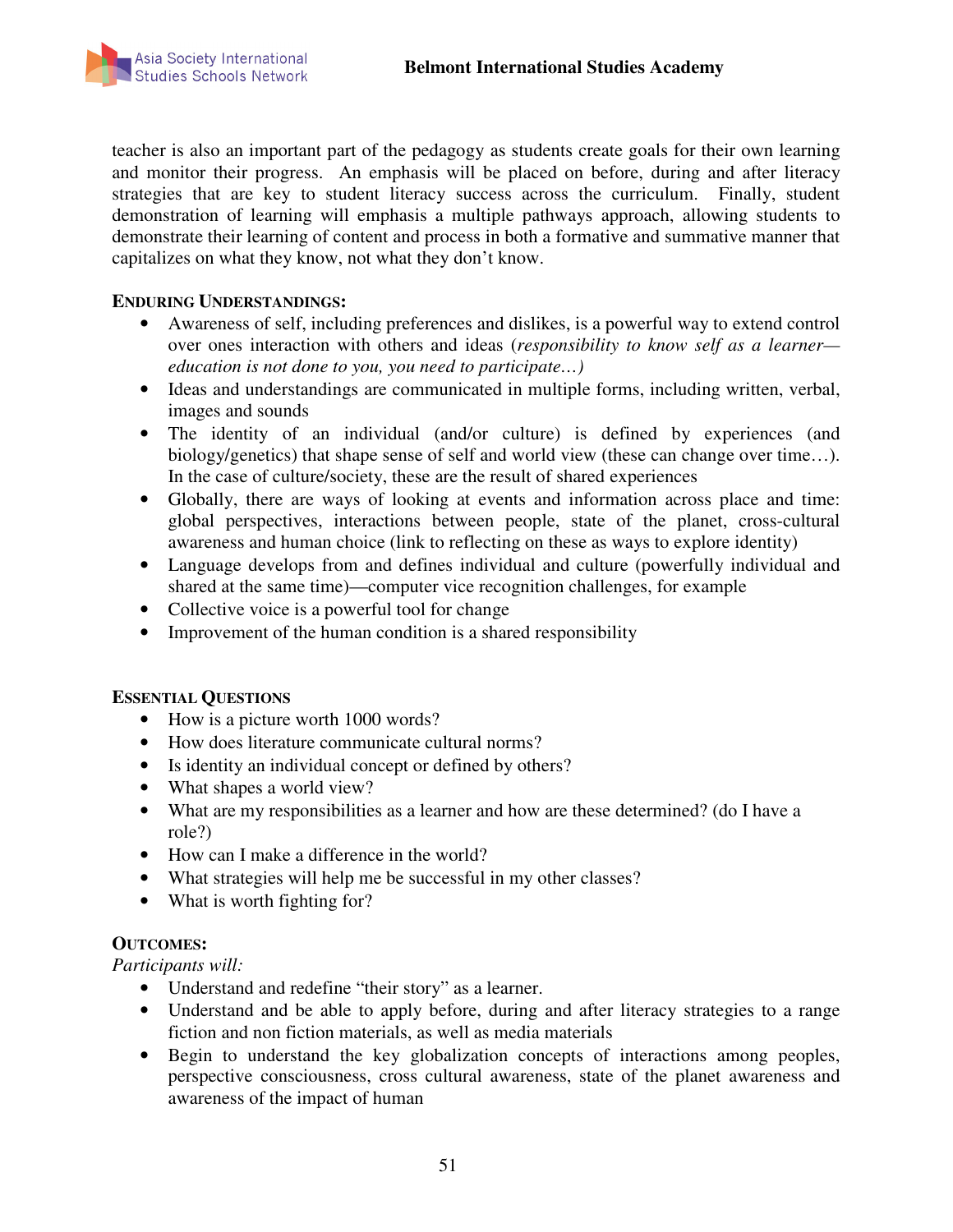- Understand the power of collective voice in the Salt March, the Soweto Uprising and the US Civil Rights movement.
- Apply their literacy strategy learning in their core classes
- Apply their learning around global issues and the power of collective voice to a new situation and make a public presentation around that work

#### **UNITS:**

- 1. Songs of Myself A Journey in Identity
- 2. Group Speak The Company We Keep
- 3. Global Voices Honing Our Perspective on Heroes
- 4. Social Protest Unity in Community
- 5. Hot Topics What's Worth Fighting For in the World?
- 6. Lights, Camera, Action How Can I Make a Difference?

#### **INTERFACE WITH DISTRICT/STATE ACCOUNTABILITY SYSTEM:**

Students participating in this class will have been identified by district/school measures as needing/writing intervention. Documentation will be gathered as formative assessment to chart a student's progress towards reading and writing success. In addition, during an initial conference a running record will be kept and updated quarterly to see the level of fluency of the reader. In addition, an initial writing prompt will be compared to a quarterly writing prompt to see progress. Finally, students will participate in any of the required district or state reading or writing standardized tests.

#### **ASSESSMENT:**

#### **FORMATIVE**

Throughout the course, students will be given multiple opportunities to demonstrate their learning, both of the global content and the strategies for reading and writing. Documentation of this will occur through a variety of ways including but not limited to:

> *Learning Journals* – Students will be asked to keep a journal that focuses on their learning. This learning can take place within the course, in other courses, throughout the school experience and outside of school. This is meant to help students see themselves as successful learners and to be able to recognize and label the times they are learning.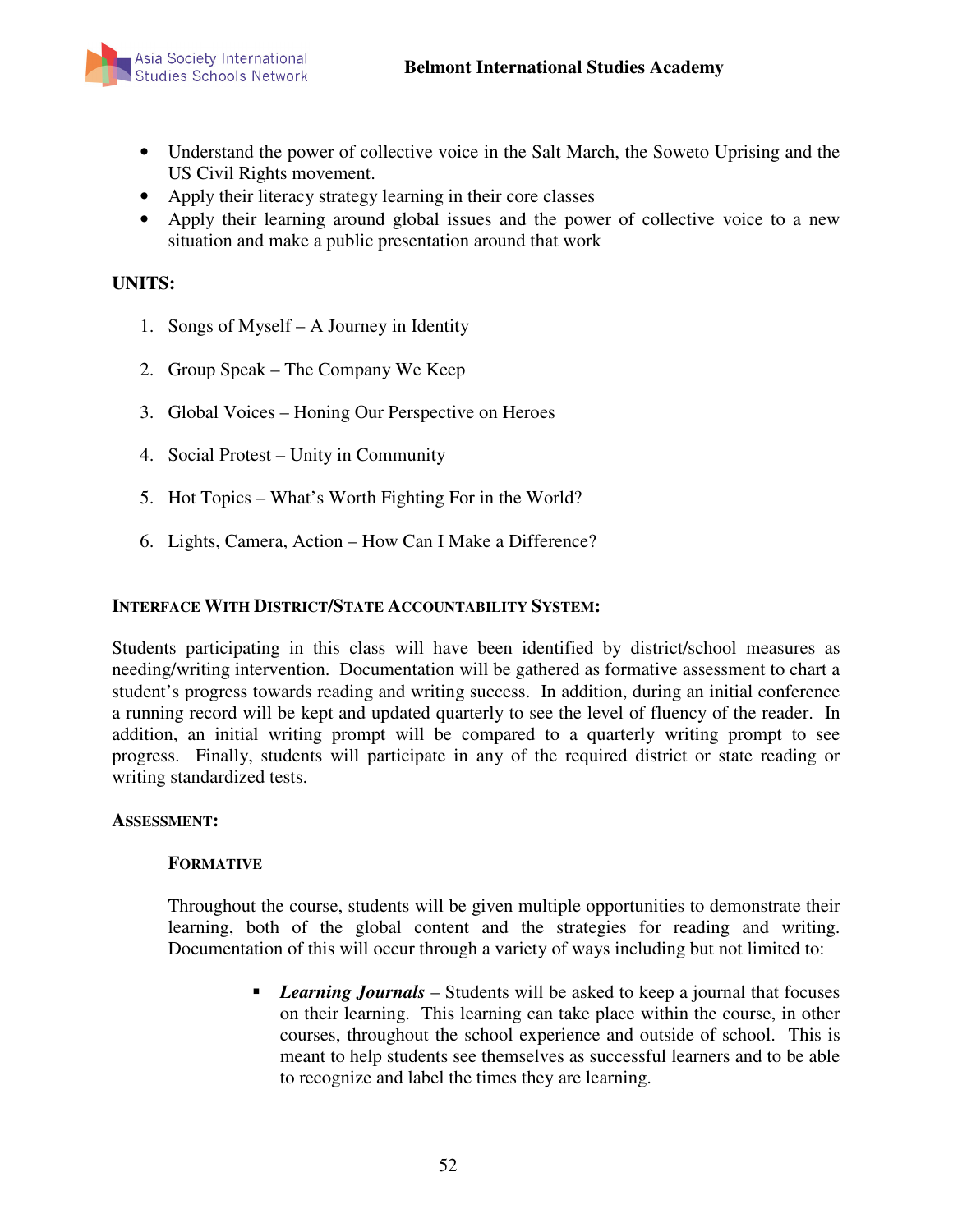

- *Teacher Observation* A high focus will be on the continual "student watching" throughout the course. Teachers are encouraged to keep evidentiary journals with anecdotal information that reflects the learning journey of the students. Attention should be paid to their ability to activate background knowledge, question the text, draw conclusions and make inferences, monitor comprehension and use "fix-up" strategies, and determine importance in the text. [See Tovani (2004) p. 105]
- *Unit assessments* Each unit will have a performance assessment that will help students scaffold their learning to the final culminating course assessment. See each unit for details on the assessments.
- **Strategy and Tool Use** Students should receive "credit" for using a strategy or a tool learned in the class in another class outside of the course. This will be shared during the check in day with the emphasis on application of strategies and tools as they are needed in other content area courses.
- *Friday Check-In (Can be any day)* One day a week, students should sit in a circle and share their successes with the strategies, their thinking, the global content, their research and/or participate in a Socratic Seminar around a piece of text or compelling question around the content. The level of their participation and thinking can be assessed at this time.
- *Quick Writes* Periodically, students should be given the opportunity to do a "quick write" around a compelling question tied to the present unit of study. These can be assessed by the teacher or in a peer assessment mode once trust is built in the class.
- *Individual Student Conferences* At least once each unit, the student and teacher should conference. This should be used review progress to date, reviewing the "portfolio" of student work so far, review learning goals and set new goals for the next time period. During this time, there should be a review of their reading response log on their independent reading.
- *Reading Response Logs* Students should keep a Reading Response Log in a notebook. This will document their independent reading. Students might be responsible for reading 25 pages a week and documenting what they read in a particular template. (See Tovani [2004] pg. 130 and pg.110)
- *Artifact Box* Throughout the course, students will keep and refine a plastic shoe box with artifacts that represent where they are in the learning. During conferences, they can share what they have "put in" or "taken out" verbally or in writing as a reflection of their learning.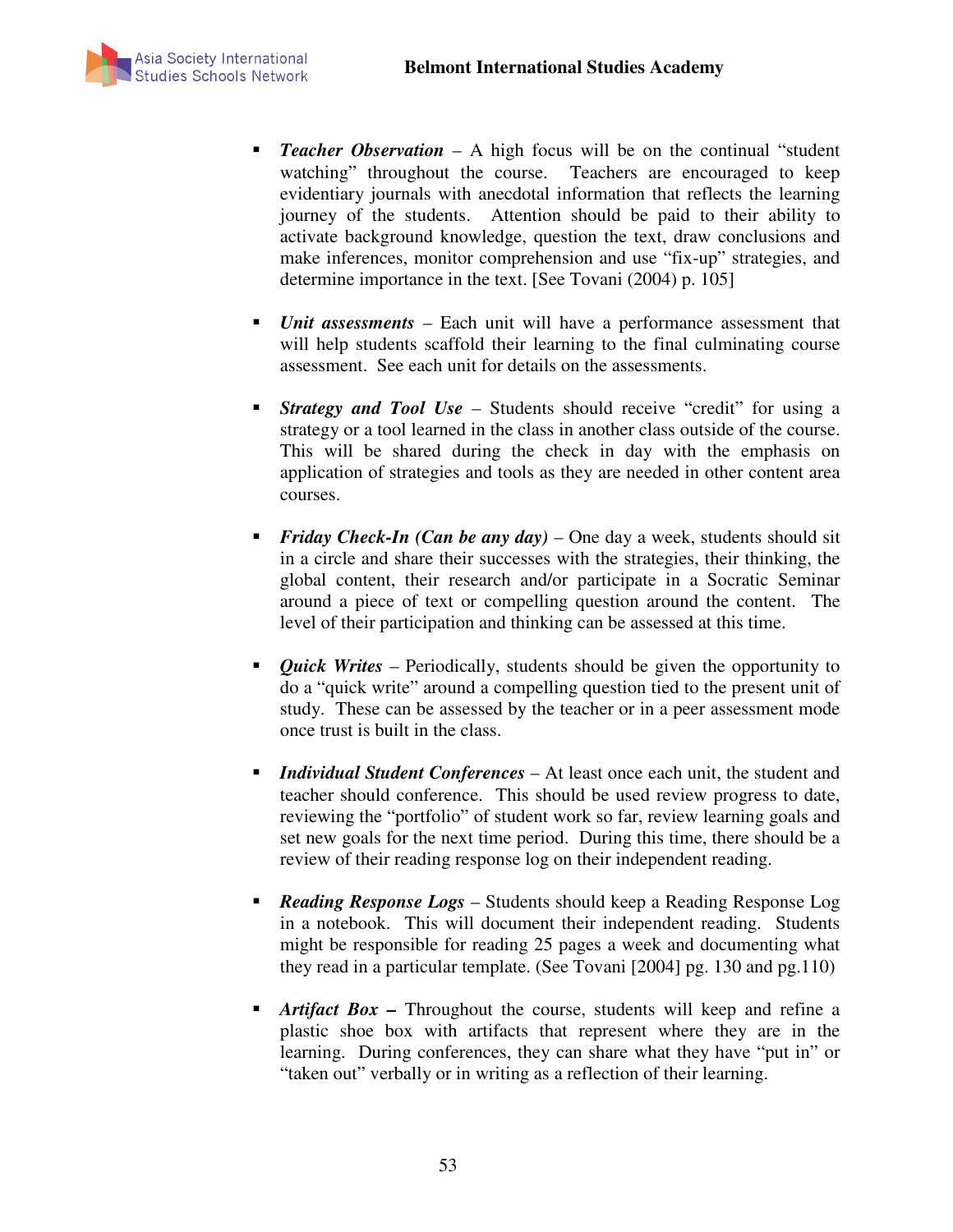

#### **SUMMATIVE PERFORMANCE TASK**

*(This will be created during the final two units of the course, with the idea of helping all students be successful in this work.)* 

All students will complete a multi-genre research project based on the following:

Based on what you have learned about people joining their voices together to make a difference, pick an issue that means a great deal to you, your community and your world. What needs to be done about this issue? How might you mobilize others to work with you on this issue? How can you make a difference?

You will present your ideas in multiple ways:

1. A **paper** which will include:

*Title* 

*Introduction*: This will be a "Dear Reader" letter – preview for the reader what the issue is and what they can expect in the paper.

*The content*: This will be the results of your research presented in writing. It will include a discussion of the issue, the research about what is happening around the issue already, what your opinion is about the resolution of the issue, what you and others could join together to do.

*Annotated Bibliography*: You will create a list of the diverse sources you researched and write a short paragraph on each source including what type of source, why it was helpful and one or two sentences describing the main idea. Your sources will include something from the Internet, an interview, a newspaper and a book.

*Epilogue.* This will also be a "Dear Reader" letter where you will discuss what you learned from doing the project, any of the strategies in your toolkit that helped you with your thinking and how you are different as a learner and a person by doing this project.

- 2. A **Multi-media presentation** on your topic this can be in the form of a print ad campaign, a video, a power point presentation, a music video, a piece of art work or any other creative response that represents your position on the topic you chose.
- 3. An **artifact** that represents your research this will be in line with the previous artifacts you have collected that represent your growth in this course.
- 4. A **song** that represents your position on your topic you will annotate this choice, describing why you selected it to support your ideas.

Your project will be presented publicly during the last unit of the course to your peers. A panel you select comprised of a teacher from another class and one other faculty member, two students and one other person of your choice will help determine your grade for this project.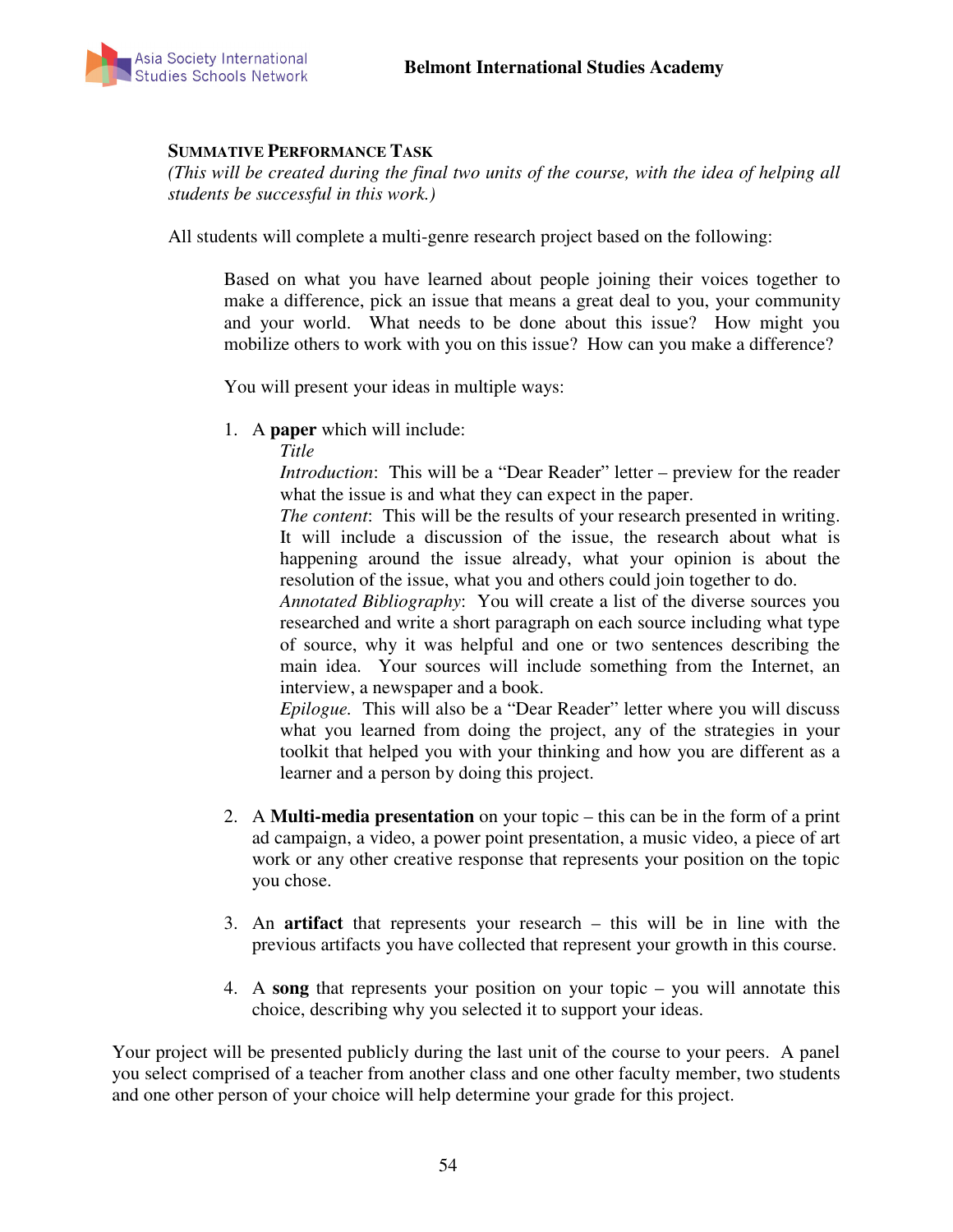

#### **KEY MATERIALS REQUIRED:**

*For each Student***: [These supplies should be kept in the classroom so everyone is always prepared and that doesn't become an issue.]** 

- **2.5 x 2.5 Post-It Notes**
- **Highlighters**
- **Spiral Notebook for Learning Journal**
- **Spiral Notebook for Reading Response Log**
- **Portfolio folder**
- **Plastic Shoe Box with Lid**
- **Metal Ring (Found in craft store) that you can add 3x5 strategy cards**
- **Pens and Pencils**

#### **In the classroom:**

- Access to an overhead and screen
- Access to a DVD player or a computer with an LCD
- CD player (or computer with decent sound)
- Classroom Library assorted levels, assorted genres with an emphasis on non-fiction that is interesting
- Clipboards
- Formal paper for letter writing
- **Envelopes**
- Large butcher paper
- Chart paper
- Index cards
- A bulletin board for the tools and strategies as they are introduced Should a toolkit or tool belt idea, where you can "hang" the tools and strategies as they are introduced and it can be used to review the strategies with the students.
- A bulletin board for a "Word Wall" this should be interactive, containing important words from class readings and discussions; in addition, students should get extra credit if they bring in an interesting word from one of their other classes.
- Text Sets these might be organized around the units of study; the containers
	- contain a wide variety of written texts
	- contain materials that vary in length, difficulty, and text structure;
	- contain examples of text that are relevant, interesting, and accessible to most students;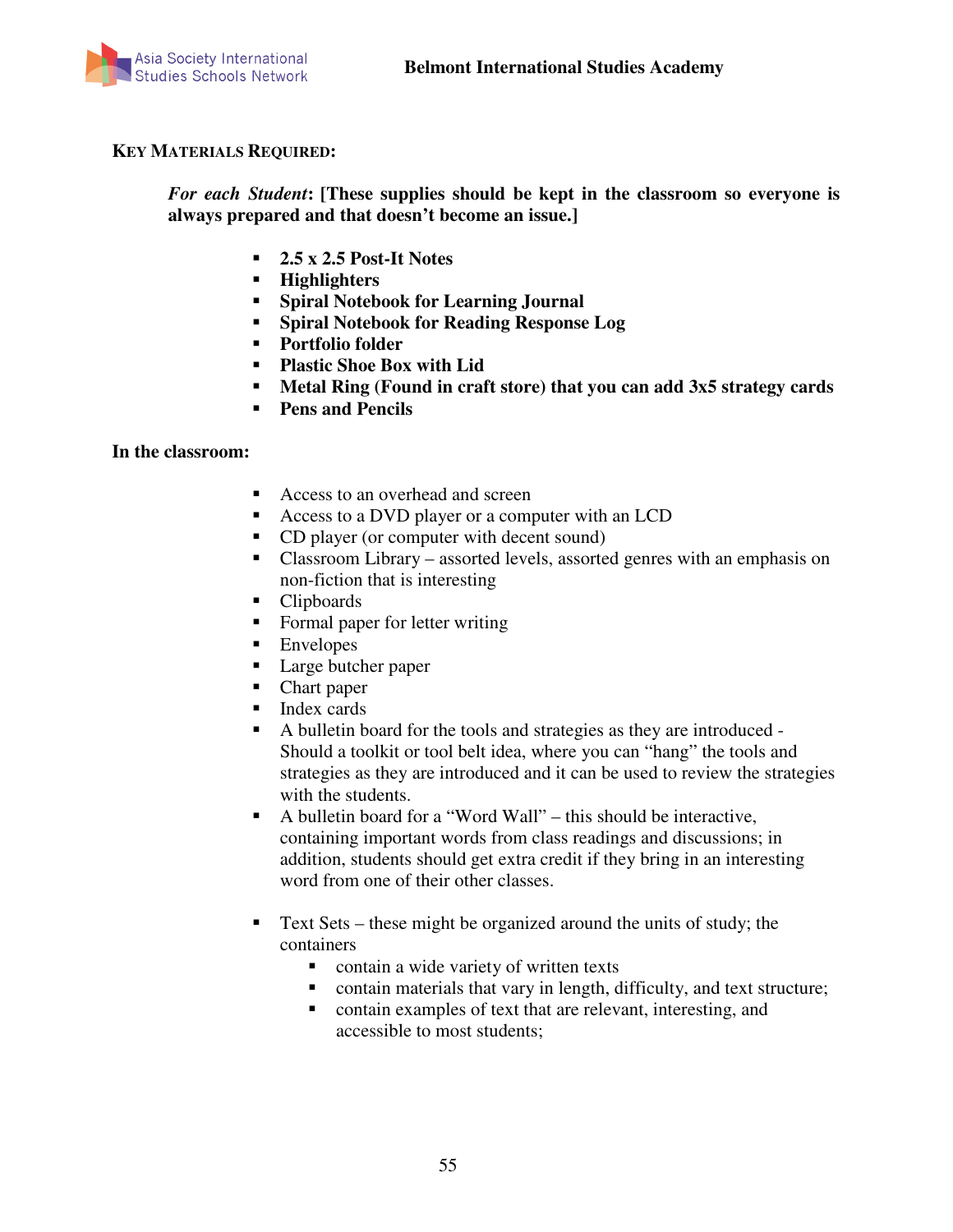

- give students several options for obtaining information;
- **Perovide opportunities for students to practice reading strategies and** learn content information

*[see Tovani (2004) p, 43]* 

#### *For the teacher*

The following resource books will be ordered and delivered to each teacher:

- Allen, Janet (2004). Tools for Teaching Content Literacy. Maine: Stenhouse Publishers. ISBN 1-57110-380-5
- Beers, Kylene (2003) When Kids Can't Read What Teachers Can Do: A Guide for Teachers 6-12. New Hampshire: Heinemann. ISBN 0-86709-519-9
- Fielding, Audrey and Schoenback, eds. An Anthology for Reading Apprenticeship: Building Academic Literacy, Jossey-Bass. ISBN 0-7879-6555-3
- Harvey, Stephanie and Goudvis, Anne (2007) Strategies That Work 2<sup>nd</sup> edition. Maine: Stenhouse Publishers. ISBN 13:978-1-57110-481-6
- Tovani, Chris (2004) Do I Really Have to Teach Reading?: Content Comprehension Grades 6-12. Maine: Stenhouse Publishers. ISBN 1-57110-376-7
- Wilhelm, Jeffrey, Baker, Tanya, Dube, Julie (2001) Strategic Reading: Guiding Students to Lifelong Literacy. New Hampshire: Heinemann. ISBN 0-86709-561-X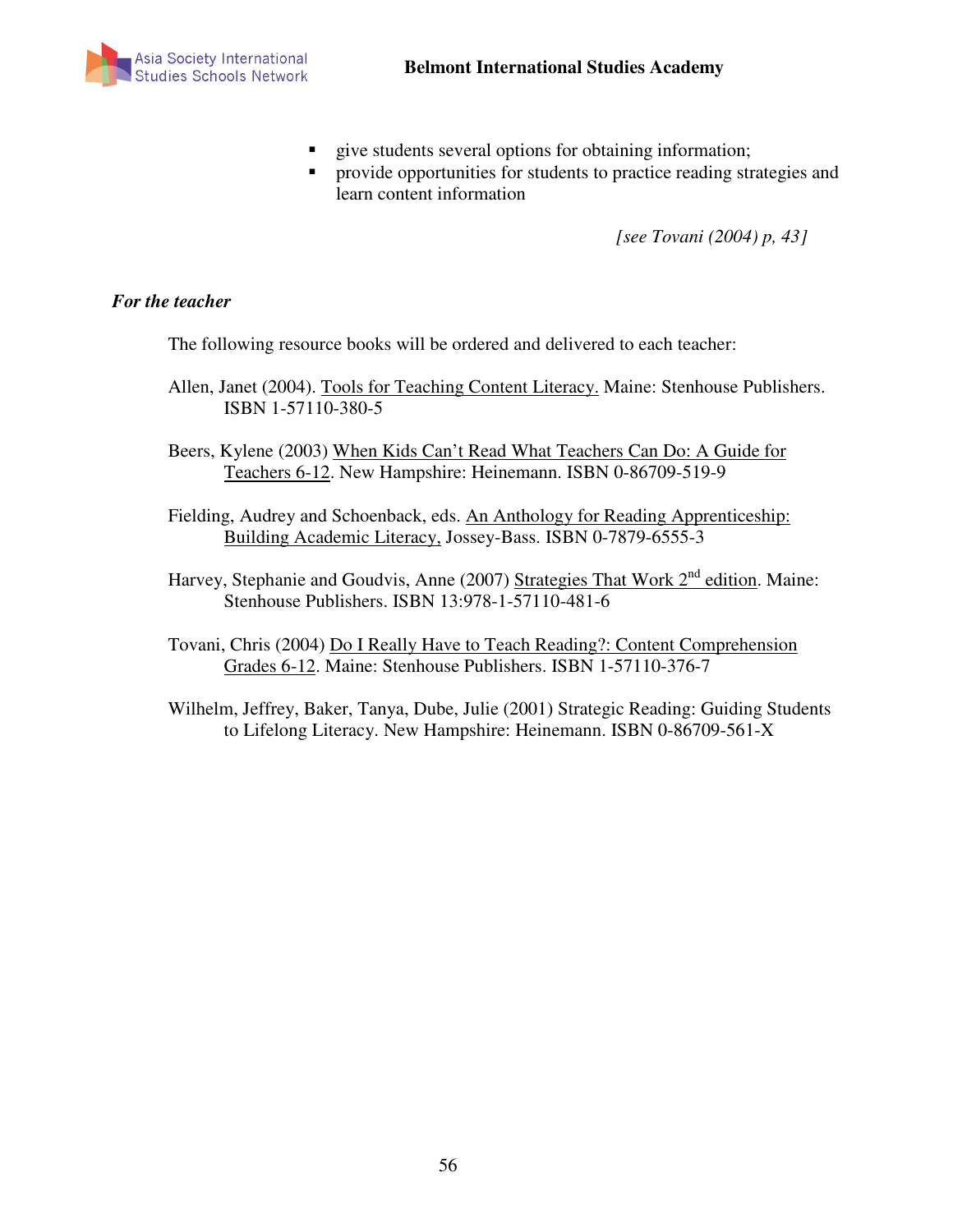

#### **Appendix B Enduring Understandings, Essential Questions, and Content Matrix from ISSN's U.S. History Course Framework**

#### **1. Enduring Understanding**

History is a dynamic, ongoing argument about the way we currently understand the past.

- o History is not the past
- o History is what we do with the past in the present
- o History is the stories we tell in the present about the past
- o History is argument. Argument comes from evidence. Evidence comes from the "text." (primary sources)

#### **Essential Questions**

- How does the "storyteller's perspective" affect the story of history?
- Who gets to tell the story and who doesn't?
- What constitutes evidence?
- What are the uses of history?
- Is an argument in history ever "won?"
- What is the process for the formation of national memory and how does it enable or hinder our development?
- How is national memory formed?
- What are the "lessons of history" and how do they apply to current events? (How can I use history to make sense of my world?)
- How do historians delineate historical periods?

#### **2. Enduring Understanding**

The American Experience is shaped by and shapes global forces.

#### **Essential Questions**

- What are some (recurring, high leverage) global forces that influenced and continue to influence the United States over time?
- How have U.S. ideals, ideas, culture, and actions been impacted by and impacted others?
- What impact does the concept of "super power" status have on the U.S. and others?
- What are global forces and what are the elements that define those? How have they changed and evolved and what do we project their future changes to be?
- What were the global forces that shaped the first contact with the New World?

#### **3. Enduring Understanding**

The tension between expansion and isolation shaped the evolution of the United States.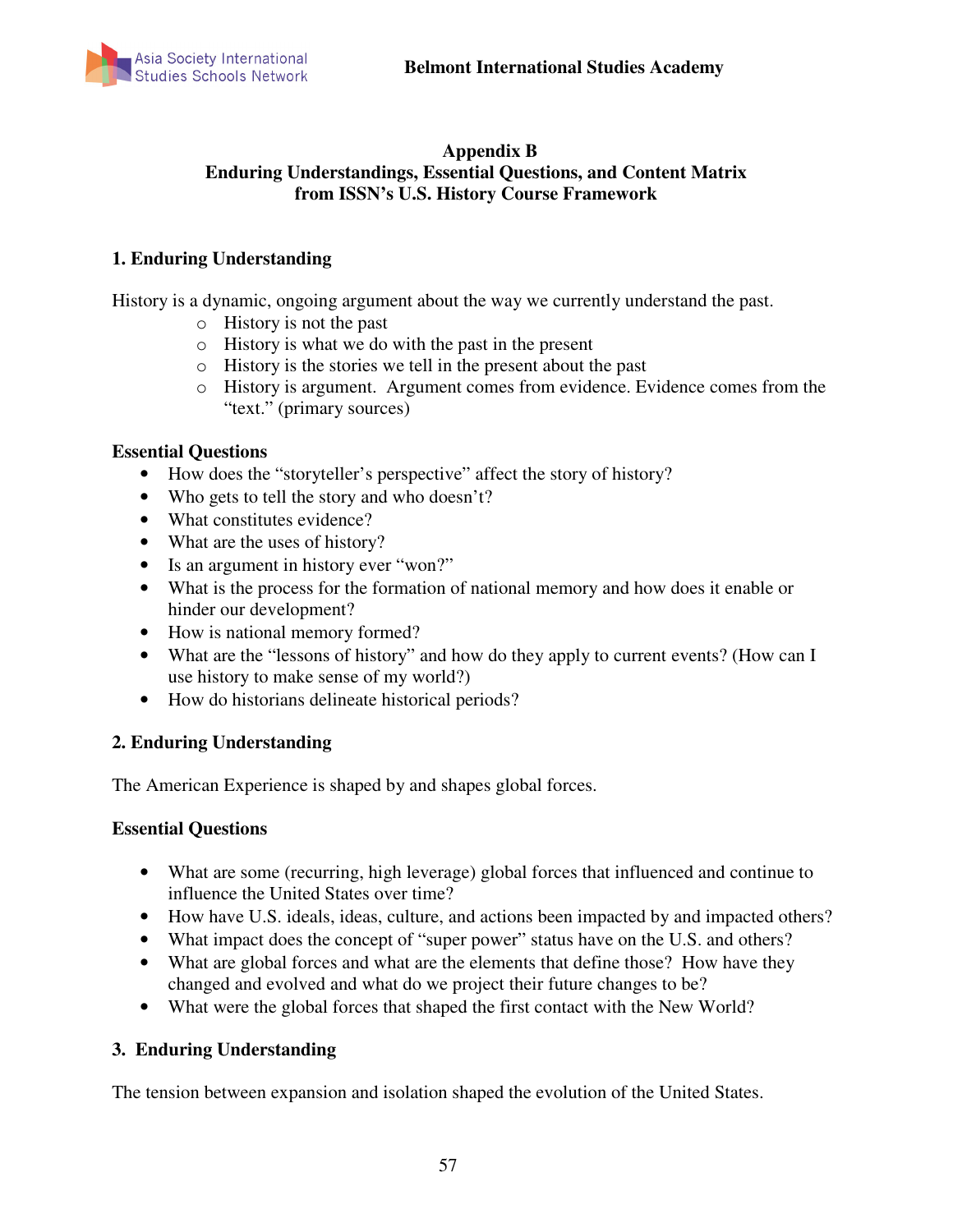

#### **Essential Questions**

- What causes things to expand? What are the kinds/levels of expansion?
- What needs does expansion satisfy?
- What are the "problems" of expansion?
- What influences the decision to expand or isolate?
- How does a country's world view affect decisions regarding expansion or isolation?
- How is the decision to expand or isolate difficult for individuals, groups, nations, etc.? How does the decision-making process vary at differing scales?
- Is expansion or isolation intentional or serendipitous?
- How does the world view of the group in power impact the expansion and isolation policy for all groups? [both inside and outside the U.S.]

# **4. Enduring Understanding**

Tension between democratic ideals and social and economic inequalities shapes the United States identity.

#### **ESSENTIAL QUESTIONS**

- How does "e pluribus Unum" play out in the U.S.'s lived reality?
- What are the democratic ideals and what historical forces created them?
- How have different groups utilized the democratic ideals to address social and economic inequalities?
- How have the American democratic ideals intentionally and unintentionally shaped other nations/cultures?
- Are American democratic ideals universal?
- How is "freedom" bound by democratic ideals?
- How does "equal" get defined and by whom?
- What is the American [U.S.] identity and is that agreed upon? How does this shape our world view?
- Are American democratic ideals universal?
- What is the difference between equity and equality?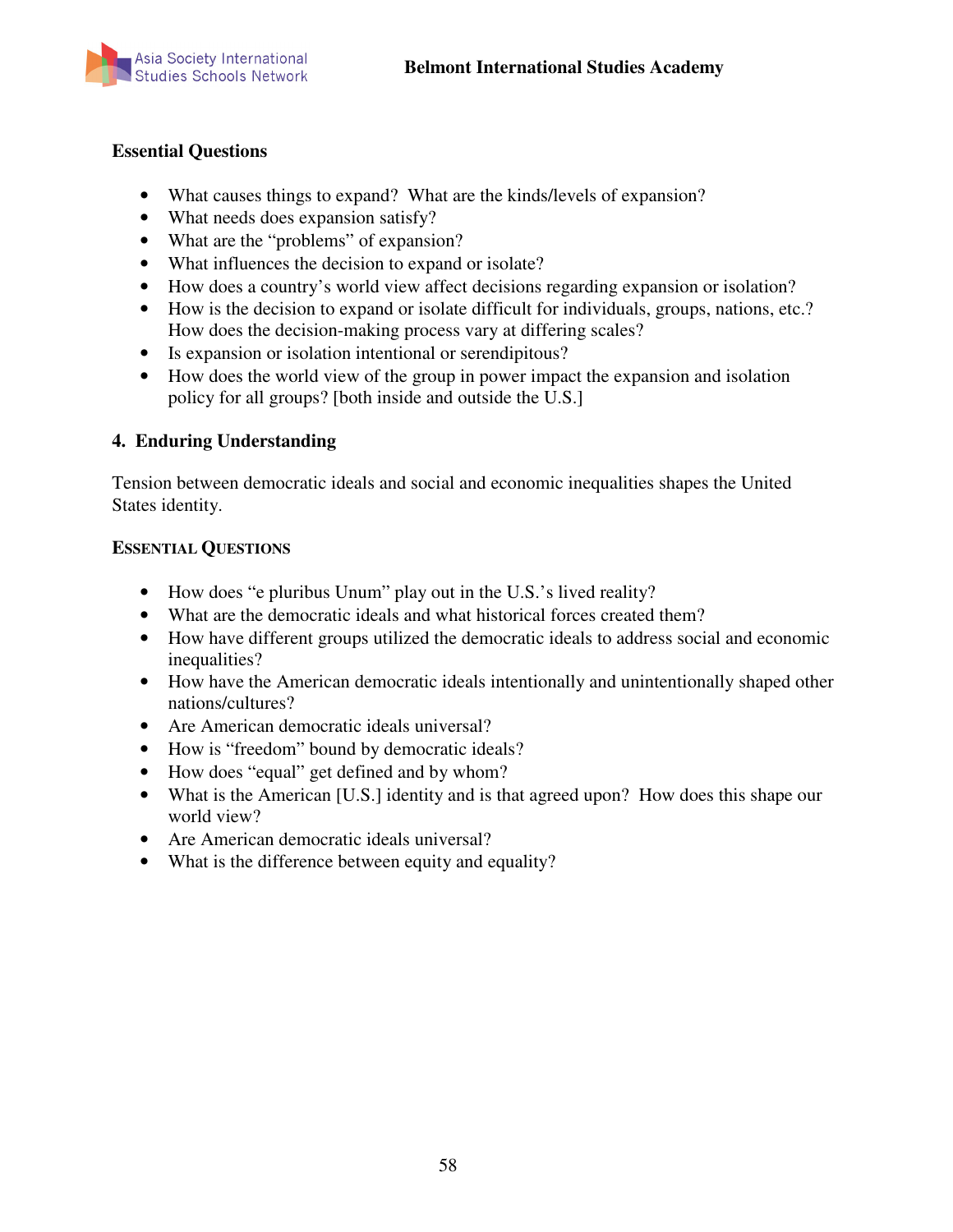

#### **Appendix C Potential Community Partnerships in the Belmont Area**

- Alliance for a Better Community
- Boyle Heights Learning Collaborative
- BRESSEE
- California Alliance for Arts Education
- CARECEN
- The Central American Resource Center
- Central City Neighborhood Partners
- Centro Latino de Educación Popular
- Children's Planning Council
- Colleges and college opportunities
- Families in Schools
- Gateway Hospital
- Hillside Clinic
- Heart of Los Angeles Youth (HOLA)
- Hollywood Arts Council
- LACER
- Los Angeles Chamber of Commerce
- LAUSD Local District 4
- LAUSD School Volunteer Program
- MALDEF
- Mexican American Legal Defense and Educational Fund
- New Economics for Women
- Pacific Asian Consortium in Employment
- Para Los Niños
- Salvadoran American Leadership and Educational Fund **(SALEF)**
- Youth Policy Institute